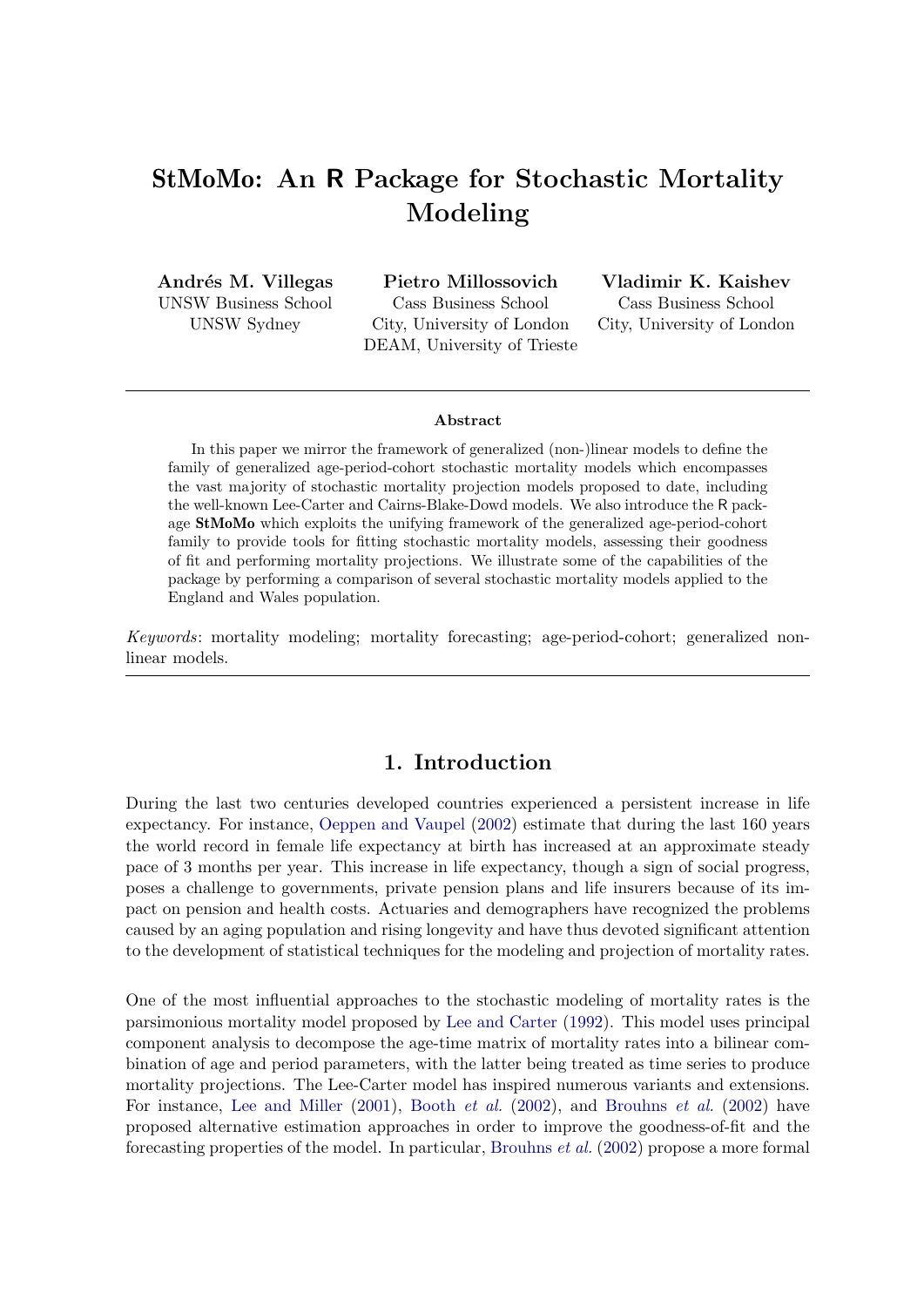statistical approach to estimating the parameters by embedding the Lee-Carter model into a Poisson regression setting. Other authors have extended the Lee-Carter model by including additional terms, such as multiple bilinear age-period components [\(Renshaw and Haberman](#page-37-3) [2003;](#page-37-3) [Hyndman and Ullah 2007\)](#page-37-4), or a cohort effect term [\(Renshaw and Haberman 2006\)](#page-37-5).

The two factor Cairns-Blake-Dowd (CBD) model introduced by [Cairns](#page-35-2) *et al.* [\(2006\)](#page-35-2) is one of the most prominent variants of the Lee-Carter model. The CBD model relies on the linearity of the logit of one-year death probabilities at older ages. Specifically, it assumes that, for a given, year the logit of the one-year death probability is a linear function of age, and treats the intercept and slope parameters across years as stochastic processes. [Cairns](#page-35-3) *et al.* [\(2009\)](#page-35-3) consider three extensions to the original CBD model by incorporating combinations of a quadratic age term and a cohort effect term. [Plat](#page-37-6) [\(2009\)](#page-37-6) has combined features of the CBD and the Lee-Carter models to produce a model that is suitable for full age ranges and captures the cohort effect.

Given the abundance and rapid increase in the number of stochastic mortality models proposed in the literature, there have been some recent attempts to find the commonalities among these models. [Hunt and Blake](#page-36-0) [\(2015\)](#page-36-0) review the structure of mortality models and describe an age-period-cohort model structure which encompasses the vast majority of stochastic mortality models. [Currie](#page-36-1) [\(2016\)](#page-36-1) shows that many mortality models can be expressed in terms of generalized linear models or generalized non-linear models.

In this paper, we build upon the works of [Hunt and Blake](#page-36-0) [\(2015\)](#page-36-0) and [Currie](#page-36-1) [\(2016\)](#page-36-1) to define the family of generalized age-period-cohort stochastic mortality models by mirroring the terminology of generalized linear models. We also introduce the R package StMoMo [\(Villegas](#page-38-0) *[et al.](#page-38-0)* [2017\)](#page-38-0) which exploits the unifying framework of the generalized age-period-cohort family combined with the powerful fitting function of the gnm package [\(Turner and Firth 2015\)](#page-38-1) to provide computational tools for implementing many of the stochastic mortality models pro-posed to date.<sup>[1](#page-1-0)</sup> The StMoMo package is available at [http://cran.r-project.org/package=](http://cran.r-project.org/package=StMoMo) [StMoMo](http://cran.r-project.org/package=StMoMo). Version 0.4.0 has been used for this paper.

Several packages for mortality modeling are available in the R environment (R [Core Team](#page-37-7) [2016\)](#page-37-7). The package demography [\(Hyndman](#page-36-2) *et al.* [2014\)](#page-36-2), whose usage is explained in detail in [Booth](#page-35-4) *et al.* [\(2014\)](#page-35-4), implements, among other things, the original Lee-Carter model along with the [Lee and Miller](#page-37-2) [\(2001\)](#page-37-2), [Booth](#page-35-0) *et al.* [\(2002\)](#page-35-0), and [Hyndman and Ullah](#page-37-4) [\(2007\)](#page-37-4) variants. The ilc package (Butt *[et al.](#page-35-5)* [2014\)](#page-35-5) implements the [Renshaw and Haberman](#page-37-5) [\(2006\)](#page-37-5) cohort extension of the Lee-Carter model together with the Lee-Carter model under a Poisson regression framework. The LifeMetrics R functions implement the original CBD model and the three extended CBD models considered in [Cairns](#page-35-3) *et al.* [\(2009\)](#page-35-3), along with the Lee-Carter model (using Poisson maximum likelihood), the traditional age-period-cohort model (see, [Os](#page-37-8)[mond](#page-37-8) [\(1985\)](#page-37-8)) and the [Renshaw and Haberman](#page-37-5) [\(2006\)](#page-37-5) model. This package, which is not on CRAN, is available at <http://www.macs.hw.ac.uk/~andrewc/lifemetrics/>.

<span id="page-1-0"></span><sup>1</sup>The acronym StMoMo, pronounced Saint Momo, stands for Stochastic Mortality Modeling. Momo is the king of Carnivals in numerous Latin American festivities [\(Wikipedia 2014\)](#page-38-2).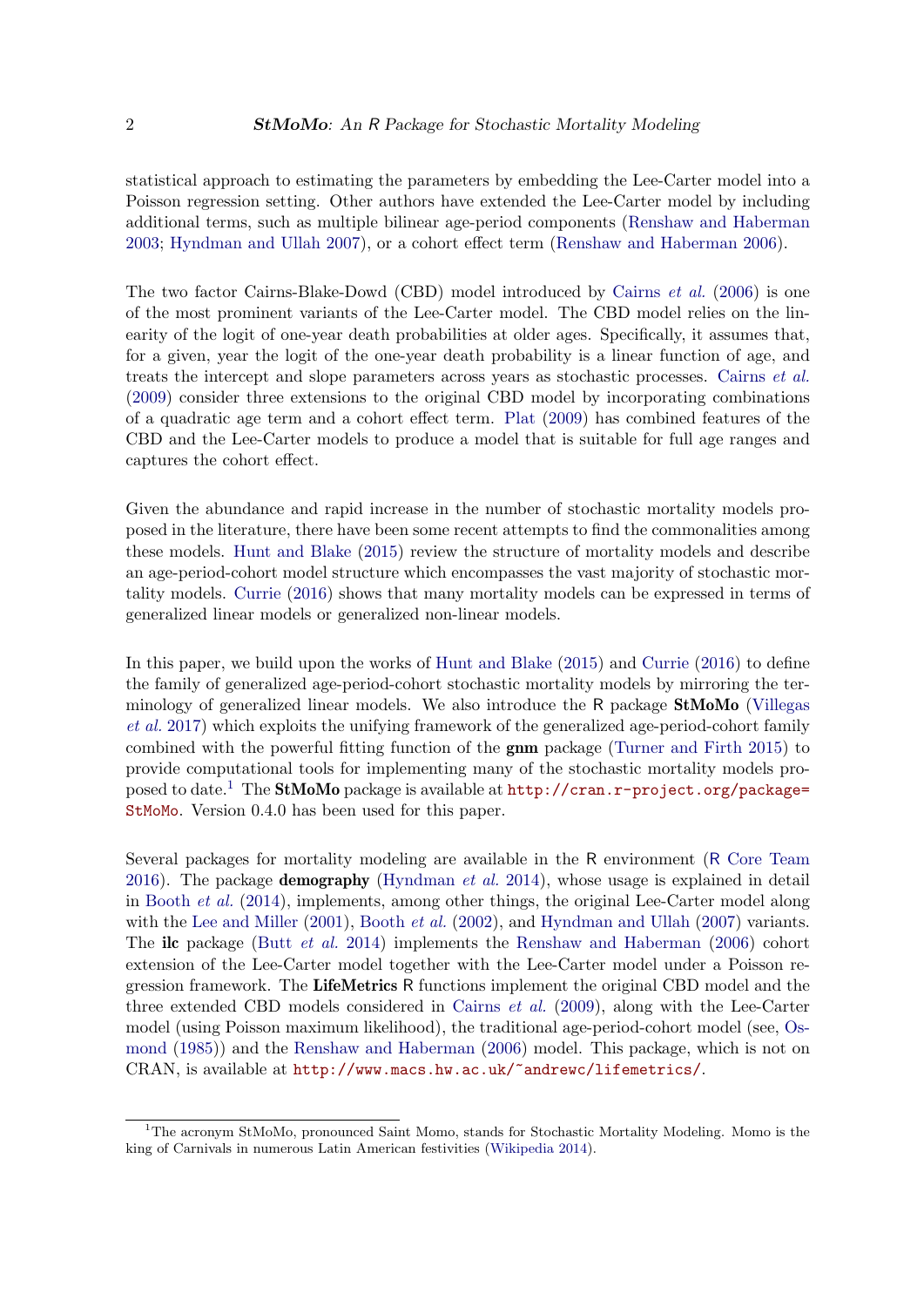There are however several drawbacks of the existing packages which our package StMoMo seeks to overcome. First, the existing packages are based on model-specific fitting algorithms limiting the models available to those already predefined in the packages. By contrast, StMoMo allows users to easily expand the number of models available. In addition, whilst StMoMo provides forecasting and simulation functions for any model within the generalized age-period-cohort family, the existing packages only provide such functions for a limited number of models. For instance, the package ilc only includes forecasting functions for the Lee-Carter model. Similarly, simulation with the package LifeMetrics is limited to the Lee-Carter and the standard CBD models. Finally, StMoMo provides functions which are not available in existing packages, such as tools for analyzing the goodness-of-fit<sup>[2](#page-2-0)</sup> and evaluating the impact of parameter uncertainty using bootstrapping techniques.

StMoMo comes with a set of functions for defining an abstract model — specifying for instance the number of period terms, whether coefficients are parametric or not — and for fitting a given model. This is particularly useful when estimating several models on a given dataset or a given model to different datasets. The package also provides preset functions for defining the most common models available in the mortality forecasting literature. In addition, other models preferred by the user can be created in a very simple fashion, see Section [4](#page-10-0) where several examples are given. Therefore, the flexibility of the package allows a user to quickly build up a battery of different models, and this is particularly useful when seeking the most appropriate mortality model, comparing different models or assessing model risk. StMoMo is particularly appealing for actuaries managing life and pensions portfolios exposed to longevity risk. The code backing most functions implemented in the package has been extensively used and tested for the development of multi-population mortality models for assessing basis risk in longevity risk transactions, see [Haberman](#page-36-3) *et al.* [\(2014\)](#page-36-3).

In this paper we describe the statistical framework underlying **StMoMo** and illustrate its usage. For this purpose, we use as a running example a comparison of several stochastic mortality models fitted to the England and Wales population. This example is in the spirit of the comparison exercises of [Cairns](#page-35-3) *et al.* [\(2009,](#page-35-3) [2011\)](#page-35-6), [Haberman and Renshaw](#page-36-4) [\(2011\)](#page-36-4) and Lovász  $(2011)$ , allowing us to show how several of the analysis performed in these papers can easily be replicated using StMoMo. The structure of the paper is as follows. In Section [2](#page-3-0) we introduce our notation. In Section [3,](#page-3-1) we mirror the framework of generalized linear models to define the family of generalized age-period-cohort (GAPC) stochastic mortality models and demonstrate that many of the mortality models discussed in the literature can be framed within this family. In Section [4](#page-10-0) we explain how the GAPC family of models is implemented in StMoMo. In Section [5,](#page-13-0) we describe the fitting of GAPC mortality models and illustrate how this can be accomplished using **StMoMo**. In Section [6](#page-16-0) we consider the evaluation of the goodness-of-fit of GAPC models. In Section [7](#page-21-0) we discuss the forecasting and simulation of GAPC models using time series techniques. Section [8](#page-29-0) describes the use of bootstrapping techniques to incorporate parameter uncertainty in the estimation and forecasting of GAPC mortality models. Finally, in Section [9](#page-33-0) we provide some conclusions and discuss possible extensions of the StMoMo package.

<span id="page-2-0"></span><sup>&</sup>lt;sup>2</sup>We note that ilc also provides some graphical tools for assessing the goodness of fit of the models implemented in that package.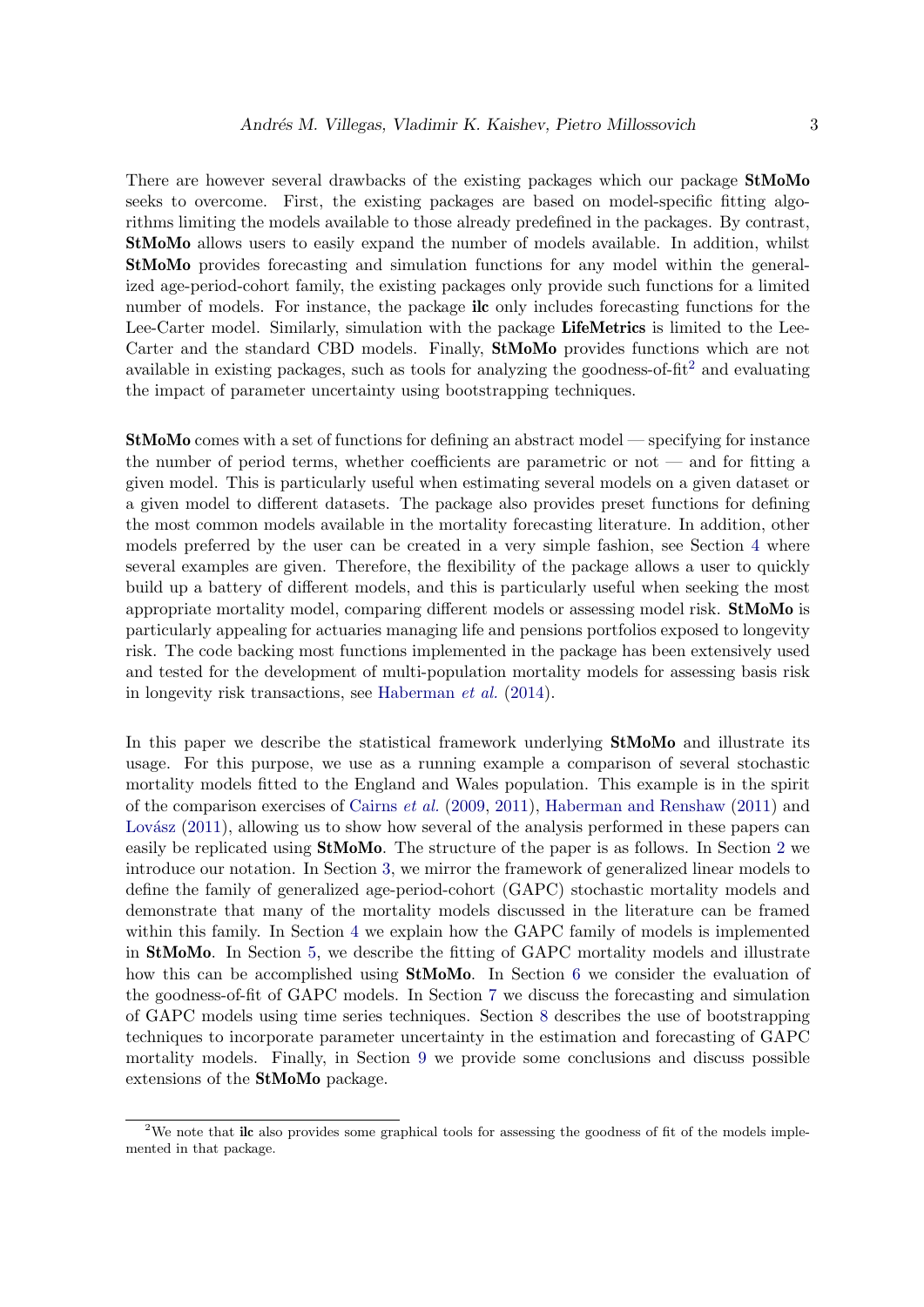## 2. Notation and data

<span id="page-3-0"></span>Let the random variable  $D_{xt}$  denote the number of deaths in a population at age x last birthday during calendar year t. Also let  $d_{xt}$  denote the observed number of deaths,  $E_{xt}^c$  the central exposed to risk at age x in year t, and  $E_{xt}^0$  the corresponding initial exposed to risk. The one-year death probability for an individual aged  $x$  last birthday and in calendar year t, denoted  $q_{xt}$ , can be estimated as  $\hat{q}_{xt} = d_{xt}/E_{xt}^0$ . The force of mortality and central death rates are denoted by  $\mu_{xt}$  and  $m_{xt}$ , respectively, with the empirical estimate of the latter being  $\hat{m}_{xt} = d_{xt}/E_{xt}^c$ . Under the assumption that the force of mortality is constant over each year of age and calendar year, i.e., from age x to age  $x + 1$  and year t to  $t + 1$ , then the force of mortality  $\mu_{xt}$  and the death rate  $m_{xt}$  coincide. We assume that this is the case throughout.

In StMoMo and throughout this paper we assume that deaths,  $d_{xt}$ , and either central exposures,  $E_{xt}^c$ , or initial exposures,  $E_{xt}^0$ , are available in a rectangular array format comprising ages (on the rows)  $x = x_1, x_2, \ldots, x_k$ , and calendar years (on the columns)  $t = t_1, t_2, \ldots, t_n$ , When only central exposures are available and initial exposures are required (or vice-versa), one can approximate the initial exposures by adding half the matching reported numbers of deaths to the central exposures, i.e,  $E_{xt}^0 \approx E_{xt}^c + \frac{1}{2}$  $\frac{1}{2}d_{xt}$ . When the context is clear, we may write  $E_{xt}$  to refer to  $E_{xt}^0$  or  $E_{xt}^c$ .

## 3. Generalized APC stochastic mortality models

<span id="page-3-1"></span>Some authors have recently sought to identify the similarities among stochastic mortality models. For instance, [Hunt and Blake](#page-36-0) [\(2015\)](#page-36-0) describe an age-period-cohort (APC) model structure which encompasses the vast majority of stochastic mortality models. In another interesting contribution, [Currie](#page-36-1) [\(2016\)](#page-36-1) shows that many common mortality models can be expressed in the standard terminology of generalized linear or non-linear models. In this section, we build upon the aforementioned papers to define the family of generalized ageperiod-cohort (GAPC) stochastic mortality models.

Akin to generalized linear models (see, e.g., [McCullagh and Nelder](#page-37-10) [\(1989\)](#page-37-10)), a GAPC stochastic mortality model is comprised of four components:

1. The *random component*: the numbers of deaths  $D_{xt}$  follow a Poisson distribution or a Binomial distribution, so that

$$
D_{xt} \sim \text{Poisson}(E_{xt}^c \mu_{xt})
$$

or

$$
D_{xt} \sim \text{Binomial}(E_{xt}^0, q_{xt}),
$$
  
with  $\mathbb{E}(D_{xt}/E_{xt}^c) = \mu_{xt}$  and  $\mathbb{E}(D_{xt}/E_{xt}^0) = q_{xt}$ , respectively.

2. The *systematic component*: following [Hunt and Blake](#page-36-0) [\(2015\)](#page-36-0) the effects of age x, calendar year t and year-of-birth (cohort)  $c = t - x$  are captured through a *predictor*  $\eta_{xt}$ given by:

$$
\eta_{xt} = \alpha_x + \sum_{i=1}^N \beta_x^{(i)} \kappa_t^{(i)} + \beta_x^{(0)} \gamma_{t-x}.
$$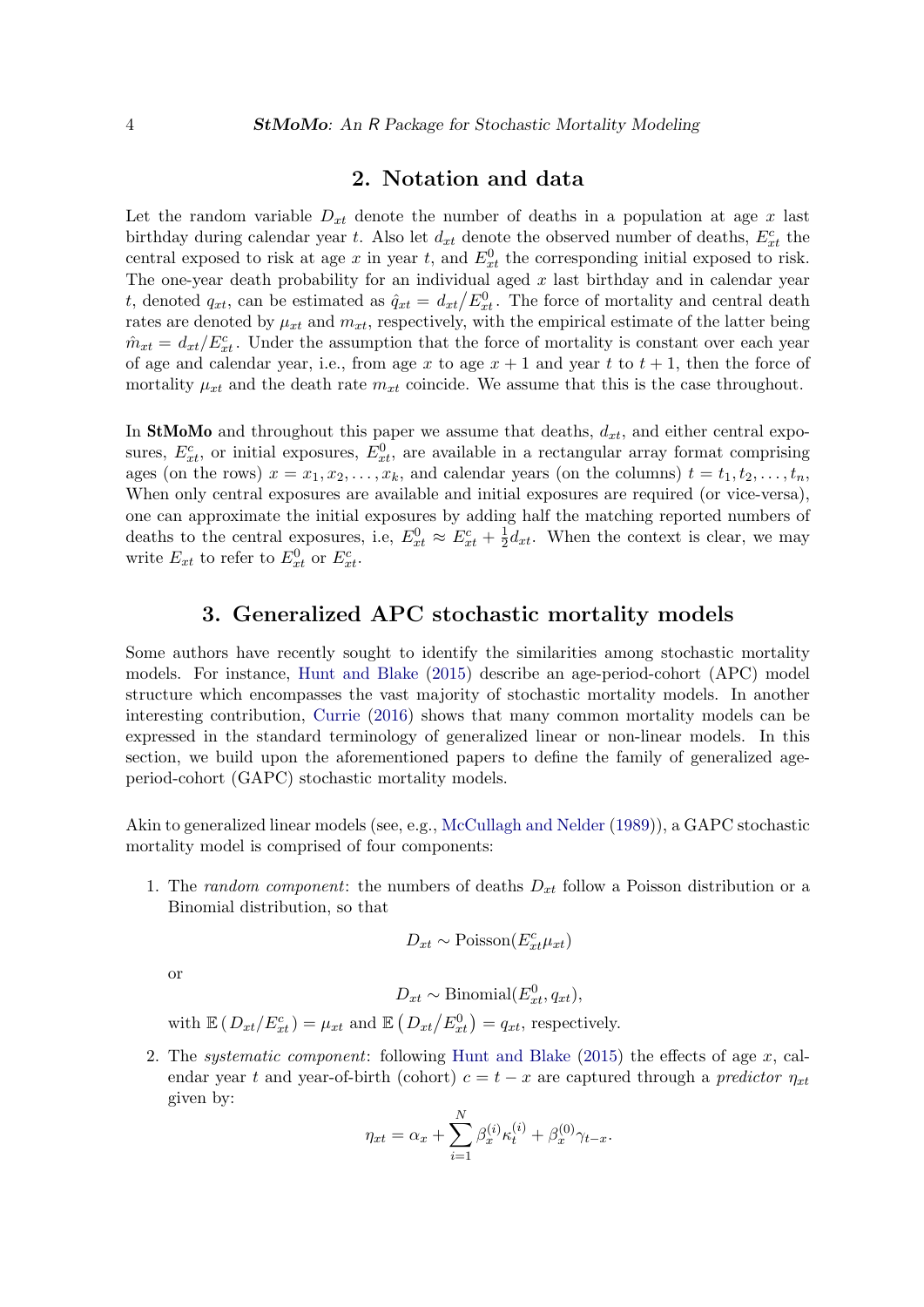Here:

- The term  $\alpha_x$  is a static age function capturing the general shape of mortality by age.
- $N \geq 0$  is an integer indicating the number of age-period terms describing the mortality trends, with each time index  $\kappa_t^{(i)}$  $t_i^{(i)}$ ,  $i = 1, \ldots, N$ , contributing in specifying the mortality trend and  $\beta_x^{(i)}$  modulating its effect across ages.
- The term  $\gamma_{t-x}$  accounts for the cohort effect with  $\beta_x^{(0)}$  modulating its effect across ages.

The age modulating terms  $\beta_x^{(i)}$ ,  $i = 0, 1, ..., N$ , can be either pre-specified functions of age, i.e.,  $\beta_x^{(i)} \equiv f^i(x)$ , as in CBD type models, or non-parametric terms without any prior structure which need to be estimated as in the Lee-Carter model. In the GAPC family we assume that the period indexes  $\kappa_t^{(i)}$  $t_i^{(i)}$ ,  $i = 1, \ldots, N$ , and the cohort index  $\gamma_{t-x_i}$ are stochastic processes. This is the key feature that allows the stochastic projection of GAPC models and thus the generation of probabilistic forecasts of future mortality rates.

3. The *link function* g associating the random component and the systematic component so that

$$
g\left(\mathbb{E}\left(\frac{D_{xt}}{E_{xt}}\right)\right) = \eta_{xt}.
$$

Although a number of link functions would be possible, it is convenient to use the socalled canonical link and pair the Poisson distribution with the log link function and the Binomial distribution with the logit link function (see, e.g., [Currie](#page-36-1) [\(2016\)](#page-36-1) for a discussion of this in the context of mortality models and [McCullagh and Nelder](#page-37-10) [\(1989\)](#page-37-10) in the wider context of GLMs).

4. The *set of parameter constraints*: most stochastic mortality models are only identifiable up to a transformation and thus require parameter constraints to ensure unique parameter estimates. These parameter constraints are applied through a *constraint function* v which maps an arbitrary vector of parameters

$$
\theta := \left(\alpha_x, \beta_x^{(1)}, ..., \beta_x^{(N)}, \kappa_t^{(1)}, ..., \kappa_t^{(N)}, \beta_x^{(0)}, \gamma_{t-x}\right)
$$

into a vector of transformed parameters

$$
v(\theta) = \tilde{\theta} = \left(\tilde{\alpha}_x, \tilde{\beta}_x^{(1)}, ..., \tilde{\beta}_x^{(N)}, \tilde{\kappa}_t^{(1)}, ..., \tilde{\kappa}_t^{(N)}, \tilde{\beta}_x^{(0)}, \tilde{\gamma}_{t-x}\right)
$$

satisfying the model constraints with no effect on the predictor  $\eta_{xt}$  (i.e.,  $\theta$  and  $\tilde{\theta}$  result in the same  $\eta_{xt}$ ).

Most stochastic mortality models proposed in the literature belong to the GAPC family. This includes the original Lee-Carter model, the extensions of the Lee-Carter proposed in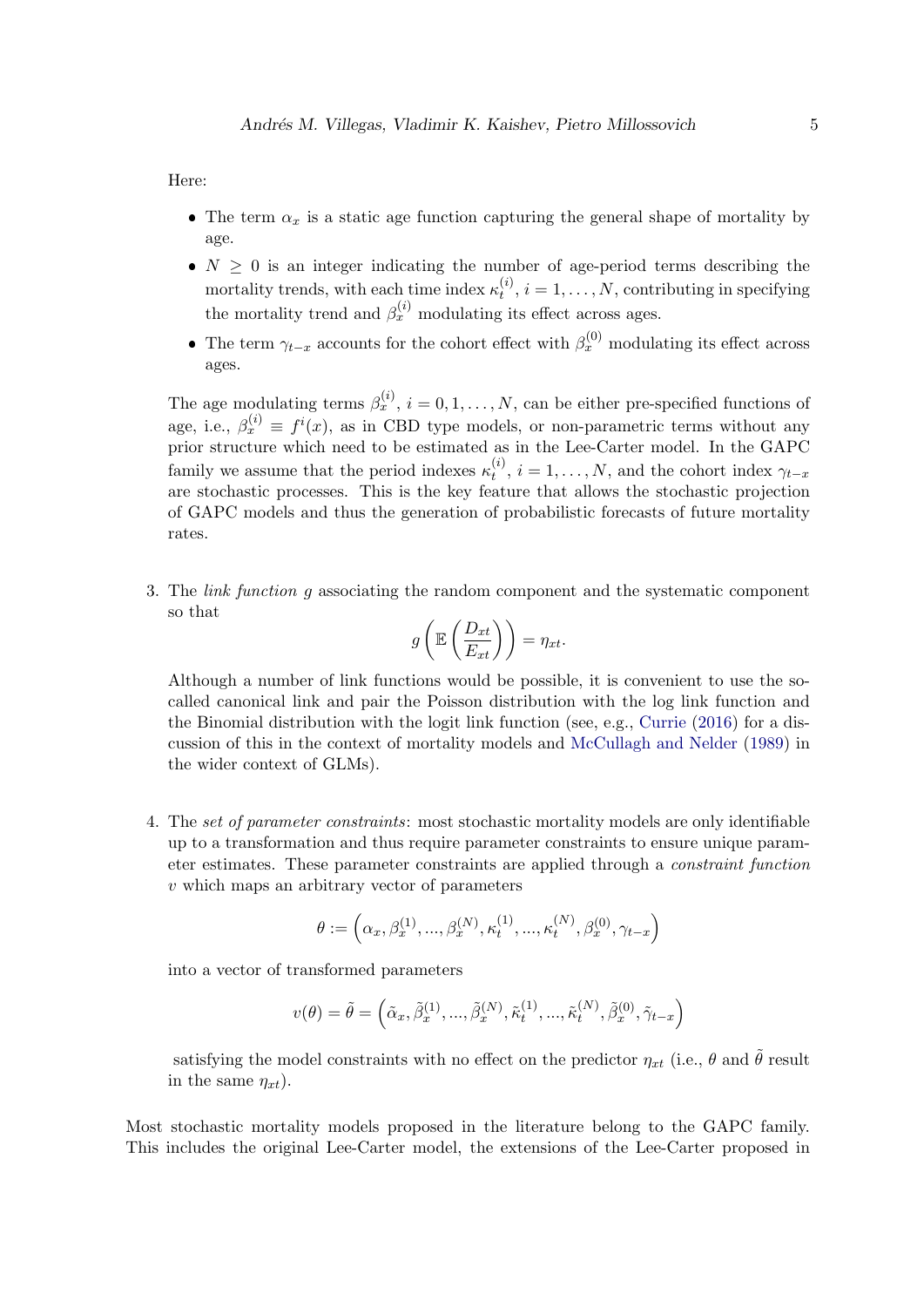[Renshaw and Haberman](#page-37-3) [\(2003,](#page-37-3) [2006\)](#page-37-5), the original CBD model, and the extended CBD models of [Cairns](#page-35-3) *et al.* [\(2009\)](#page-35-3). In addition, all the model structures considered in [Haberman and](#page-36-4) [Renshaw](#page-36-4) [\(2011\)](#page-37-9), Lovász (2011) and [van Berkum](#page-38-3) *et al.* [\(2014\)](#page-38-3), as well as the models of [Plat](#page-37-6)  $(2009)$ , [Aro and Pennanen](#page-35-7)  $(2011)$ , [O'Hare and Li](#page-37-11)  $(2012)$ , Börger *et al.*  $(2013)$  and [Alai and](#page-35-9) [Sherris](#page-35-9)  $(2014)$ , are part of the GAPC class of models.<sup>[3](#page-5-0)</sup>

Next, we describe in detail some of these models highlighting how they can be framed within the GAPC family.

#### <span id="page-5-3"></span>3.1. Lee-Carter model under a Poisson setting

[Brouhns](#page-35-1) *et al.* [\(2002\)](#page-35-1) have implemented the Lee-Carter model assuming a Poisson distribution of the number of deaths and using the log *link function* with respect to the force of mortality  $\mu_{xt}$ . The predictor structure proposed by [Lee and Carter](#page-37-1) [\(1992\)](#page-37-1) assumes that there is a static age function,  $\alpha_x$ , a unique non-parametric age-period term  $(N = 1)$ , and no cohort effect. Thus, the predictor is given by:

<span id="page-5-1"></span>
$$
\eta_{xt} = \alpha_x + \beta_x^{(1)} \kappa_t^{(1)} \tag{1}
$$

In order to project mortality, the time index  $\kappa_t^{(1)}$  $t_t^{(1)}$  is modeled and forecasted using ARIMA processes. Typically, a random walk with drift has been shown to provide a reasonable fit, that is,

$$
\kappa_t^{(1)} = \delta + \kappa_{t-1}^{(1)} + \xi_t, \qquad \xi_t \sim N(0, \sigma_\kappa^2) \qquad \text{i.i.d.,}
$$

where  $\delta$  is the drift parameter and  $\xi_t$  is a Gaussian white noise process with variance  $\sigma_{\kappa}^2$ .

<span id="page-5-2"></span>The Lee-Carter model is only identifiable up to a transformation, as for arbitrary real constants  $c_1$  $c_1$  and  $c_2 \neq 0$  the parameters in Equation 1 can be transformed in the following way

$$
\left(\alpha_x, \beta_x^{(1)}, \kappa_t^{(1)}\right) \to \left(\alpha_x + c_1 \beta_x^{(1)}, \frac{1}{c_2} \beta_x^{(1)}, c_2(\kappa_t^{(1)} - c_1)\right),\tag{2}
$$

leaving  $\eta_{xt}$  unchanged. To ensure identifiability of the model, [Lee and Carter](#page-37-1) [\(1992\)](#page-37-1) suggest the following *set of parameter constraints*

<span id="page-5-5"></span><span id="page-5-4"></span>
$$
\sum_{x} \beta_x^{(1)} = 1, \qquad \sum_{t} \kappa_t^{(1)} = 0,\tag{3}
$$

which can be imposed by choosing

$$
c_1 = \frac{1}{n} \sum_{t} \kappa_t^{(1)}, \qquad c_2 = \sum_{x} \beta_x^{(1)} \tag{4}
$$

in transformation [\(2\)](#page-5-2).

#### <span id="page-5-6"></span>3.2. Renshaw and Haberman model: Lee-Carter with cohort effects

<span id="page-5-0"></span><sup>&</sup>lt;sup>3</sup>We note however that models which rely on the smoothness of mortality over both age and time, such as the graduation approach of [Renshaw](#page-37-12) et al. [\(1996\)](#page-37-12) and the P-Spline model of [Currie](#page-36-5) et al. [\(2006\)](#page-36-5), do not belong to the GAPC family. The P-Spline approach is implemented in the MortalitySmooth R package [\(Camarda 2012\)](#page-35-10).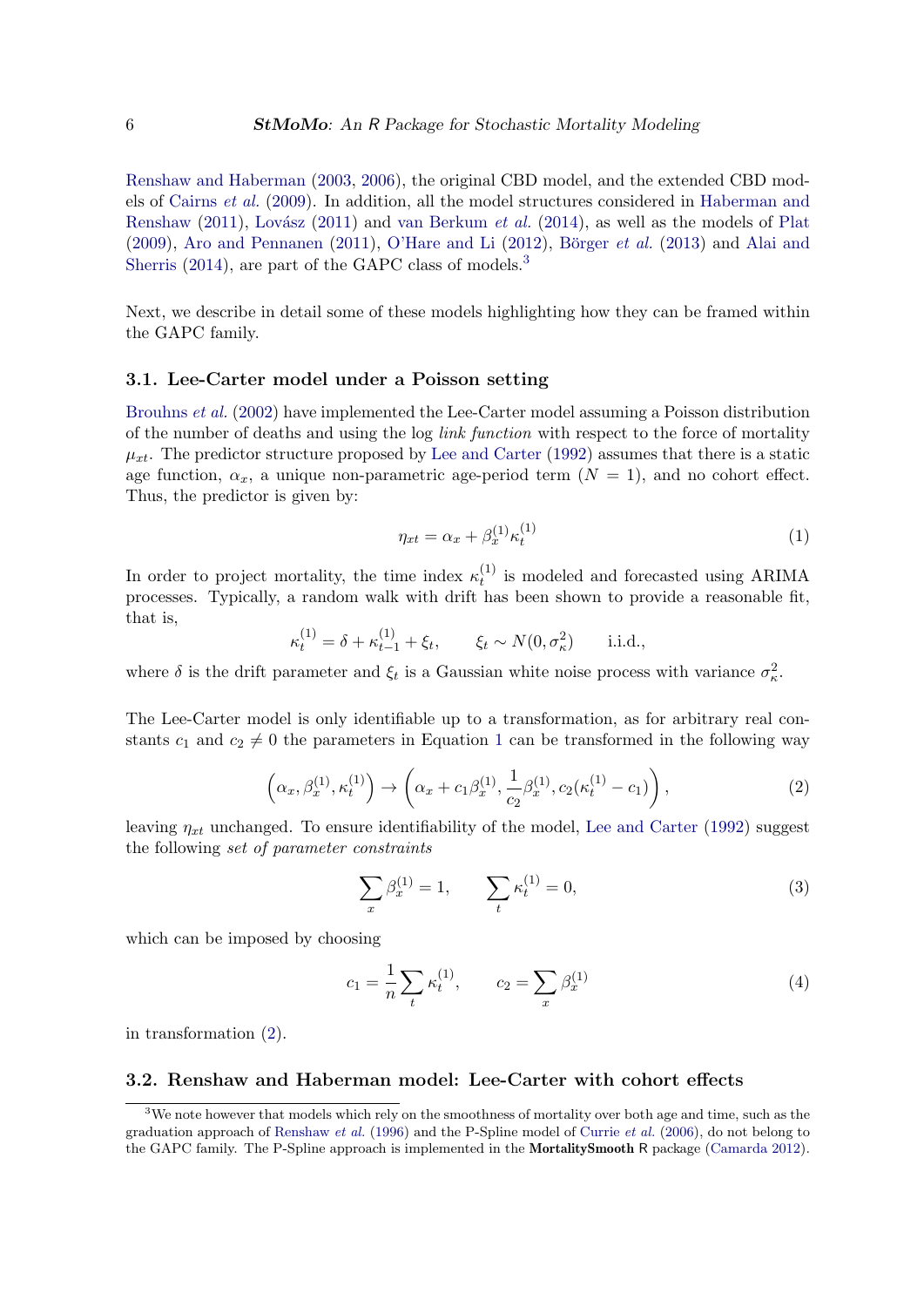[Renshaw and Haberman](#page-37-5) [\(2006\)](#page-37-5) generalize the Lee-Carter model by incorporating a cohort effect to obtain the predictor:

<span id="page-6-1"></span><span id="page-6-0"></span>
$$
\eta_{xt} = \alpha_x + \beta_x^{(1)} \kappa_t^{(1)} + \beta_x^{(0)} \gamma_{t-x}
$$
\n(5)

Mortality projections for this model are derived using time series forecast of the estimated  $\kappa_t^{(1)}$  $t<sup>(1)</sup>$  and  $\gamma_{t-x}$ , generated using univariate ARIMA processes under the assumption of independence between the period and the cohort effects.

In order to estimate the model, [Renshaw and Haberman](#page-37-5) [\(2006\)](#page-37-5) assume a Poisson distribution of deaths (*random component*) and use a log *link* function targeting the force of mortality  $\mu_{xt}$ . As with the Lee-Carter model, the predictor  $\eta_{xt}$  is invariant to the transformation:

$$
\left(\alpha_x, \beta_x^{(1)}, \kappa_t^{(1)}, \beta_x^{(0)}, \gamma_{t-x}\right) \to \left(\alpha_x + c_1 \beta_x^{(1)} + c_2 \beta_x^{(0)}, \frac{1}{c_3} \beta_x^{(1)},\right)
$$

$$
c_3(\kappa_t^{(1)} - c_1), \frac{1}{c_4} \beta_x^{(0)}, c_4(\gamma_{t-x} - c_2)\right),\tag{6}
$$

where  $c_1, c_2, c_3 \neq 0$  and  $c_4 \neq 0$  are real constants. Identifiability of the model can be ensured using the following *set of parameter constraints*:

$$
\sum_{x} \beta_x^{(1)} = 1, \qquad \sum_{t} \kappa_t^{(1)} = 0, \qquad \sum_{x} \beta_x^{(0)} = 1, \qquad \sum_{c=t_1 - x_k}^{t_n - x_1} \gamma_c = 0,
$$

which can be imposed by setting

$$
c_1 = \frac{1}{n} \sum_t \kappa_t^{(1)}, \quad c_2 = \frac{1}{n+k-1} \sum_{c=t_1-x_k}^{t_n-x_1} \gamma_c, \quad c_3 = \sum_x \beta_x^{(1)}, \quad c_4 = \sum_x \beta_x^{(0)},
$$

in transformation [\(6\)](#page-6-0).

[Renshaw and Haberman](#page-37-5) [\(2006\)](#page-37-5) also consider several substructures of the predictor [\(5\)](#page-6-1) obtained by setting to a constant one or both of the age modulating terms. Of particular interest is the substructure obtained by setting  $\beta_x^{(0)} = 1$ ,

<span id="page-6-2"></span>
$$
\eta_{xt} = \alpha_x + \beta_x^{(1)} \kappa_t^{(1)} + \gamma_{t-x},\tag{7}
$$

which has been suggested by [Haberman and Renshaw](#page-36-4) [\(2011\)](#page-36-4) as a simpler structure that resolves some stability issues of the original model.

#### <span id="page-6-3"></span>3.3. APC model

Another commonly used substructure of the Renshaw and Haberman model is the so-called age-period-cohort (APC) model, corresponding to  $\beta_x^{(1)} = 1$ ,  $\beta_x^{(0)} = 1$ ,

$$
\eta_{xt} = \alpha_x + \kappa_t^{(1)} + \gamma_{t-x},
$$

which has a long-standing tradition in the fields of medicine and demography (see, e.g., [Clayton and Schifflers](#page-35-11) [\(1987\)](#page-35-11), [Hobcraft](#page-36-6) *et al.* [\(1982\)](#page-36-6) and [Osmond](#page-37-8) [\(1985\)](#page-37-8)), but has not been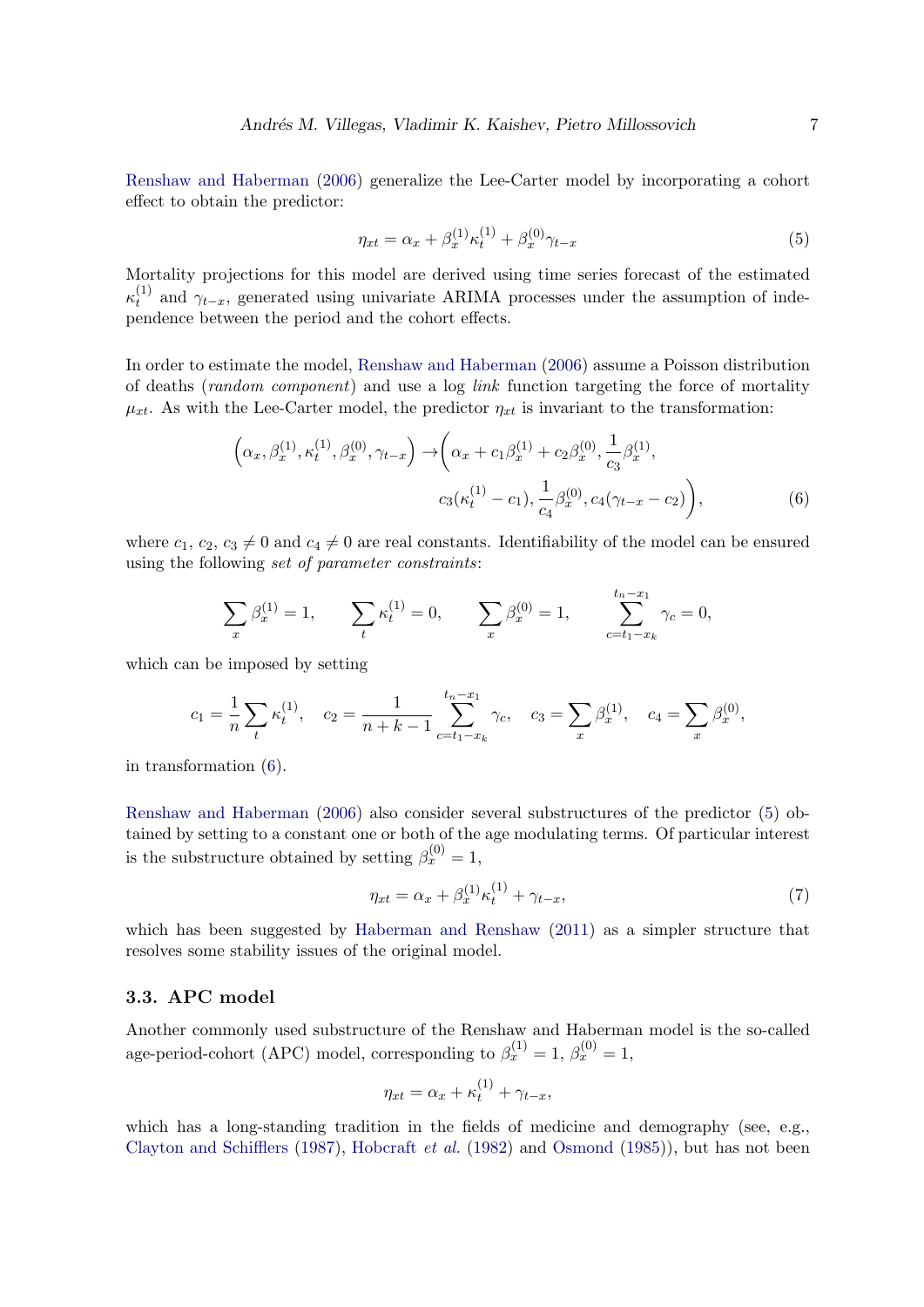widely used in the actuarial literature until it was considered by [Currie](#page-35-12) [\(2006\)](#page-35-12). The APC model is known to be invariant with respect to the following two transformations:

$$
\left(\alpha_x, \kappa_t^{(1)}, \gamma_{t-x}\right) \to \left(\alpha_x + \phi_1 - \phi_2 x, \kappa_t^{(1)} + \phi_2 t, \gamma_{t-x} - \phi_1 - \phi_2 (t-x)\right) \tag{8}
$$

$$
\left(\alpha_x, \kappa_t^{(1)}, \gamma_{t-x}\right) \to \left(\alpha_x + c_1, \kappa_t^{(1)} - c_1, \gamma_{t-x}\right),\tag{9}
$$

where  $c_1, \phi_1$ , and  $\phi_2$  are real constants. However, we can ensure identifiability of the model by imposing the *set of constraints*:

<span id="page-7-0"></span>
$$
\sum_{t} \kappa_t^{(1)} = 0, \qquad \sum_{c=t_1-x_k}^{t_n-x_1} \gamma_c = 0, \qquad \sum_{c=t_1-x_k}^{t_n-x_1} c \gamma_c = 0,
$$

where the last two constraints imply that the cohort effect fluctuates around zero with no discernible linear trend. Following [Haberman and Renshaw](#page-36-4) [\(2011,](#page-36-4) Appendix A), the constraints on the cohort effect can be imposed by applying transformation [\(8\)](#page-7-0) with constants  $\phi_1$  and  $\phi_2$ obtained by regressing  $\gamma_{t-x}$  on  $t-x$ , so that

$$
\gamma_{t-x} = \phi_1 + \phi_2(t-x) + \epsilon_{t-x}, \quad \epsilon_{t-x} \sim N(0, \sigma^2) \quad \text{i.i.d.}.
$$

The constraint on the period index can then be imposed by applying transformation [\(9\)](#page-7-1) with

<span id="page-7-1"></span>
$$
c_1 = \frac{1}{n} \sum_t \kappa_t^{(1)}.
$$

#### 3.4. CBD model

[Cairns](#page-35-2) *et al.* [\(2006\)](#page-35-2) propose a predictor structure with two age-period terms  $(N = 2)$  with pre-specified age-modulating parameters  $\beta_x^{(1)} = 1$  and  $\beta_x^{(2)} = x - \bar{x}$ , no static age function and no cohort effect. Thus, the predictor of the CBD model is given by:

$$
\eta_{xt} = \kappa_t^{(1)} + (x - \bar{x})\kappa_t^{(2)},
$$

where  $\bar{x}$  is the average age in the data. [Cairns](#page-35-2) *et al.* [\(2006\)](#page-35-2) obtain mortality forecasts by projecting the period effects  $\kappa_t^{(1)}$  $t_t^{(1)}$  and  $\kappa_t^{(2)}$  using a bivariate random walk with drift.

The CBD model does not have identifiability issues and hence the *set of parameter constraints* is empty. In order to estimate the parameter of the CBD model we can follow [Haberman](#page-36-4) [and Renshaw](#page-36-4) [\(2011\)](#page-36-4) and assume a Binomial distribution of deaths using a logit *link function* targeting the one-year death probabilities  $q_{xt}$ .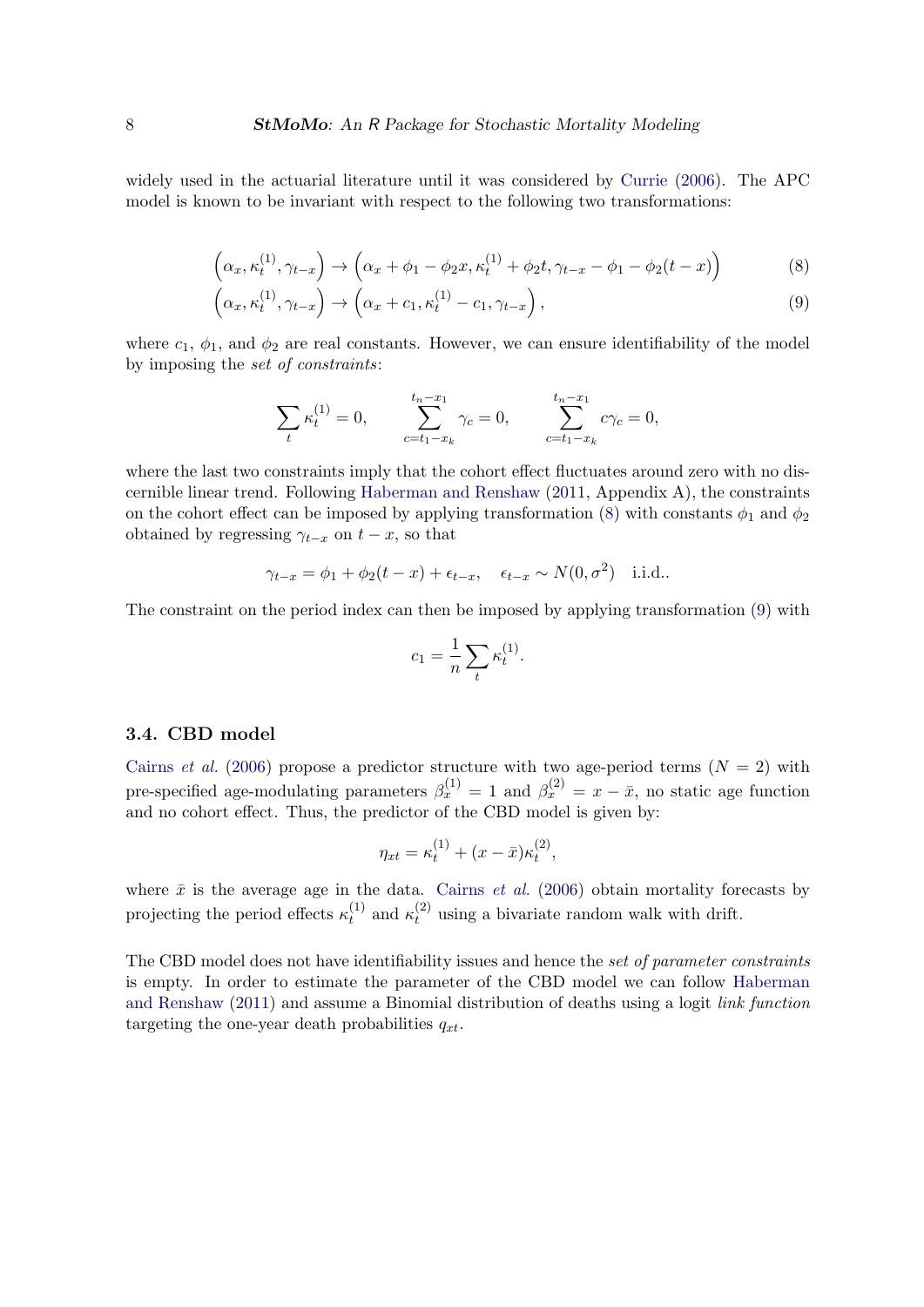#### <span id="page-8-3"></span>3.5. M7: Quadratic CBD model with cohort effects

[Cairns](#page-35-3) *et al.* [\(2009\)](#page-35-3) extend the original CBD model by adding a cohort effect and a quadratic age effect to obtain the predictor:

<span id="page-8-2"></span>
$$
\eta_{xt} = \kappa_t^{(1)} + (x - \bar{x})\kappa_t^{(2)} + ((x - \bar{x})^2 - \hat{\sigma}_x^2)\kappa_t^{(3)} + \gamma_{t-x},\tag{10}
$$

where  $\hat{\sigma}_x^2$  is the average value of  $(x-\bar{x})^2$ . This model, usually referred to as model M7, is not identifiable as the transformation

$$
\left(\kappa_t^{(1)}, \kappa_t^{(2)}, \kappa_t^{(3)}, \gamma_{t-x}\right) \to \left(\kappa_t^{(1)} + \phi_1 + \phi_2(t-\bar{x}) + \phi_3\left((t-\bar{x})^2 + \hat{\sigma}_x^2\right), \kappa_t^{(2)} - \phi_2 - 2\phi_3(t-\bar{x}),
$$
\n
$$
\kappa_t^{(3)} + \phi_3, \gamma_{t-x} - \phi_1 - \phi_2(t-x) - \phi_3(t-x)^2\right),\tag{11}
$$

for real constants  $\phi_1$ ,  $\phi_2$  and  $\phi_3$ , leaves the predictor unchanged. To identify the model [Cairns](#page-35-3) *[et al.](#page-35-3)* [\(2009\)](#page-35-3) impose the *set of constraints*:

<span id="page-8-0"></span>
$$
\sum_{c=t_1-x_k}^{t_n-x_1} \gamma_c = 0, \qquad \sum_{c=t_1-x_k}^{t_n-x_1} c \gamma_c = 0, \qquad \sum_{c=t_1-x_k}^{t_n-x_1} c^2 \gamma_c = 0,
$$

which ensure that the cohort effect fluctuates around zero and has no discernible linear or quadratic trend. Following [Haberman and Renshaw](#page-36-4) [\(2011,](#page-36-4) Appendix A), these constraints can be imposed by applying transformation [\(11\)](#page-8-0) with constants  $\phi_1$ ,  $\phi_2$  and  $\phi_3$  obtained by regressing  $\gamma_{t-x}$  on  $t-x$  and  $(t-x)^2$ , so that

$$
\gamma_{t-x} = \phi_1 + \phi_2(t-x) + \phi_3(t-x)^2 + \epsilon_{t-x}, \quad \epsilon_{t-x} \sim N(0, \sigma^2)
$$
 i.i.d..

[Cairns](#page-35-3) *et al.* [\(2009\)](#page-35-3) also consider the simpler predictor structures

$$
\eta_{xt} = \kappa_t^{(1)} + (x - \bar{x})\kappa_t^{(2)} + \gamma_{t-x},
$$
  

$$
\eta_{xt} = \kappa_t^{(1)} + (x - \bar{x})\kappa_t^{(2)} + (x_c - \bar{x})\gamma_{t-x},
$$

where  $x_c$  is a constant parameter to be estimated. These structures are typically referred to as models M6 and M8, respectively.

#### <span id="page-8-4"></span>3.6. Plat model

[Plat](#page-37-6) [\(2009\)](#page-37-6) combines the CBD model with some features of the Lee-Carter model to produce a model that is suitable for full age ranges and captures the cohort effect. The proposed predictor structure assumes that there is a static age function,  $\alpha_x$ , three age-period terms  $(N = 3)$  with pre-specified age-modulating parameters  $\beta_x^{(1)} = 1$ ,  $\beta_x^{(2)} = \bar{x} - x$ ,  $\beta_x^{(3)} = (\bar{x} - x)^+ = 1$ max(0,  $\bar{x} - x$ ), and a cohort effect with pre-specified age-modulating parameters  $\beta_x^{(0)} = 1$ . Thus, the predictor is given by:

<span id="page-8-1"></span>
$$
\eta_{xt} = \alpha_x + \kappa_t^{(1)} + (\bar{x} - x)\kappa_t^{(2)} + (\bar{x} - x)^+ \kappa_t^{(3)} + \gamma_{t-x}.
$$
\n(12)

[Plat](#page-37-6) [\(2009\)](#page-37-6) targets the force of mortality  $\mu_{xt}$  with the log *link* and estimates the parameters of the model by assuming a Poisson distribution of the deaths. The following parameter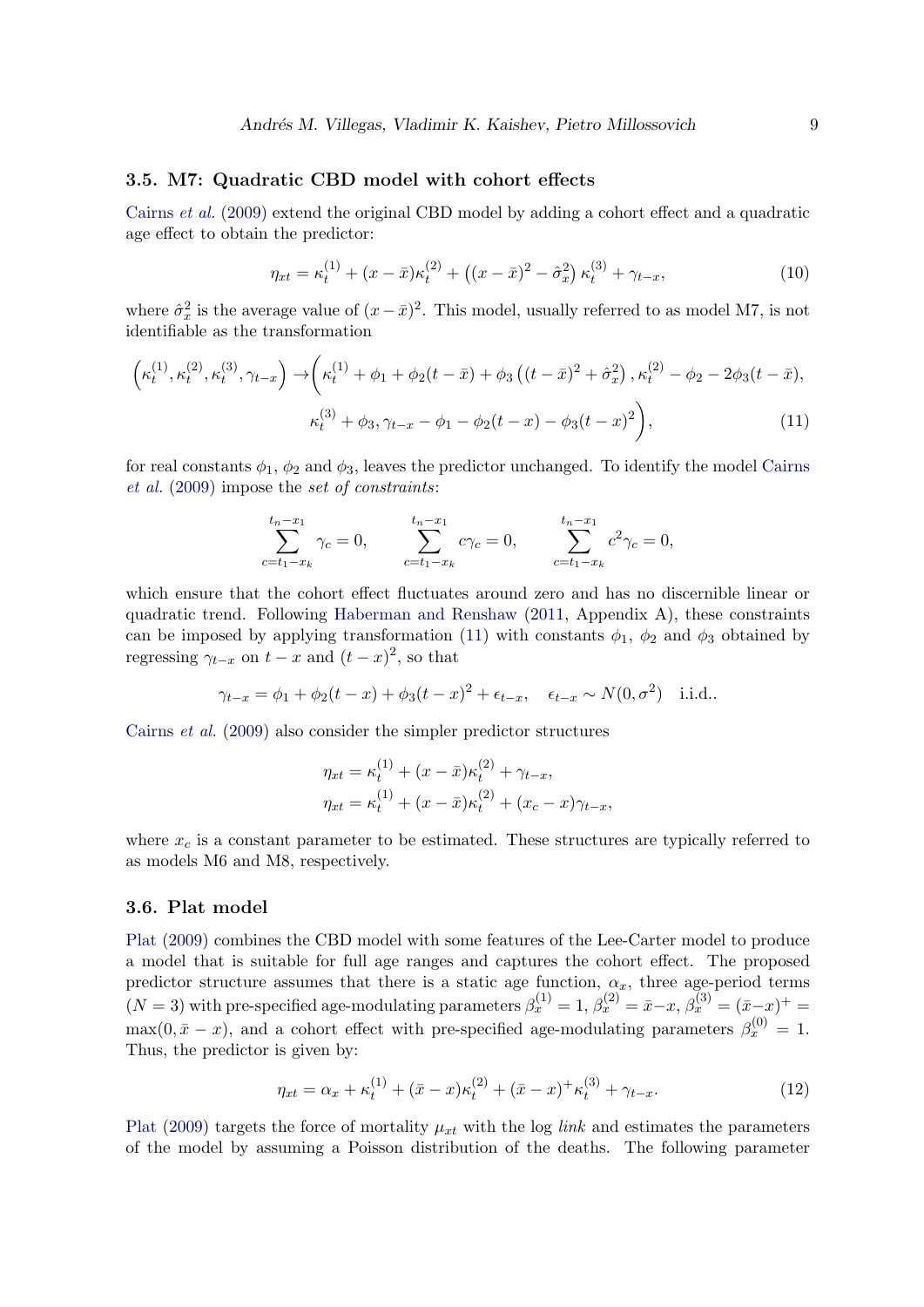transformations leave the predictor in [\(12\)](#page-8-1) unchanged:

$$
\left(\alpha_x, \kappa_t^{(1)}, \kappa_t^{(2)}, \kappa_t^{(3)}, \gamma_{t-x}\right) \to \left(\alpha_x + \phi_1 - \phi_2 x + \phi_3 x^2, \kappa_t^{(1)} + \phi_2 t + \phi_3 (t^2 - 2\bar{x}t),\right.
$$
\n
$$
\kappa_t^{(2)} + 2\phi_3 t, \kappa_t^{(3)}, \gamma_{t-x} - \phi_1 - \phi_2 (t-x) - \phi_3 (t-x)^2\right) \tag{13}
$$
\n
$$
\left(\alpha_x, \kappa_t^{(1)}, \kappa_t^{(2)}, \kappa_t^{(3)}, \gamma_{t-x}\right) \to \left(\alpha_x + c_1 + c_2(\bar{x} - x) + c_3(\bar{x} - x)^+, \right)
$$

<span id="page-9-6"></span><span id="page-9-1"></span><span id="page-9-0"></span>
$$
\left( \alpha_{t}, \kappa_{t}^{(3)}, \gamma_{t-x} \right) \to \left( \alpha_{x} + c_{1} + c_{2}(\bar{x} - x) + c_{3}(\bar{x} - x)^{+}, \kappa_{t}^{(1)} - c_{1}, \kappa_{t}^{(2)} - c_{2}, \kappa_{t}^{(3)} - c_{3}, \gamma_{t-x} \right), \tag{14}
$$

where  $c_1$ ,  $c_2$ ,  $c_3$ ,  $\phi_1$ ,  $\phi_2$ , and  $\phi_3$  are any real constants. The following *set of parameter constraints* can be imposed to ensure identifiability:

$$
\sum_{t} \kappa_t^{(1)} = 0, \sum_{t} \kappa_t^{(2)} = 0, \sum_{t} \kappa_t^{(3)} = 0, \sum_{c=t_1-x_k}^{t_n-x_1} \gamma_c = 0, \sum_{c=t_1-x_k}^{t_n-x_1} c \gamma_c = 0, \sum_{c=t_1-x_k}^{t_n-x_1} c^2 \gamma_c = 0 \quad (15)
$$

The first three constraints ensure that the period indexes are centered around zero, while the last three constraints ensure that the cohort effect fluctuates around zero and has no linear or quadratic trend. Following [Haberman and Renshaw](#page-36-4) [\(2011,](#page-36-4) Appendix A), the constraints on the cohort effect can be imposed by applying transformation [\(13\)](#page-9-0) with constants  $\phi_1$ ,  $\phi_2$ , and  $\phi_3$  obtained by regressing  $\gamma_{t-x}$  on  $t-x$  and  $(t-x)^2$ , so that

$$
\gamma_{t-x} = \phi_1 + \phi_2(t-x) + \phi_3(t-x)^2 + \epsilon_{t-x}, \quad \epsilon_{t-x} \sim N(0, \sigma^2) \quad \text{i.i.d.} \tag{16}
$$

<span id="page-9-5"></span>The constraints on the period indexes can then be imposed by applying transformation [\(14\)](#page-9-1) with

<span id="page-9-4"></span>
$$
c_i = \frac{1}{n} \sum_{t} \kappa_t^{(i)}, \qquad i = 1, 2, 3. \tag{17}
$$

In the cases where only older ages are of interest, [Plat](#page-37-6) [\(2009\)](#page-37-6) suggests to drop the third period term from predictor  $(12)$ :<sup>[4](#page-9-2)</sup>

<span id="page-9-3"></span>
$$
\eta_{xt} = \alpha_x + \kappa_t^{(1)} + (\bar{x} - x)\kappa_t^{(2)} + \gamma_{t-x}.
$$
\n(18)

We note that this reduced Plat model has the same identifiability issues as the complete model with the omission of the transformations and constraints involving  $\kappa_t^{(3)}$  $t_t^{(3)}$  and  $c_3$ .

<span id="page-9-2"></span><sup>&</sup>lt;sup>4</sup>Note that the reduced Plat model is essentially the M6 model of [Cairns](#page-35-3) *et al.* [\(2009\)](#page-35-3) with an added static age term  $\alpha_x$ .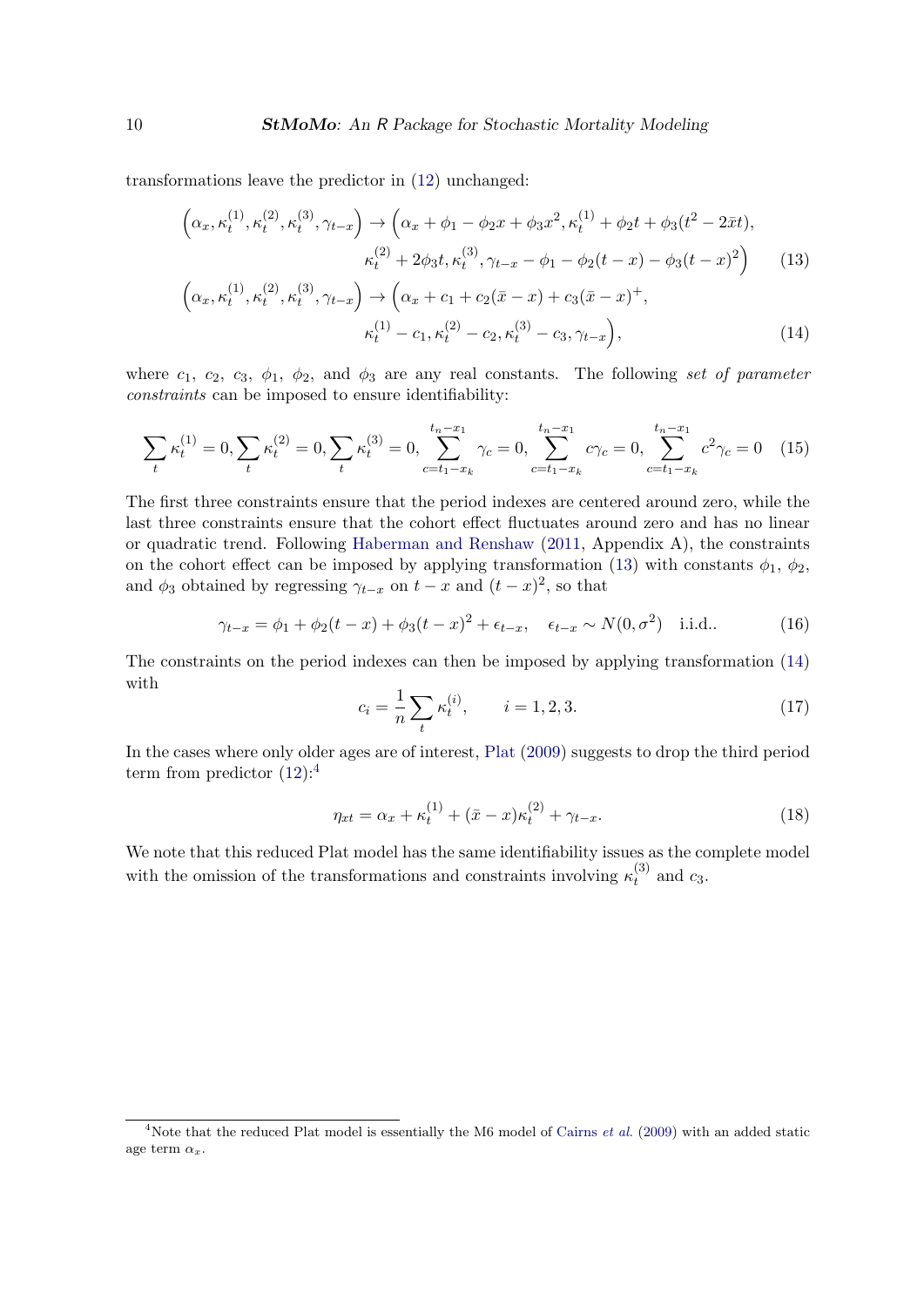# 4. GAPC stochastic mortality models with StMoMo

<span id="page-10-0"></span>The StMoMo package provides an R implementation of the GAPC family of stochastic mortality models using the standard S3 object-oriented system. StMoMo can be installed with the code:

```
R> install.packages("StMoMo")
```
The package is loaded within R as follows:

```
R> library("StMoMo")
```
In the package StMoMo, GAPC stochastic mortality models are constructed using the StMoMo function. The synopsis of this functions is:

```
StMoMo(link = c("log", "logit"), staticAgeFun = TRUE, periodAgeFun = "NP",
  cohortAgeFun = NULL, constFun = function(ax, bx, kt, b0x, gc, wxt, ages)
  list(ax = ax, bx = bx, kt = kt, b0x = b0x, gc = gc))
```
The StMoMo function takes as input information on the *link function* (and the associated distributional assumption), the *predictor structure*, and the *set of parameter constraints* to create an object of the type "StMoMo" representing a GAPC mortality model:

- ❼ The argument link defines the *link function* and *the random component* associated with the mortality model. Setting link = "log" assumes that deaths follow a Poisson distribution and uses a log link targeting the force of mortality  $\mu_{xt}$ , while setting link = "logit" assumes that deaths follow a Binomial distribution and uses a logit link targeting one-year death probabilities  $q_{xt}$ .
- ❼ The *predictor* of the model is defined via the arguments staticAgeFun, periodAgeFun and cohortAgeFun. Argument staticAgeFun is a logical variable indicating whether the model has a static age function  $\alpha_x$  or not. Argument periodAgeFun is a list of length N containing the definitions of the period age-modulating parameters  $\beta_x^{(i)}$ ,  $i = 1, \ldots, N$ , with each entry being either "NP" for non-parametric age terms, "1" for  $\beta_x^{(i)} = 1$ , or a predefined parametric function of age.<sup>[5](#page-10-1)</sup> Argument cohortAgeFun defines the cohort age modulating parameter  $\beta_x^{(0)}$  and can take values "NP" for non-parametric age terms, "1" for  $\beta_x^{(0)} = 1$ , a predefined parametric function of age, or NULL if the model does not have a cohort effect.
- ❼ The *set of parameter constraints* are defined via the argument constFun which is a user-defined implementation of the *constraint function* v mapping an arbitrary vector of parameters to a vector of transformed parameters satisfying the model constraints.

We note that due to limitations of the R functions used for fitting "StMoMo" objects to data (see Section [5\)](#page-13-0), the current version of StMoMo does not support models combining parametric and non-parametric age-modulating functions,  $\beta_x^{(i)}$ ,  $0 = 1, \ldots, N$ . However, such models

<span id="page-10-1"></span><sup>&</sup>lt;sup>5</sup>Note that we can define a model with no age-period terms  $(N = 0)$  by making **periodAgeFun** = NULL.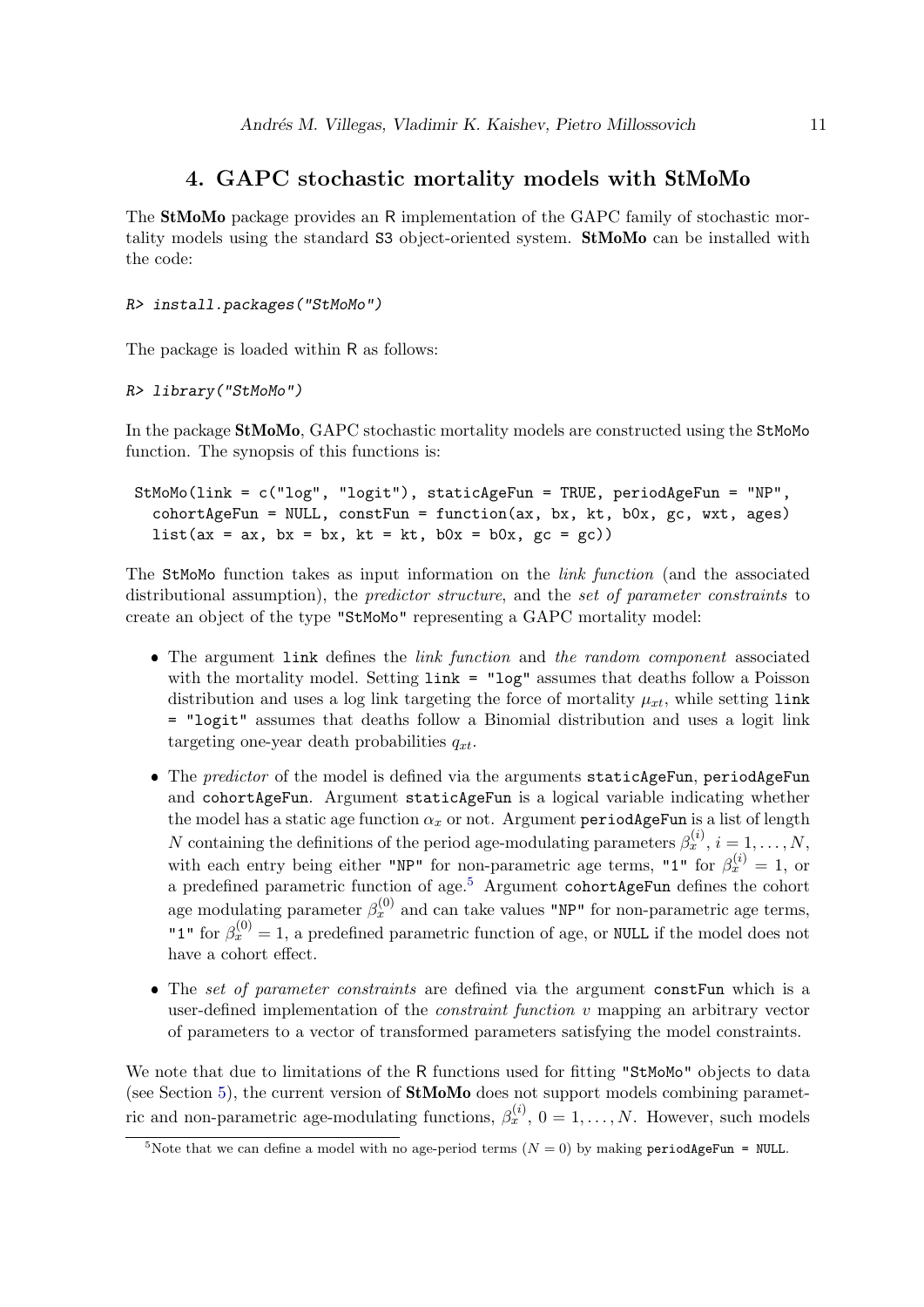| Model     | Predictor                                                                                                                      |
|-----------|--------------------------------------------------------------------------------------------------------------------------------|
| LC        | $\eta_{xt} = \alpha_x + \beta_x^{(1)} \kappa_x^{(1)}$                                                                          |
| CBD       | $\eta_{xt} = \kappa^{(1)}_t + (x - \bar{x})\kappa^{(2)}_t$                                                                     |
| APC       | $\eta_{xt} = \alpha_x + \kappa^{(1)}_+ + \gamma_{t-x}$                                                                         |
| <b>RH</b> | $\eta_{xt} = \alpha_x + \beta_x^{(1)} \kappa_x^{(1)} + \gamma_{t-x}$                                                           |
| M7        | $\eta_{xt} = \kappa_t^{(1)} + (x - \bar{x})\kappa_t^{(2)} + ((x - \bar{x})^2 - \hat{\sigma}_x^2)\kappa_t^{(3)} + \gamma_{t-x}$ |
| PLAT      | $\eta_{rt} = \alpha_r + \kappa_t^{(1)} + (\bar{x} - x)\kappa_t^{(2)} + \gamma_{t-r}$                                           |

<span id="page-11-1"></span>Table 1: Model structures considered in this paper.

are not typically considered and the majority of models proposed in the literature are either extensions of the Lee-Carter model with all age-modulating terms being non-parametric or extensions of the CBD model with all age-modulating terms being parametric.<sup>[6](#page-11-0)</sup>

In order to illustrate the creation of particular GAPC mortality models and other capabilities of StMoMo, in the rest of this paper we will focus on the models summarized in Table [1.](#page-11-1) From now on, LC stands for the Lee-Carter model; CBD for the original Cairns-Blake-Dowd model; APC for the age-period-cohort model; RH for the cohort extension of the Lee-Carter model defined in Equation [7](#page-6-2) and proposed by [Renshaw and Haberman](#page-37-5) [\(2006\)](#page-37-5); M7 for the quadratic CBD model defined in Equation [10;](#page-8-2) and PLAT for the reduced Plat model defined previously in Equation [18.](#page-9-3) For the sake of comparability, in all cases we will assume a Binomial distribution of deaths and use the logit function to link  $q_{xt}$  to the predictor structure  $\eta_{xt}$ .

Below, we show how to define each of the models in Table [1](#page-11-1) using the package StMoMo.

#### Lee-Carter model

The LC model under a Binomial setting can be defined using the following code:

```
R> constLC <- function(ax, bx, kt, b0x, gc, wxt, ages){
+ c1 <- mean(kt[1, ], na.rm = TRUE)
    + c2 <- sum(bx[, 1], na.rm = TRUE)
+ list(ax = ax + c1 * bx, bx = bx / c2, kt = c2 * (kt - c1))
+ }
R> LC <- StMoMo(link = "logit", staticAgeFun = TRUE, periodAgeFun = "NP",
+ constFun = constLC)
```
Recalling Section [3.1,](#page-5-3) we note that the constraint function constLC is the R implementation of transformation [\(2\)](#page-5-2) with constants  $c_1$  and  $c_2$  calculated using Equation [4](#page-5-4) to impose the

<span id="page-11-0"></span><sup>&</sup>lt;sup>6</sup>For instance, a model with predictor structure  $\eta_{xt} = \alpha_x + (x - \bar{x})\kappa_t^{(1)} + \beta_x^{(2)}\kappa_t^{(1)}$ , corresponding to StMoMo(staticAgeFun = TRUE, periodAgeFun = c(f1, "NP")), with f1 <- function(x, ages) x mean(ages), is not supported.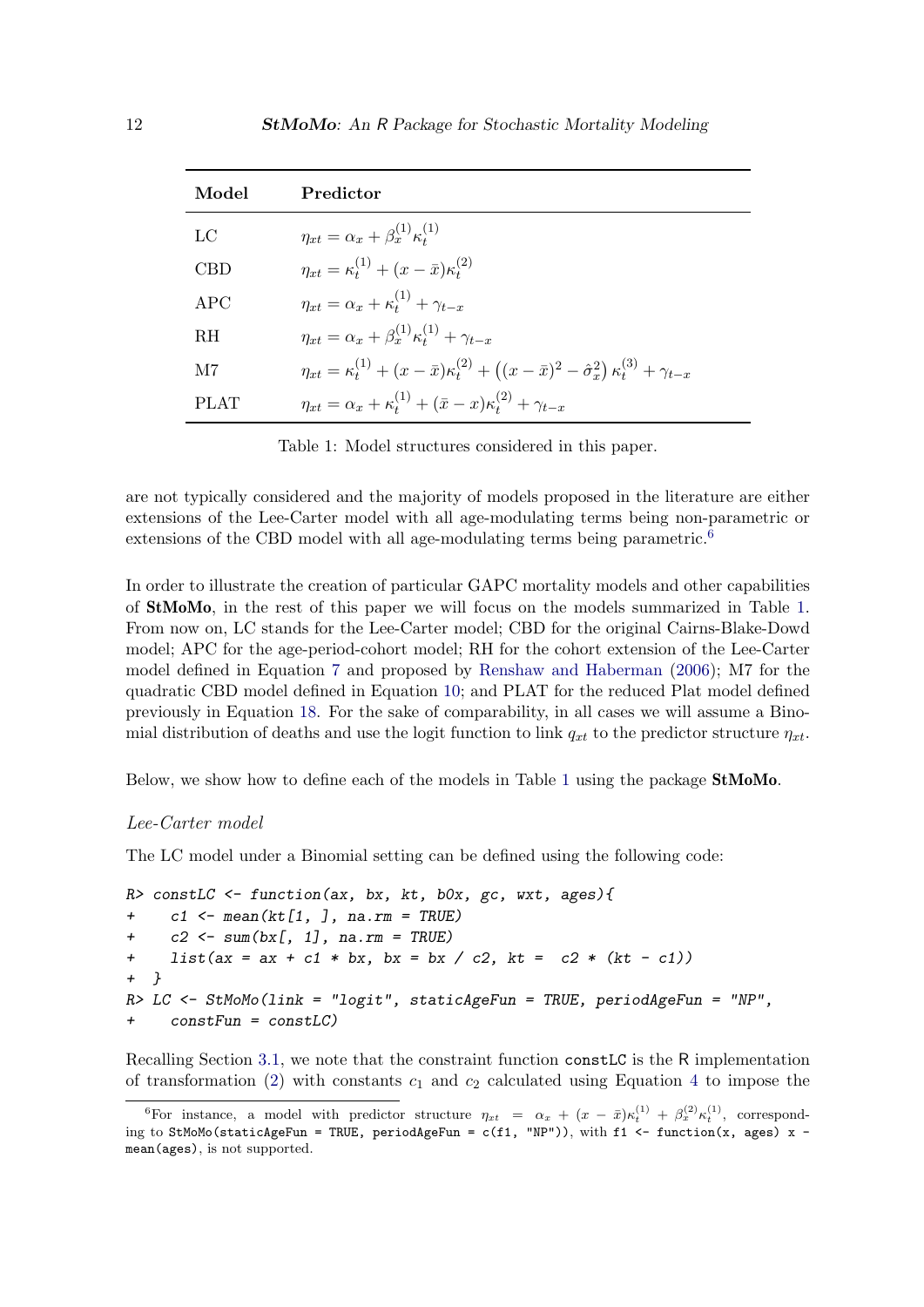constraints defined in Equation [3.](#page-5-5) The StMoMo package also contains the function lc to facilitate the definition of Lee-Carter models. Hence, we could define the LC model using the much simpler predefined command:

*R> LC <- lc(link = "logit")*

CBD model

To define the CBD model we use the following commands:

```
R> f2 <- function(x, ages) x - mean(ages)
R> CBD <- StMoMo(link = "logit", staticAgeFun = FALSE,
+ periodAgeFun = c("1", f2))
```
Here, we note that function f2 defines the second age-modulating parameter  $\beta_x^{(2)} = x - \bar{x}$  and that a constFUN argument need not be provided since the CBD model does not have identifiability issues. Alternatively, we can define the CBD model using the predefined function cbd:

*R> CBD <- cbd()*

### APC model, RH model and M7 model

The APC, RH and M7 models could be defined by implementing explicitly the discussions in Sections [3.2,](#page-5-6) [3.3](#page-6-3) and [3.5.](#page-8-3) However, StMoMo includes predefined functions apc, rh, m7 that facilitate the definition of the APC model, the RH model and model M7, respectively.[7](#page-12-0) Thus, these models are defined with the code:

```
R> RH <- rh(link = "logit", cohortAgeFun = "1")
R> APC <- apc(link = "logit")
R> M7 <- m7()
```
PLAT model

The package StMoMo does not include a predefined function for the Plat model. Nevertheless, recalling Section [3.6,](#page-8-4) we can define the reduced Plat model using the code:

```
R> f2 <- function(x, ages) mean(ages) - x
R> constPlat <- function(ax, bx, kt, b0x, gc, wxt, ages){
+ nYears <- dim(wxt)[2]
+ x <- ages
     + t <- 1:nYears
+ c <- (1 - tail(ages, 1)):(nYears - ages[1])
     xbar \leftarrow mean(x)
```
<span id="page-12-0"></span><sup>7</sup>The StMoMo package also includes functions m6 and m8 for defining models M6 and M8. We also note that the [Renshaw and Haberman](#page-37-5) [\(2006\)](#page-37-5) cohort extension of the Lee-Carter in Equation [5](#page-6-1) can be defined using the function rh with argument cohortAgeFun = "NP".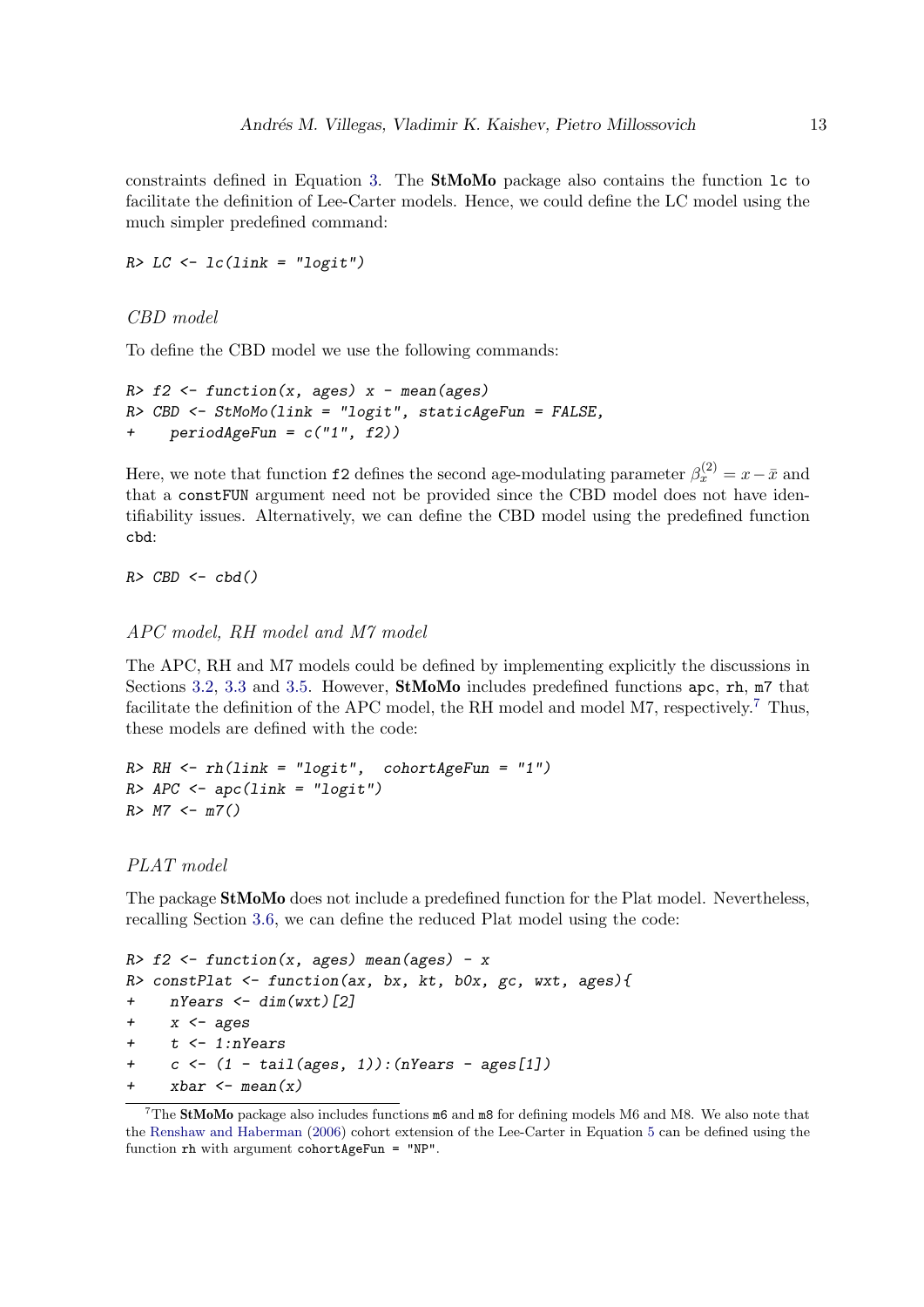```
+ phiReg <- lm(gc ~ 1 + c + I(c ^ 2), na.action = na.omit)
+ phi <- coef(phiReg)
    + gc <- gc - phi[1] - phi[2] * c - phi[3] * c ^ 2
    + kt[2, ] <- kt[2, ] + 2 * phi[3] * t
+ kt[1, ] <- kt[1, ] + phi[2] * t + phi[3] * (t ^ 2 - 2 * xbar * t)
+ ax <- ax + phi[1] - phi[2] * x + phi[3] * x ^ 2
+ ci <- rowMeans(kt, na.rm = TRUE)
+ ax <- ax + ci[1] + ci[2] * (xbar - x)
    + kt[1, ] <- kt[1, ] - ci[1]
+ kt[2, ] <- kt[2, ] - ci[2]
+ list(ax = ax, bx = bx, kt = kt, b0x = b0x, gc = gc)
+ }
R> PLAT <- StMoMo(link = "logit", staticAgeFun = TRUE,
+ periodAgeFun = c("1", f2), cohortAgeFun = "1", constFun = constPlat)
```
We note that the constraint function constraint is the R implementation of transformations [\(13\)](#page-9-0) and [\(14\)](#page-9-1) omitting the terms involving  $\kappa^{(3)}$  and  $c_3$ , and with constants  $\phi_1$ ,  $\phi_2$ ,  $\phi_3$  obtained via the linear regression defined in  $(16)$  and constants  $c_1$  and  $c_2$  as in Equation [17.](#page-9-5) Function constPlat imposes the constraints in Equation [15.](#page-9-6)

## 5. Model fitting

<span id="page-13-0"></span>Parameter estimates of GAPC stochastic mortality models can be obtained by maximizing the model log-likelihood, which is given by

$$
\mathcal{L}(d_{xt}, \hat{d}_{xt}) = \sum_{x} \sum_{t} \omega_{xt} \left\{ d_{xt} \log \hat{d}_{xt} - \hat{d}_{xt} - \log d_{xt}! \right\}
$$

in the case of a Poisson distribution of deaths, and by

$$
\mathcal{L}(d_{xt}, \hat{d}_{xt}) = \sum_{x} \sum_{t} \omega_{xt} \left\{ d_{xt} \log \left( \frac{\hat{d}_{xt}}{E_{xt}^0} \right) + (E_{xt}^0 - d_{xt}) \log \left( \frac{E_{xt}^0 - \hat{d}_{xt}}{E_{xt}^0} \right) + \log \left( \frac{E_{xt}^0}{d_{xt}} \right) \right\}
$$

in the case of a Binomial distribution of deaths. In both cases,  $\omega_{xt}$  are weights taking the value 0 if a particular  $(x, t)$  data cell is omitted or 1 if the cell is included, and

$$
\hat{d}_{xt} = E_{xt} g^{-1} \left( \alpha_x + \sum_{i=1}^{N} \beta_x^{(i)} \kappa_t^{(i)} + \beta_x^{(0)} \gamma_{t-x} \right)
$$

is the expected number of deaths predicted by the model, with  $g^{-1}$  denoting the inverse of the *link function* g.

In the mortality literature, maximization of the log-likelihood is typically performed using the Newton-Raphson iterative procedure tailored for each model (see, e.g., [Brouhns](#page-35-1) *et al.* [\(2002\)](#page-35-1), [Renshaw and Haberman](#page-37-5) [\(2006\)](#page-37-5) and [Cairns](#page-35-3) *et al.* [\(2009\)](#page-35-3)). This is in fact the approach implemented in the packages ilc and LifeMetrics. Nonetheless, as discussed extensively by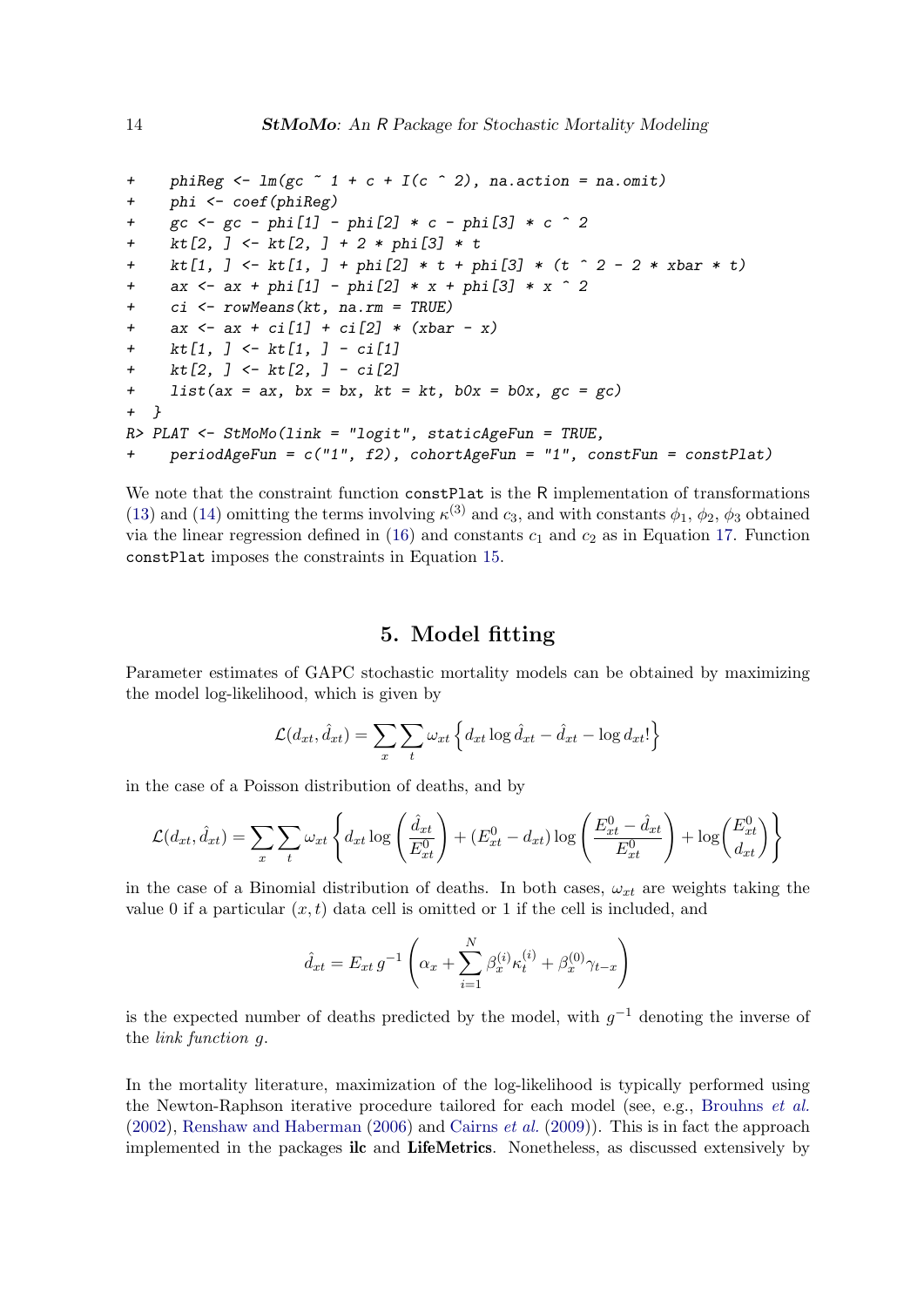[Currie](#page-36-1) [\(2016\)](#page-36-1), many stochastic mortality models are examples of generalized linear models or generalized non-linear model, which facilitates their fitting using standard statistical soft-ware.<sup>[8](#page-14-0)</sup> [Currie](#page-36-1) [\(2016\)](#page-36-1) exemplifies this fact by fitting several stochastic mortality models in R using the standard function  $g\ln$  or the function  $g\ln$  of the package  $g\ln$  [\(Turner and Firth](#page-38-1)  $2015$ ).<sup>[9](#page-14-1)</sup>

StMoMo provides the generic function fit for estimating the parameters of GAPC mortality models. In line with the remarks of [Currie](#page-36-1) [\(2016\)](#page-36-1), the corresponding S3 method for objects of the class "StMoMo" heavily relies on the function gnm of the package gnm to estimate the parameters of a GAPC model.Internally, this is accomplished by constructing the equivalent **gnm** formulation of the GAPC mortality model.<sup>[10](#page-14-2)</sup> For instance, the **gnm** formula of the Binomial LC model created before is

#### *R> LC\$gnmFormula*

```
[1] "D/E \sim -1 + offset(o) + factor(x) + Mult(factor(x), factor(t), inst = 1)"
```
while the **gnm** formula of the Binomial CBD model defined before is

```
R> CBD$gnmFormula
```

```
[1] "D/E \tilde{f} -1 + offset(o) + factor(t) + B2:factor(t)"
```
We now illustrate the usage of the function fit of the package **StMoMo** by fitting the six models defined before to England and Wales mortality data. Function fit expects the user to provide a list of class "StMoMoData" containing deaths and exposures in a matrix format with ages on the rows and calendar years on the columns. Such a type of list can readily be created using the StMoMoData function as exemplified in Section [8.](#page-29-0) For illustration purposes, the object EWMaleData, included in the package StMoMo, contains deaths counts (EWMaleData\$Dxt) and central exposures (EWMaleData\$Ext) for England and Wales males for the period 1961-2011 and for ages 0-100 obtained from the [Human Mortality Database](#page-36-7) [\(2014\)](#page-36-7).

#### *R> EWMaleData*

```
Mortality data for England and Wales
    Series: male
    Years: 1961 - 2011
    Ages: 0 - 100
    Exposure: central
```
<span id="page-14-0"></span><sup>8</sup>[Haberman and Renshaw](#page-36-4) [\(2011\)](#page-36-4) have also noticed this fact and profit from GLM facilities in standard statistical packages when fitting CBD type models.

<span id="page-14-2"></span><span id="page-14-1"></span> $9D$ ebón et al. [\(2010\)](#page-36-8) also discuss the use of the package gnm for fitting Lee-Carter type models.

<sup>&</sup>lt;sup>10</sup>We note that when all the  $\beta_x^{(i)}$  are parametric functions of age, the model is a GLM and therefore gnm by default resorts to the glm function of R when fitting the parameters of the model.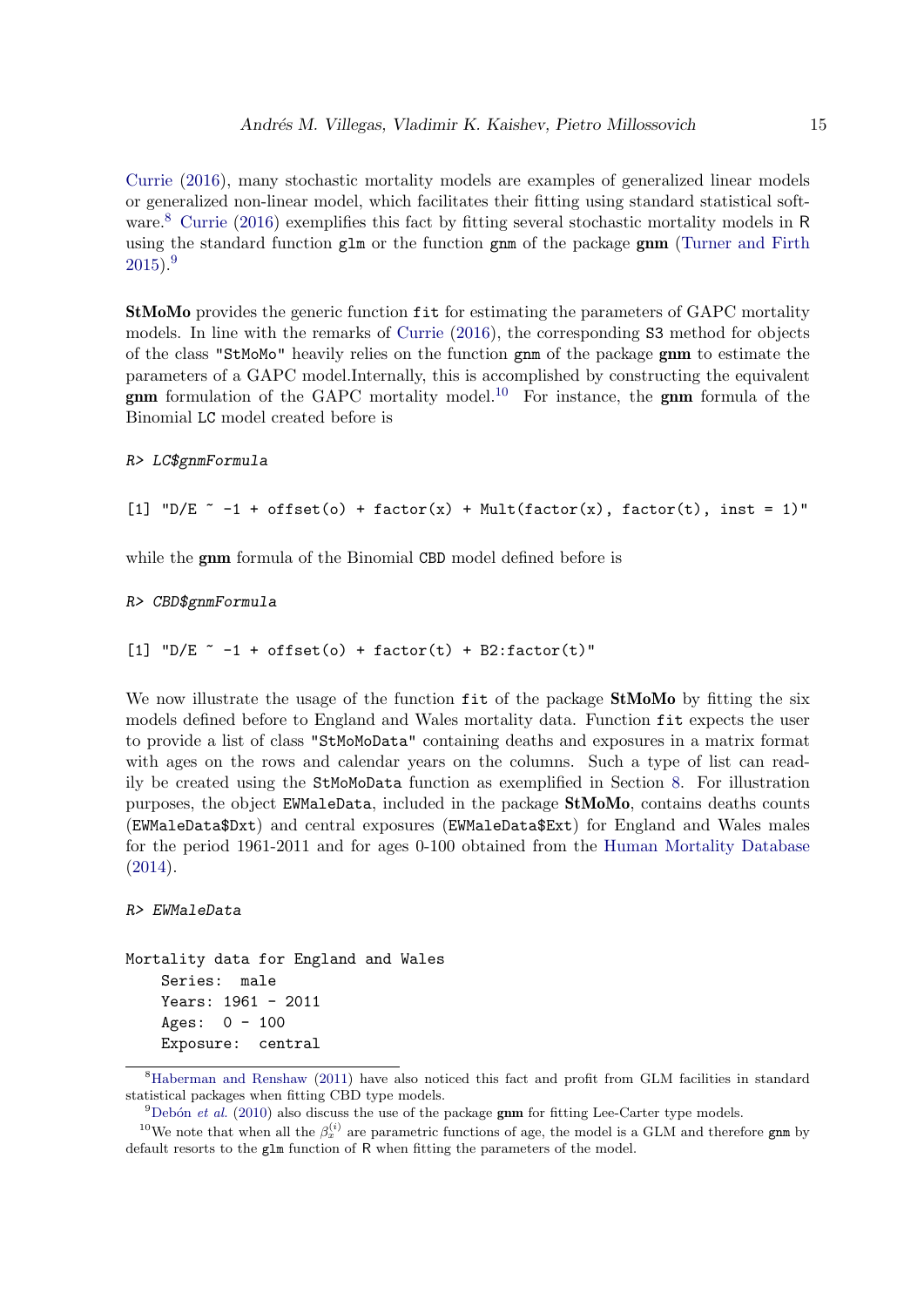However, in our examples we concentrate on ages 55 to 89 as the CBD model and the M7 model have been particularly designed to fit higher ages. Additionally, since some models include cohort effects and in agreement with the usual practice (see e.g [Cairns](#page-35-3) *et al.* [\(2009\)](#page-35-3) and [Haberman and Renshaw](#page-36-4) [\(2011\)](#page-36-4)), we exclude (by setting  $\omega_{xt} = 0$ ) all cohorts that have fewer than three observations. Missing values for either death counts or exposures are automatically zero-weighted.

Models LC, APC, CBD, M7 and PLAT can be fitted to England and Wales male mortality data for ages 55 to 89 using the code:

```
R> EWMaleIniData <- central2initial(EWMaleData)
R> ages.fit <- 55:89
R> wxt <- genWeightMat(ages = ages.fit, years = EWMaleIniData$years,
+ clip = 3)
R> LCfit <- fit(LC, data = EWMaleIniData, ages.fit = ages.fit, wxt = wxt)
R> APCfit <- fit(APC, data = EWMaleIniData, ages.fit = ages.fit, wxt = wxt)
R> CBDfit <- fit(CBD, data = EWMaleIniData, ages.fit = ages.fit, wxt = wxt)
R> M7fit <- fit(M7, data = EWMaleIniData, ages.fit = ages.fit, wxt = wxt)
R> PLATfit <- fit(PLAT, data = EWMaleIniData, ages.fit = ages.fit, wxt = wxt)
```
From this code we note the following:

- ❼ In order to match the logit-Binomial setting used before in the definition of the mortality models, initial exposures are approximated by transforming the available central exposures. This is accomplished using the utility function central2initial of package StMoMo.
- ❼ The first and last three cohorts years are excluded from the fitting via the argument wxt. The appropriate 0-1 weighting matrix, wxt, is constructed using the utility function genWeightMat of package StMoMo.

The fitting of the RH model requires some care as it is well known that fitting cohort extensions of the Lee-Carter models is problematic [\(Hunt and Villegas 2015\)](#page-36-9). In particular, [Currie](#page-36-1) [\(2016\)](#page-36-1) has encountered convergence issues when using package gnm to fit the RH model. As a possible way to circumvent these issues, [Currie](#page-36-1) [\(2016\)](#page-36-1) suggests the use of appropriate starting values when fitting model RH. This can be achieved in the function fit via input arguments start.ax, start.bx, start.kt, start.b0x, and start.gc. Using the parameters of the Lee-Carter model as starting values, model RH can be fitted with the code:<sup>[11](#page-15-0)</sup>

```
R> RHfit <- fit(RH, data = EWMaleIniData, ages.fit = ages.fit, wxt = wxt,
+ start.ax = LCfit$ax, start.bx = LCfit$bx, start.kt = LCfit$kt)
```
The output from the function fit is an object of the class "fitStMoMo" including, among other things, the following information:

<span id="page-15-0"></span><sup>&</sup>lt;sup>11</sup>StMoMo also implements the fitting method suggested by [Hunt and Villegas](#page-36-9) [\(2015\)](#page-36-9) to solve the convergence issues of the RH model. This can be acomplished by setting argument approxConst = TRUE when defining the RH model, that is, rh(approxConst=TRUE).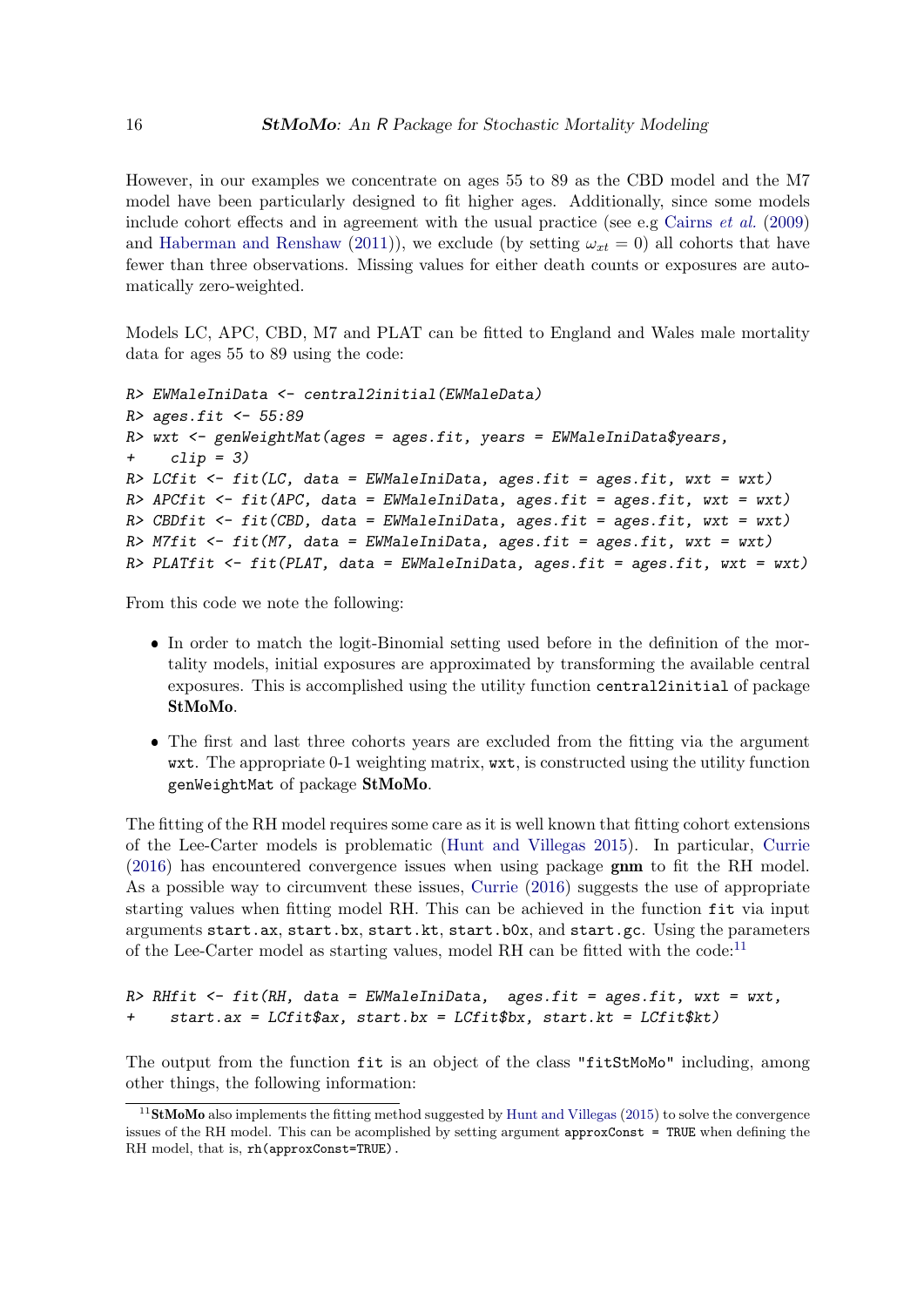

<span id="page-16-1"></span>Figure 1: Parameters for the Lee-Carter (LC) model fitted to the England and Wales male population for ages 55-89 and the period 1961-2011.

- model: the "StMoMo" object defining the underlying GAPC stochastic mortality model;
- ❼ ax, bx, kt, b0x, gc: the estimated parameters;
- loglik: the log-likelihood of the model;
- deviance: the model deviance;
- nobs: the number of observations in the data;
- ❼ npar: the effective number of parameters of the model;
- ❼ fittingModel: the output of the gnm call used to fit the model.

There are print, plot, fitted, and residuals methods for the "fitStMoMo" class. For instance, Figures [1,](#page-16-1) [2](#page-17-0) and [3](#page-17-1) depicting the fitted parameters of the LC model, the CBD model and the APC model, respectively, were produced with the code:

```
R> plot(LCfit, nCol = 3)
R> plot(CBDfit, parametricbx = FALSE)
R> plot(APCfit, parametricbx = FALSE, nCol = 3)
```
# 6. Goodness-of-fit analysis

<span id="page-16-0"></span>The goodness-of-fit of mortality models is typically analyzed by inspecting the residuals of the fitted model. Regular patterns in the residuals indicate the inability of the model to describe all the features of the data appropriately. With a Poisson or Binomial random component, it is appropriate to look at the scaled deviance residuals defined as:

$$
r_{xt} = sign(d_{xt} - \hat{d}_{xt}) \sqrt{\frac{dev(x,t)}{\hat{\phi}}}, \qquad \hat{\phi} = \frac{D(d_{xt}, \hat{d}_{xt})}{K - \nu},
$$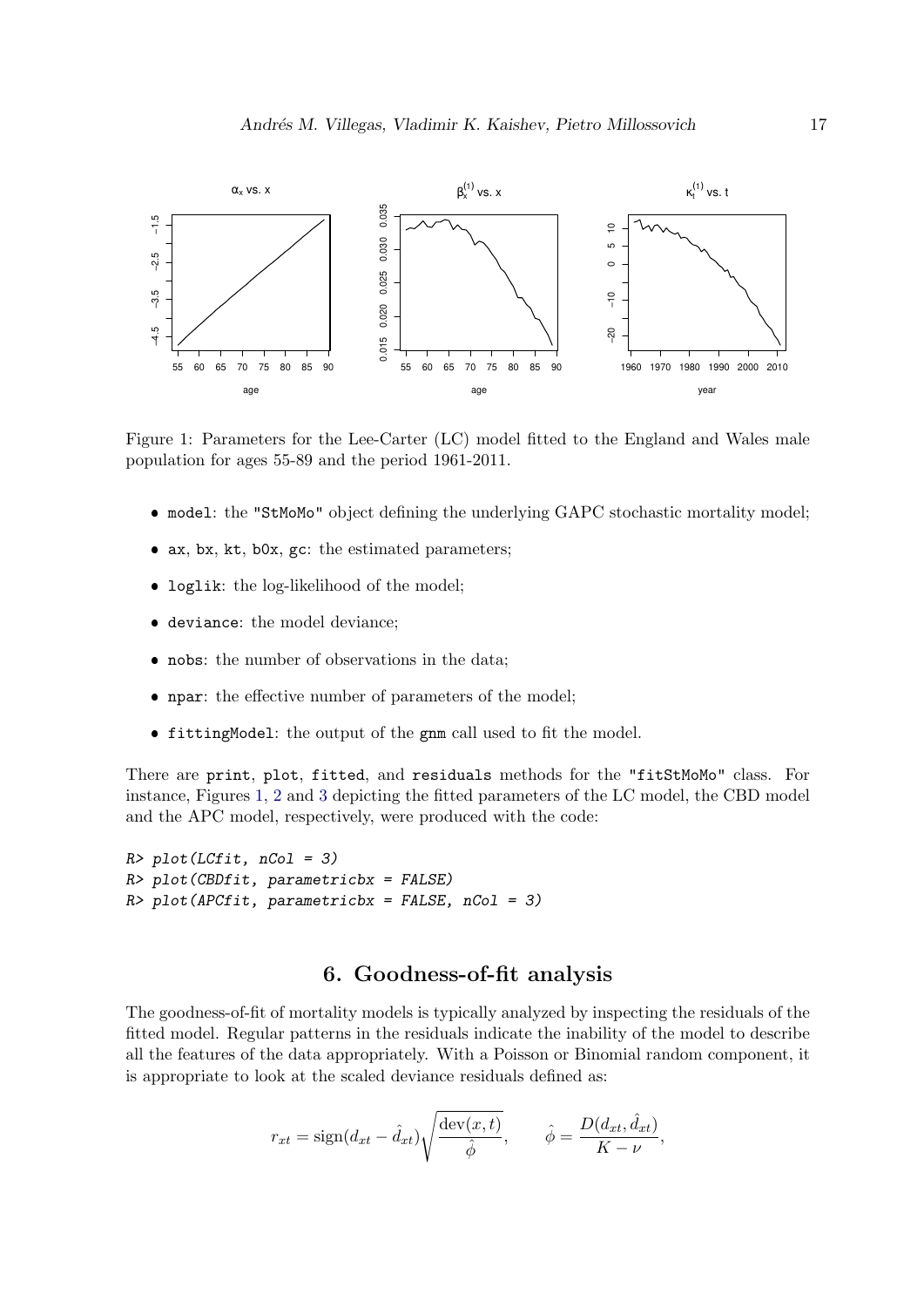

<span id="page-17-0"></span>Figure 2: Parameters for the CBD model fitted to the England and Wales male population for ages 55-89 and the period 1961-2011.



<span id="page-17-1"></span>Figure 3: Parameters for the APC model fitted to the England and Wales male population for ages 55-89 and the period 1961-2011.

where

$$
dev(x,t) = 2 \left[ d_{xt} \log \left( \frac{d_{xt}}{\hat{d}_{xt}} \right) - (d_{xt} - \hat{d}_{xt}) \right]
$$

for a Poisson random component, or

$$
\operatorname{dev}(x,t) = 2 \left[ d_{xt} \log \left( \frac{d_{xt}}{\hat{d}_{xt}} \right) + \left( E_{xt}^0 - d_{xt} \right) \log \left( \frac{E_{xt}^0 - d_{xt}}{E_{xt}^0 - \hat{d}_{xt}} \right) \right]
$$

for a Binomial random component. Further,

$$
D(d_{xt}, \hat{d}_{xt}) = \sum_{x} \sum_{t} \omega_{xt} \text{dev}(x, t)
$$

is the total deviance of the model,  $K = \sum_{x} \sum_{t} \omega_{xt}$  is the number of observations in the data and  $\nu$  is the effective number of parameters in the model.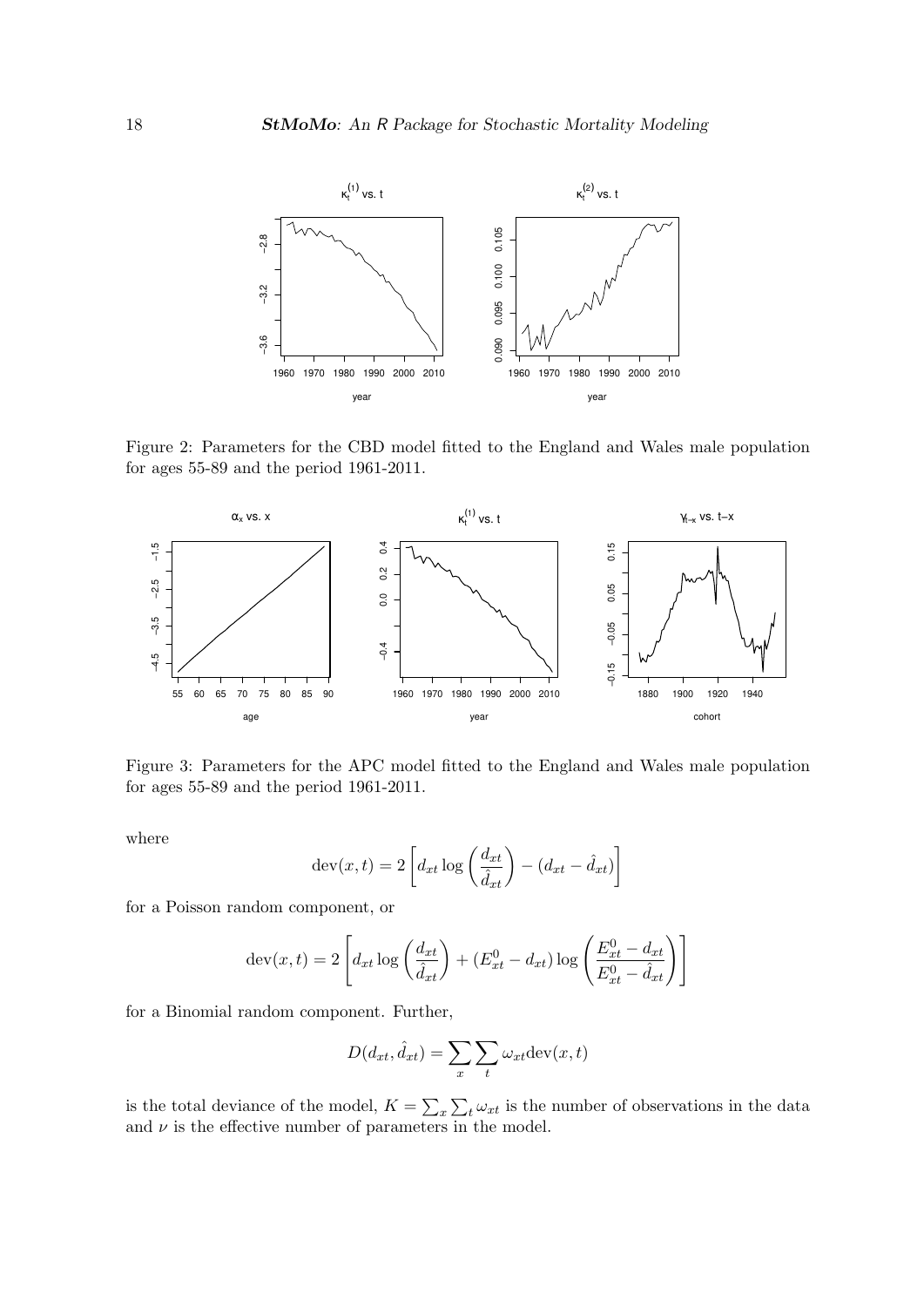In StMoMo standardized deviance residuals can be obtained with the generic function residuals applied to a fitted stochastic mortality model of the class "fitStMoMo". For example, to obtain the residuals of the LC model and of the CBD model fitted before we use the commands:

```
R> LCres <- residuals(LCfit)
R> CBDres <- residuals(CBDfit)
```
Graphs of these residuals can be produced using the generic function plot. This function supports, via the argument type, three types of plots:

- ❼ scatter plots of residuals by age, period and cohort such as those extensively used in [Haberman and Renshaw](#page-36-4) [\(2011\)](#page-36-4);
- ❼ black and white sign-plots of the residuals such as those used in [Cairns](#page-35-3) *et al.* [\(2009\)](#page-35-3) and Lovász  $(2011)$ ; and
- color maps (heat-maps) of the residuals.

Figure [4](#page-19-0) presents heat-maps of the deviance residuals for the six models fitted to the England and Wales male mortality experience. These charts were produced using function plot with option type = "colourmap". For instance, Figure [4a](#page-19-1) was obtained with the code:

```
R> plot(LCres, type = "colourmap", reslim = c(-3.5, 3.5))
```
From Figure [4](#page-19-0) we see that models LC, CBD and APC display strong residual patterns while the residuals of models RH, M7 and PLAT look reasonably random. The APC model shows a strong clustering of residuals due to its inability to allow for varying improvement rates with age. The LC and CBD models, which do not incorporate a cohort effect, show very marked diagonals patterns indicating the inability of these models to capture the well-known cohort effect observed in the England and Wales population [\(Willets 2004\)](#page-38-4). The issues with the fit of the LC and CBD models become more evident when looking at scatter plots of the residuals by age, period and cohort. Such plots for the LC model (Figure [5a\)](#page-20-0) and the CBD model (Figure [5b\)](#page-20-1) can be produced using argument type = "scatter" of the function plot via the commands:

```
R R> plot(LCres, type = "scatter", reslim = c(-3.5, 3.5))
R plot(CBDres, type = "scatter", reslim = c(-3.5, 3.5))
```
The right panels in Figure [5](#page-20-2) clearly show that the LC and CBD models are unable to capture the cohort effect. In addition, the left panel in Figure [5b](#page-20-1) reveals some strong patterns by age, reflecting the lack of a quadratic age term in the CBD which may be necessary to capture the commonly observed curvature of the mortality rates in a logit scale.

When evaluating the goodness-of-fit of different models, it is generally anticipated that models with more parameters provide a better fit to the data. To rule out the possibility that the better fit observed in a model is the result of over-parametrization and compare the relative performance of several models, it has become common in the mortality literature to use information criteria which modify the maximum likelihood criterion by penalizing models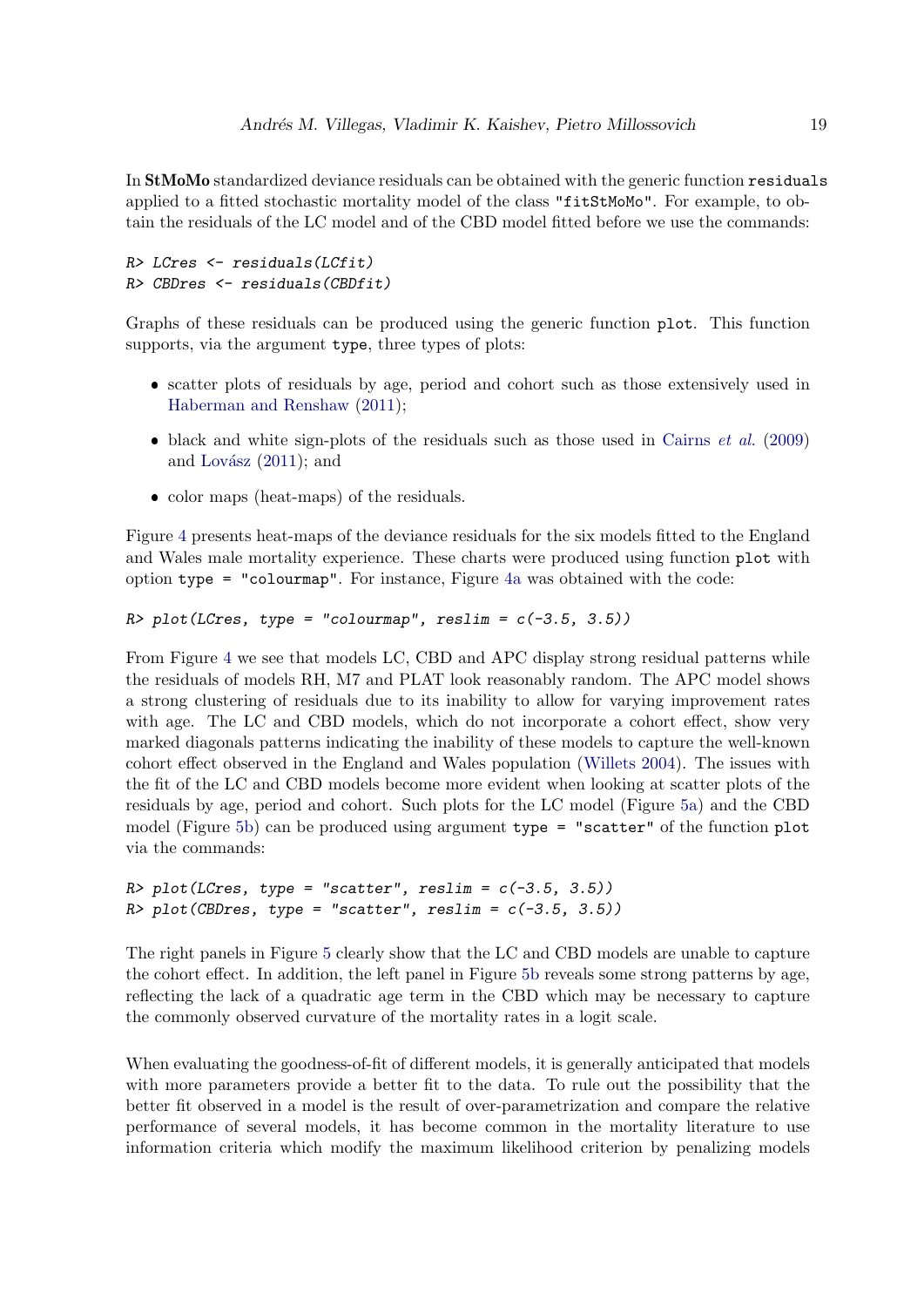<span id="page-19-1"></span>

<span id="page-19-0"></span>Figure 4: Heat-maps of deviance residuals for different model fitted to the England and Wales males population for ages 55-89 and the period 1961-2011.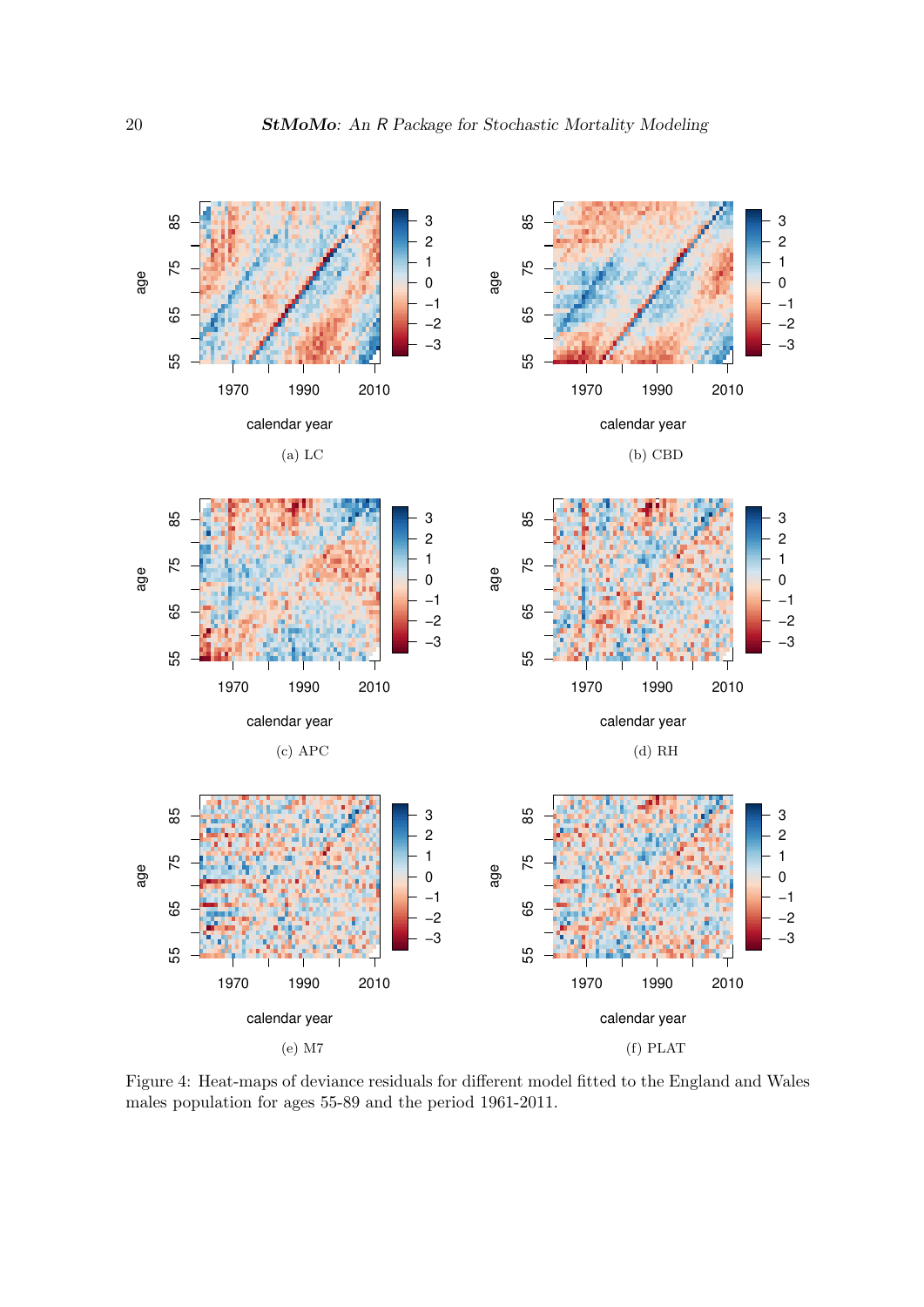<span id="page-20-0"></span>

<span id="page-20-2"></span><span id="page-20-1"></span>Figure 5: Scatter plots of deviance residuals for models LC and CBD fitted to the England and Wales males population for ages 55-89 and the period 1961-2011.

with more parameters.<sup>12</sup> Two of these criteria are the Akaike Information Criteria (AIC) and the Bayesian Information Criteria (BIC), defined as  $AIC = 2\nu - 2\mathcal{L}$  and  $BIC = \nu \log K - 2\mathcal{L}$ , respectively, with a lower value of AIC and BIC being preferable. In R these information criteria can be computed using the generic functions AIC and BIC. For example, we can get the AIC and BIC of the CBD model as follows:

 $R > AIC(CBDfit)$ 

[1] 34697.82

R> BIC(CBDfit)

 $[1]$  35256.83

Table 2 presents AIC and BIC values for the six models fitted to the England and Wales male data. We note that both criteria lead to the same ranking of models with M7, PLAT, and RH being the best performing models. Overall, these results are consistent with the existing literature comparing single population models, where the Renshaw-Haberman extension of the

<span id="page-20-3"></span><sup>&</sup>lt;sup>12</sup>For examples of such analysis see Cairns *et al.* (2009, Section 6.1.1), Haberman and Renshaw (2011, Section 3.3), and Lovász  $(2011, Section 4.1)$ .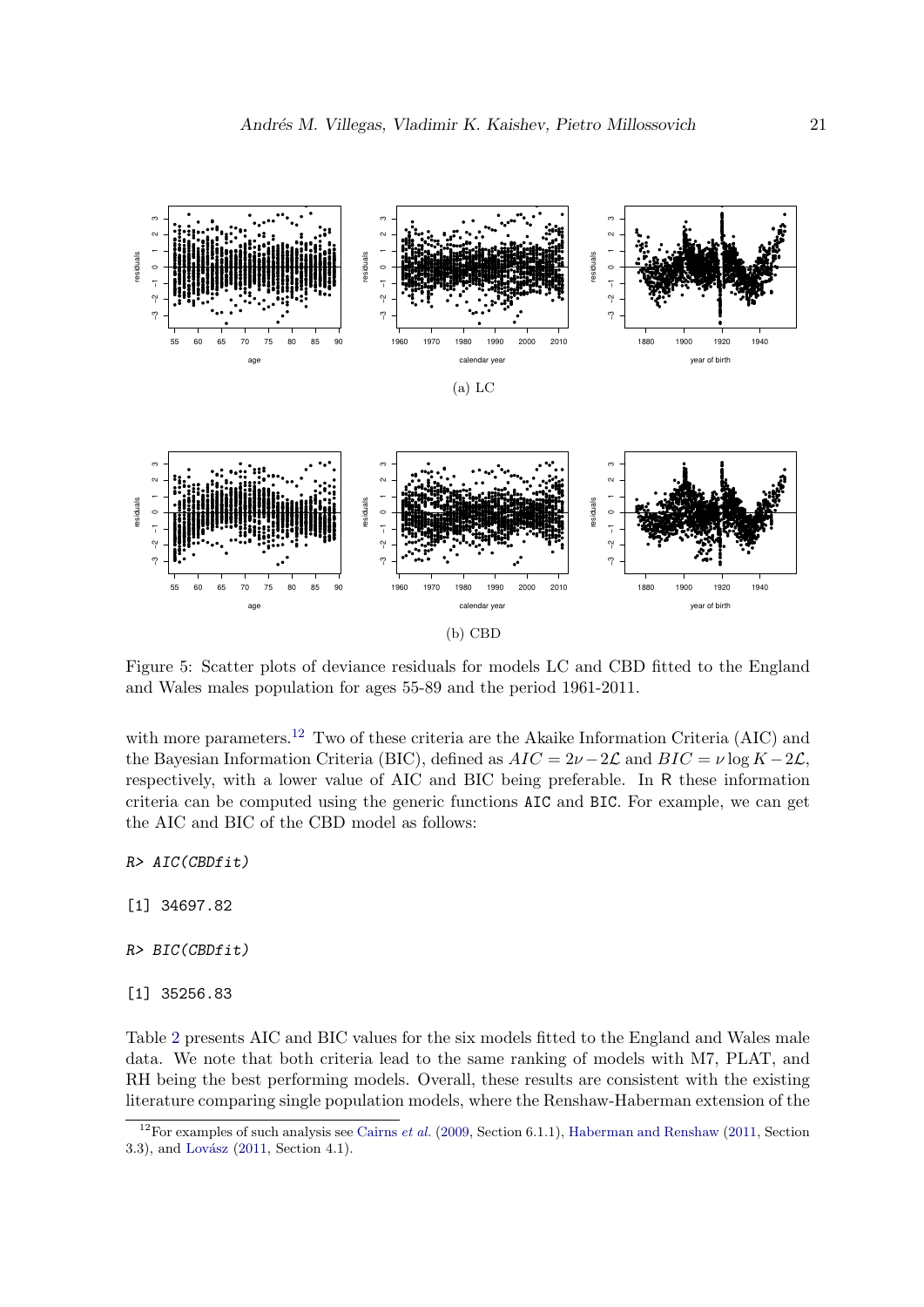Lee-Carter model and the M7 model have been identified as good candidates for modeling mortality in the England and Wales population [\(Cairns](#page-35-3) *et al.* [2009;](#page-35-3) [Haberman and Renshaw](#page-36-4) [2011\)](#page-36-4).

|                      | LC       | <b>CBD</b> | APC. | <b>RH</b>                                                         | M7  | PLAT |
|----------------------|----------|------------|------|-------------------------------------------------------------------|-----|------|
| Number of parameters | 119      | 102        | 162  | 197                                                               | 229 | 211  |
| AIC-                 | 29866(5) |            |      | $34698(6)$ $24469(4)$ $21779(3)$ $21406(1)$ $21624(2)$            |     |      |
| BIC.                 |          |            |      | $30518(5)$ $35257(6)$ $25357(4)$ $22859(3)$ $22661(1)$ $22780(2)$ |     |      |

<span id="page-21-1"></span>Table 2: Number of parameters, AIC and BIC values (with their respective rankings in brackets) for different model fitted to the England and Wales males population for ages 55-89 and the period 1961-2011.

# <span id="page-21-0"></span>7. Forecasting and simulation with stochastic mortality models

In the family of GAPC stochastic mortality models the dynamics of mortality are driven by the period indexes  $\kappa_t^{(i)}$  $t_i^{(i)}$ ,  $i = 1, \ldots, N$ , and the cohort index  $\gamma_{t-x}$ . Therefore, the forecasting and simulation of mortality rates requires the modeling of these indexes using time series techniques.

<span id="page-21-2"></span>For the period indexes we consider two alternative modelling approaches. A first possibility is to use the standard approach in the actuarial literature [\(Cairns](#page-35-2) *et al.* [2006,](#page-35-2) [2011;](#page-35-6) [Haberman](#page-36-4) and Renshaw  $2011$ ; Lovász  $2011$ ) and assume that the period indexes follow a multivariate random walk with drift. That is,

$$
\boldsymbol{\kappa}_t = \boldsymbol{\delta} + \boldsymbol{\kappa}_{t-1} + \boldsymbol{\xi}_t^{\kappa}, \qquad \boldsymbol{\kappa}_t = \begin{pmatrix} \kappa_t^{(1)} \\ \vdots \\ \kappa_t^{(N)} \end{pmatrix}, \qquad \boldsymbol{\xi}_t^{\kappa} \sim N(\mathbf{0}, \Sigma), \tag{19}
$$

where  $\delta$  is an N-dimension vector of drift parameters and  $\Sigma$  is the  $N \times N$  variance-covariance matrix of the multivariate white noise  $\xi_t^{\kappa}$ .

A second alternative is to assume that the individual period indexes,  $\kappa_t^{(i)}$  $t_i^{(i)}$ ,  $i = 1, \ldots, N$ , follow a general univariate ARIMA model. Under this approach, the *i*-th period index,  $\kappa_t^{(i)}$  $t^{(i)}$ , is assumed to follow an  $ARIMA(p_i, q_i, d_i)$  with drift, so that

<span id="page-21-3"></span>
$$
\Delta^{d_i} \kappa_t^{(i)} = \delta_0^{(i)} + \phi_1^{(i)} \Delta^{d_i} \kappa_{t-1}^{(i)} + \dots + \phi_{p_i}^{(i)} \Delta^{d_i} \kappa_{t-p_i}^{(i)} + \xi_t^{(i)} + \delta_1^{(i)} \xi_{t-1}^{(i)} + \dots + \delta_{q_i}^{(i)} \xi_{t-q_i}^{(i)},\tag{20}
$$

where  $\Delta$  is the difference operator,  $\delta_0^{(i)}$  $\phi_0^{(i)}$  is the drift parameter,  $\phi_1^{(i)}$  $\phi_1^{(i)}, \ldots, \phi_{p_i}^{(i)}$  are the autoregressive coefficients with  $\phi_{p_i} \neq 0, \delta_1^{(i)}$  $\lambda_1^{(i)}, \ldots, \delta_{q_i}^{(i)}$  are the moving average coefficients with  $\delta_{q_i}^{(i)} \neq 0$ and  $\xi_t^{(i)}$  $t_t^{(i)}$  is a Gaussian white noise process with variance  $\sigma_{\xi}^{(i)}$ ξ .

As pointed out by [Currie](#page-36-1) [\(2016\)](#page-36-1), the main challenge when forecasting stochastic mortality models is specifying the dynamics of the cohort effect. To have a simple starting point, we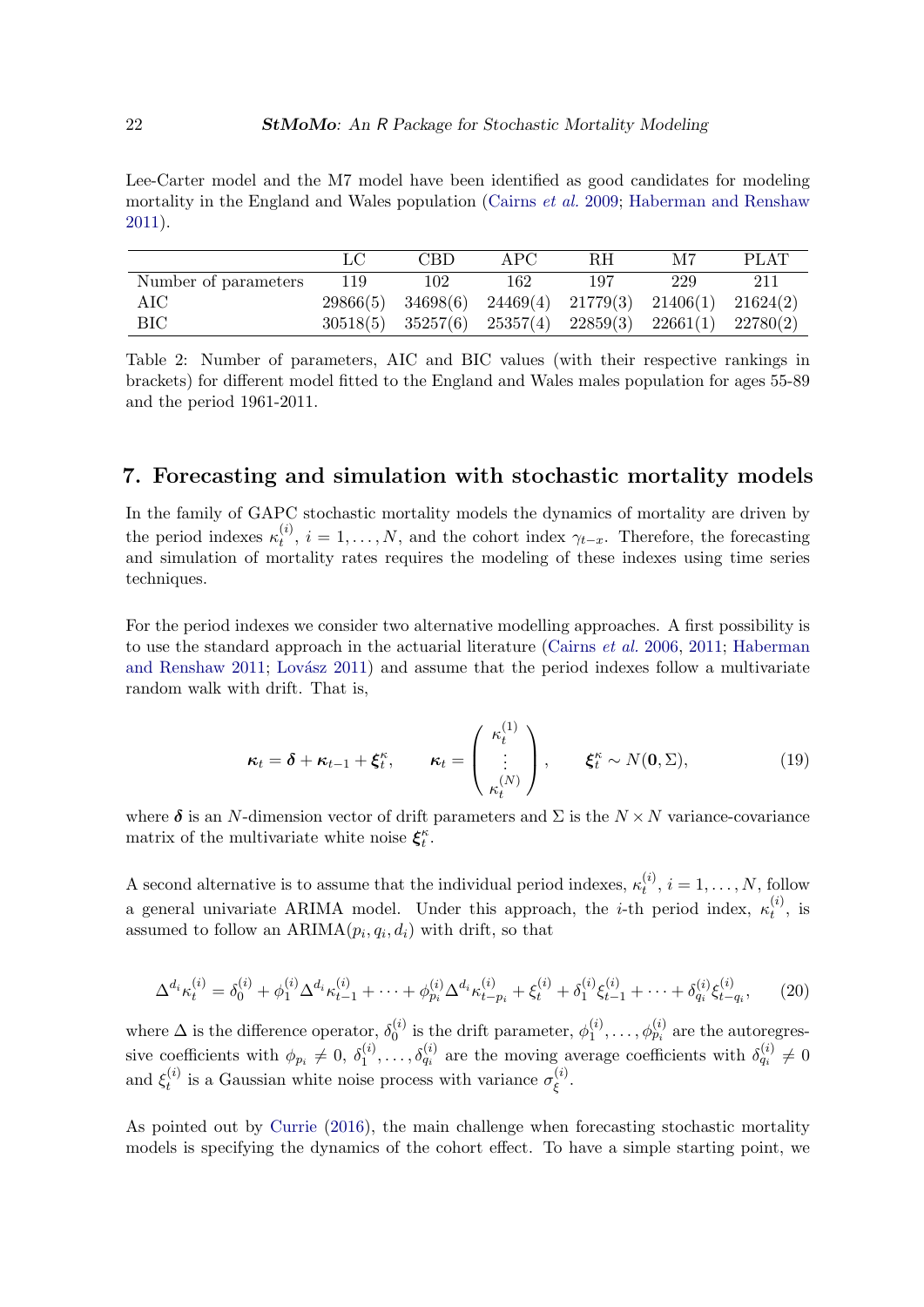| Mortality model | Model for $\gamma_{t-x}$               |
|-----------------|----------------------------------------|
| APC             | $ARIMA(1,1,0)$ with drift              |
| R.H             | $ARIMA(1,1,0)$ with drift              |
| M7              | $ARIMA(2,0,0)$ with non-zero intercept |
| PLAT            | $ARIMA(2,0,0)$ with non-zero intercept |

<span id="page-22-2"></span>Table 3: ARIMA models for the cohort effect for models APC, RH, M7 and PLAT.

follow previous studies [\(Renshaw and Haberman 2006;](#page-37-5) [Cairns](#page-35-6) *et al.* [2011;](#page-35-6) Lovász 2011) and assume that the cohort index,  $\gamma_{t-x}$ , follows a univariate ARIMA process which is independent of the period index,  $\kappa_t$ . In general, we assume that  $\gamma_c \equiv \gamma_{t-x}$  follows an ARIMA( $p, q, d$ ) with drift, so that

<span id="page-22-0"></span>
$$
\Delta^d \gamma_c = \delta_0 + \phi_1 \Delta^d \gamma_{c-1} + \dots + \phi_p \Delta^d \gamma_{c-p} + \epsilon_c + \delta_1 \epsilon_{c-1} + \dots + \delta_q \epsilon_{c-q},\tag{21}
$$

where  $\epsilon_c$  is a Gaussian white noise process with variance  $\sigma_{\epsilon}$ .

The time series models in Equations [19,](#page-21-2) [20](#page-21-3) and [21](#page-22-0) can be used to obtain projected (simulated) values of the period index  $\dot{\kappa}_{t_n+s} := \begin{pmatrix} \dot{\kappa}_{t_n}^{(1)} & \dot{\kappa}_{t_n+s}^{(1)} \end{pmatrix}$  $\hat{t}_{n+3}^{(1)}, \ldots, \hat{\kappa}_{t_n+1}^{(N)}$  $\binom{N}{t_n+s}$  and cohort index  $\dot{\gamma}_{t_n+s-x_1}, s =$  $1, \ldots, h$ , to derive forecasted (simulated) values of the predictor

$$
\dot{\eta}_{x,t_n+s} = \alpha_x + \sum_{i=1}^N \beta_x^{(i)} \dot{\kappa}_{t_n+s}^{(i)} + \beta_x^{(0)} \dot{\gamma}_{t_n+s-x},
$$

which can in turn be used to obtain forecasted (simulated) age-specific central mortality rates,  $\dot{\mu}_{x,t_n+s}$  or age-specific one-year death probabilities,  $\dot{q}_{x,t_n+s}.$ 

In the package StMoMo the forecasting of GAPC stochastic mortality models is implemented via the generic method forecast. This function estimates and forecasts the multivariate random walk with drift in Equation [19](#page-21-2) using the approach described in [Haberman and Renshaw](#page-36-4)  $(2011,$  Appendix B)<sup>[13](#page-22-1)</sup> and uses function Arima of package forecast [\(Hyndman and Khandakar](#page-36-10) [2008;](#page-36-10) [Hyndman 2017\)](#page-36-11) to estimate and forecast the ARIMA processes of Equation [20](#page-21-3) and Equation [21.](#page-22-0) For instance, if we assume that the period indexes follow a multivariate random walk with drift (the default in **StMoMo**) and that the cohort indexes of the APC, RH, M7, and PLAT model follow the ARIMA processes specified in Table [3,](#page-22-2) 50-year ahead  $(h = 50)$ central projections of the period indexes, cohort index, and one-year death probabilities for the England and Wales mortality experience can be obtain with the code:

```
R> LCfor <- forecast(LCfit, h = 50)
R> CBDfor <- forecast(CBDfit, h = 50)
R APCfor \leq forecast(APCfit, h = 50, gc.order = c(1, 1, 0))
```
<span id="page-22-1"></span><sup>&</sup>lt;sup>13</sup>This is implemented in the function  $mrvd$  of the package **StMoMo**.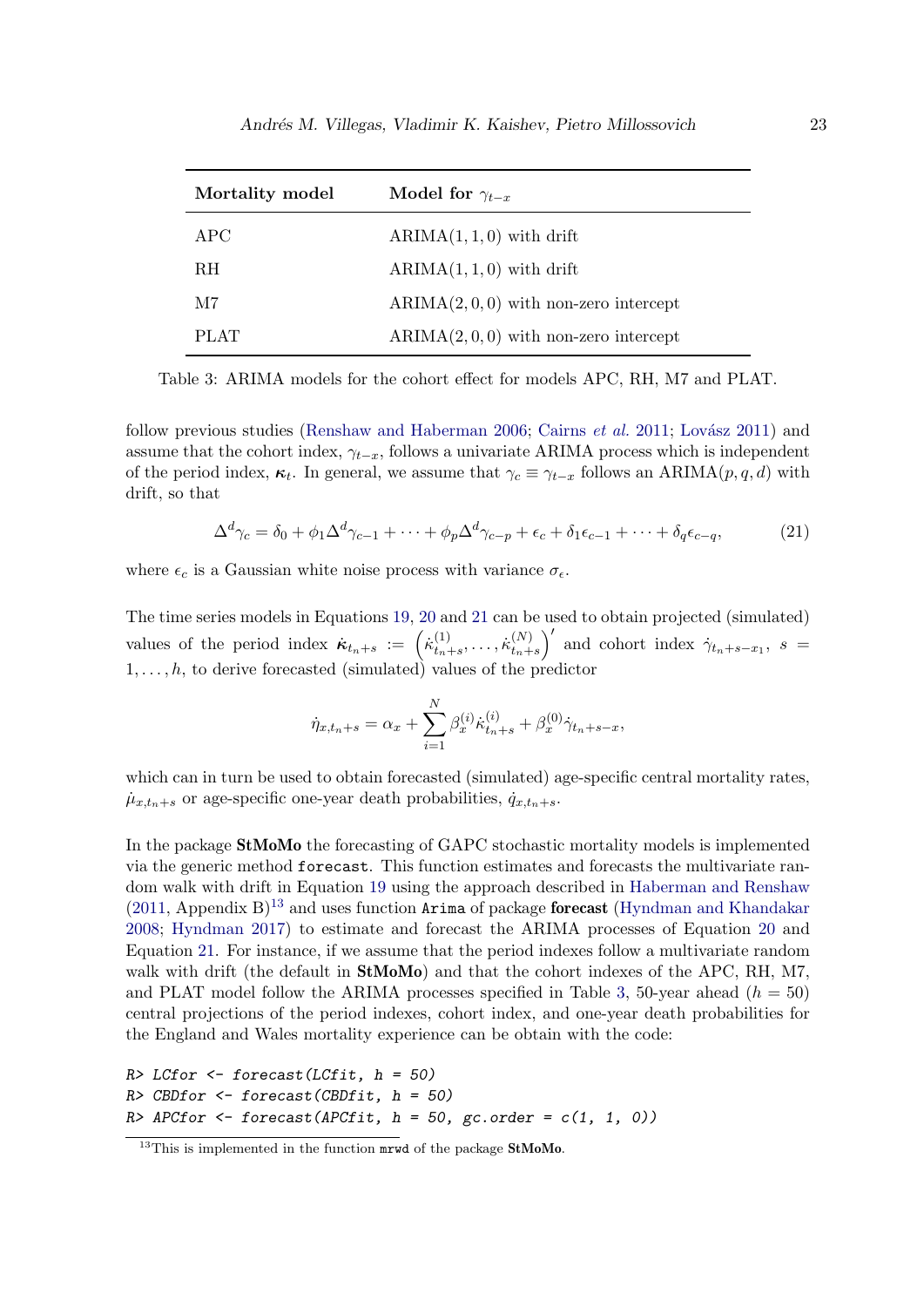```
R> RHfor <- forecast(RHfit, h = 50, gc.order = c(1, 1, 0))
R> M7for <- forecast(M7fit, h = 50, gc.order = c(2, 0, 0))
R> PLATfor \leq forecast(PLATfit, h = 50, gc.order = c(2, 0, 0))
```
Alternatively, we could assume that the period indexes follow independent univariate ARIMA models. This is achieved in function forecast by setting the argument method = "iarima". For example, projections of the Lee-Carter model under the assumption that  $\kappa_t^{(1)}$  $t^{(1)}$  follows an  $ARIMA(1,1,2)$  with drift are produced with the code:

```
R> LCforArima <- forecast(LCfit, h = 50, kt.method = "iarima",
+ kt.order = c(1, 1, 2))
```
By setting  $kt.\norder = NULL$  the function auto.arima from package forecast selects the best ARIMA process for each period index.

The output from the function forecast is an object of the class "forStMoMo" including, among other things, the following information:

- rates: a matrix with the central projection of the mortality rates,  $\dot{\mu}_{x,t_n+s}$  or  $\dot{q}_{x,t_n+s}$ ,  $s=1,\ldots,h;$
- ❼ kt.f: a list containing information on the multivariate random walk with drift fitted to the period index  $\kappa_t$ ; and
- ❼ gc.f: a list containing information on the ARIMA model fitted to the cohort index  $\gamma_{t-x}$ .

There are print and plot methods for the "forStMoMo" class. For instance, plots of the forecast of the period indexes of models LC, RH, M7 and PLAT (see Figures [6](#page-24-0) and [7\)](#page-25-0) can be produced using the code:

```
R> plot(LCfor, only.kt = TRUE)
R> plot(LCforArima, only.kt = TRUE)
R> plot(RHfor, only.kt = TRUE)
R> plot(M7for, only.kt = TRUE, nCol = 3)
R> plot(PLATfor, only.kt = TRUE)
```
Similarly, plots of the forecast of the cohort indexes of the APC, RH, M7 and PLAT models (see Figure [8\)](#page-26-0) can be obtained with the commands:

*R> plot(APCfor, only.gc = TRUE) R> plot(RHfor, only.gc = TRUE) R> plot(M7for, only.gc = TRUE) R> plot(PLATfor, only.gc = TRUE)*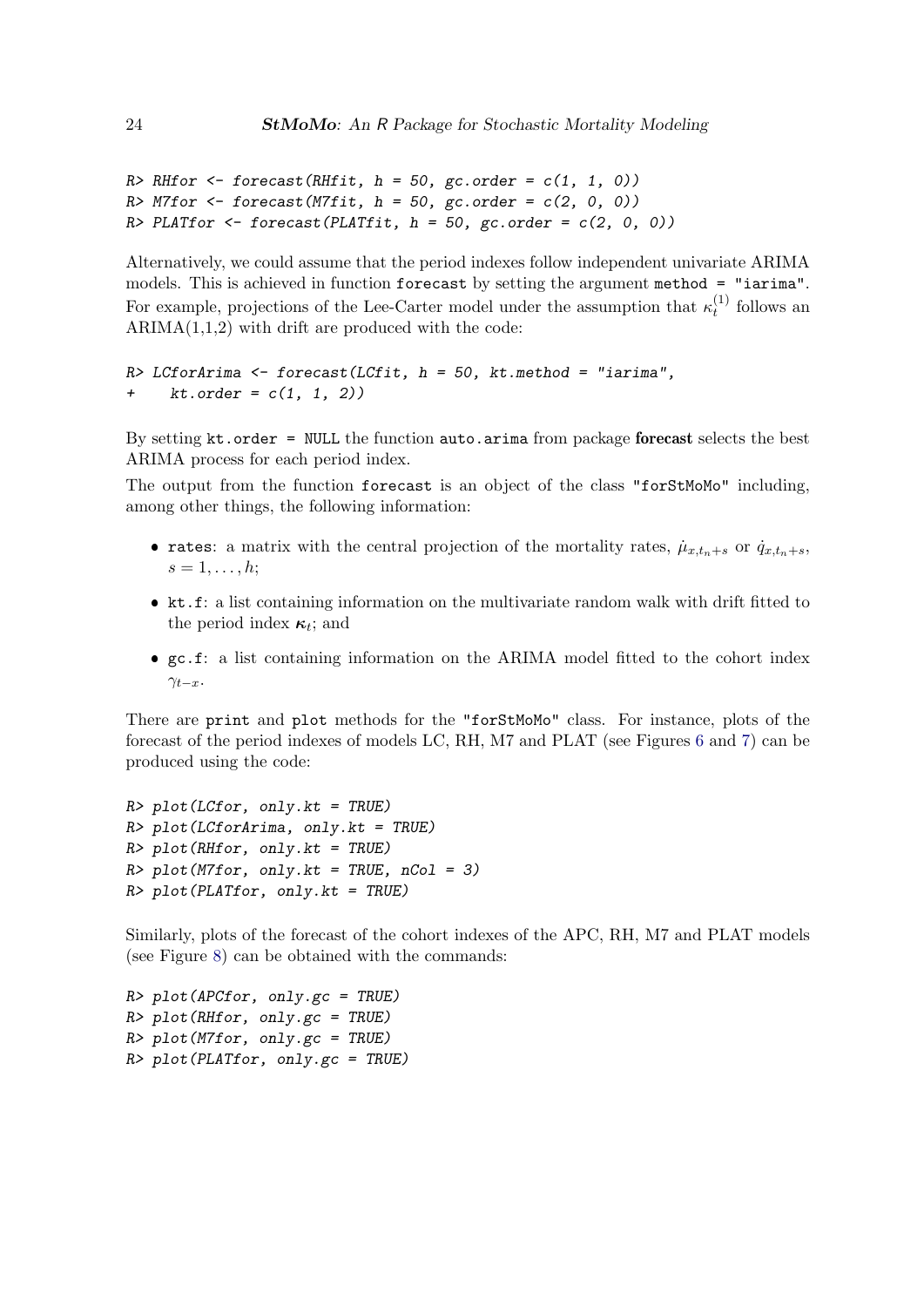

<span id="page-24-0"></span>Figure 6: Forecast of the period indexes of the RH, M7 and PLAT models applied to the England and Wales males population for ages 55-89 and the period 1961-2011. Dashed lines represent central forecast and dotted lines represent 95% prediction intervals.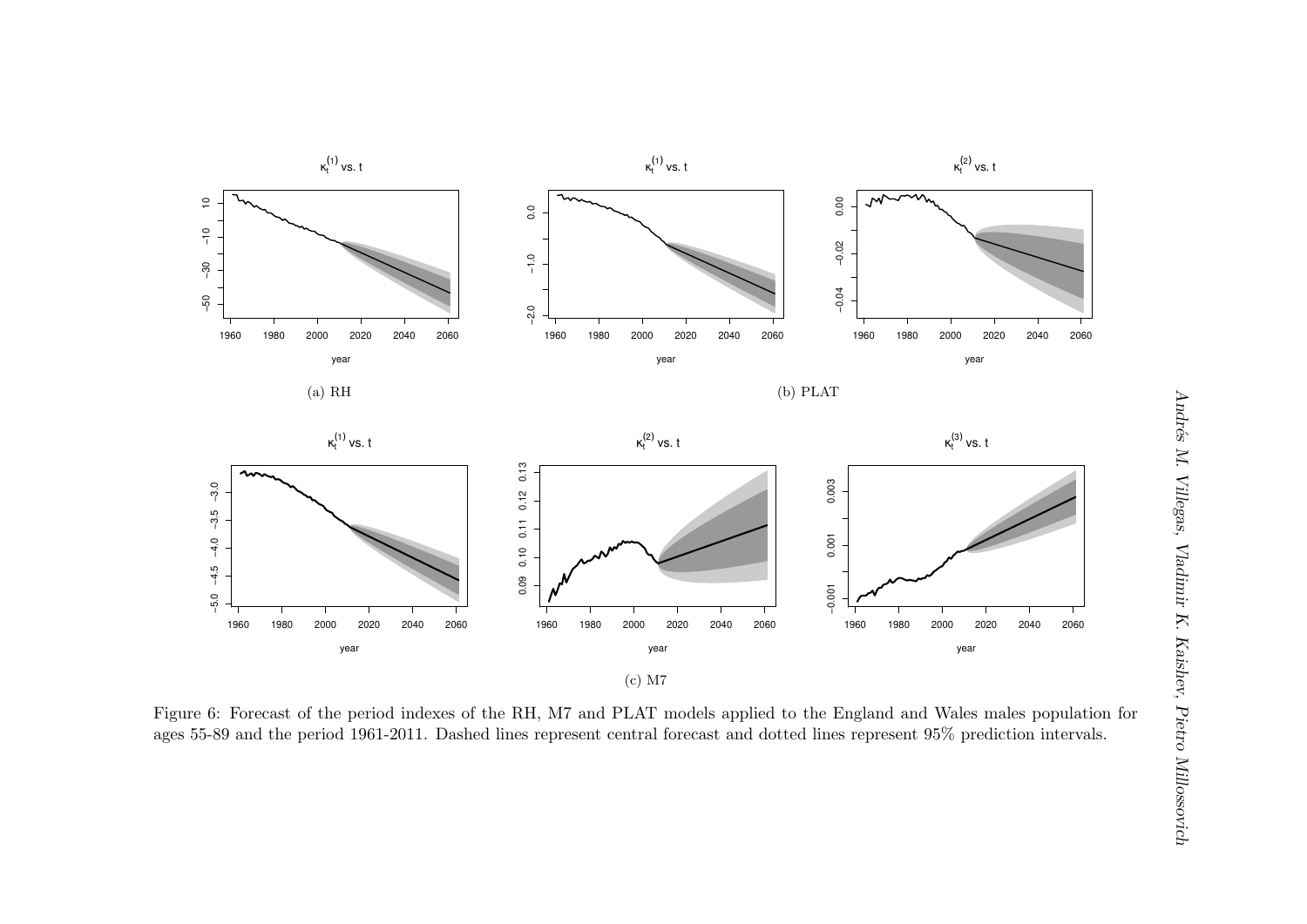

<span id="page-25-0"></span>Figure 7: Forecast of the period indexes of the LC model with random walk with drift and  $ARIMA(1,1,2)$  with drift applied to the England and Wales males population for ages 55-89 and the period 1961-2011. Dashed lines represent central forecast and dotted lines represent 95% prediction intervals.

The package StMoMo also provides the function simulate for simulating trajectories from GAPC stochastic mortality models. In order to simulate the period index,  $\kappa_t$ , in StMoMo we implement a multivariate adaptation of Algorithm 2 in [Haberman and Renshaw](#page-36-12) [\(2009\)](#page-36-12) without provision for parameter error,<sup>[14](#page-25-1)</sup> while to simulate the cohort index,  $\gamma_{t-x}$ ,<sup>[15](#page-25-2)</sup> function simulate uses the equivalent S3 method for objects of class "Arima" provided by the package forecast. For example, the code below produces 500 simulated trajectories for the next 50 years of the six stochastic mortality models fitted previously to the England and Wales male mortality experience:

```
R> set.seed(1234)
R> nsim <- 500
R> LCsim <- simulate(LCfit, nsim = nsim, h = 50)
R> CBDsim <- simulate(CBDfit, nsim = nsim, h = 50)
R> APCsim <- simulate(APCfit, nsim = nsim, h = 50, gc.order = c(1, 1, 0))
R> RHsim <- simulate(RHfit, nsim = nsim, h = 50, gc.order = c(1, 1, 0))
R> M7sim <- simulate(M7fit, nsim = nsim, h = 50, gc.order = c(2, 0, 0))
R> PLATsim <- simulate(PLATfit, nsim = nsim, h = 50, gc.order = c(2, 0, 0))
```
The output from the function simulate is an object of the class "simStMoMo" including, among other things, the following information:

- ❼ rates: a three dimensional array with the future simulated mortality rates;
- kt.s: a list containing information on the simulated paths of the period index  $\kappa_t$ ; and
- gc.s: a list containing information on the simulated paths of the cohort index  $\gamma_{t-x}$ .

<span id="page-25-1"></span><sup>&</sup>lt;sup>14</sup>We note that Algorithm 2 in [Haberman and Renshaw](#page-36-12) [\(2009\)](#page-36-12) is itself an adaptation of the prediction interval approach of [Cairns](#page-35-2) et al. [\(2006\)](#page-35-2).

<span id="page-25-2"></span><sup>15</sup>And the period index when Equation [20](#page-21-3) is assumed.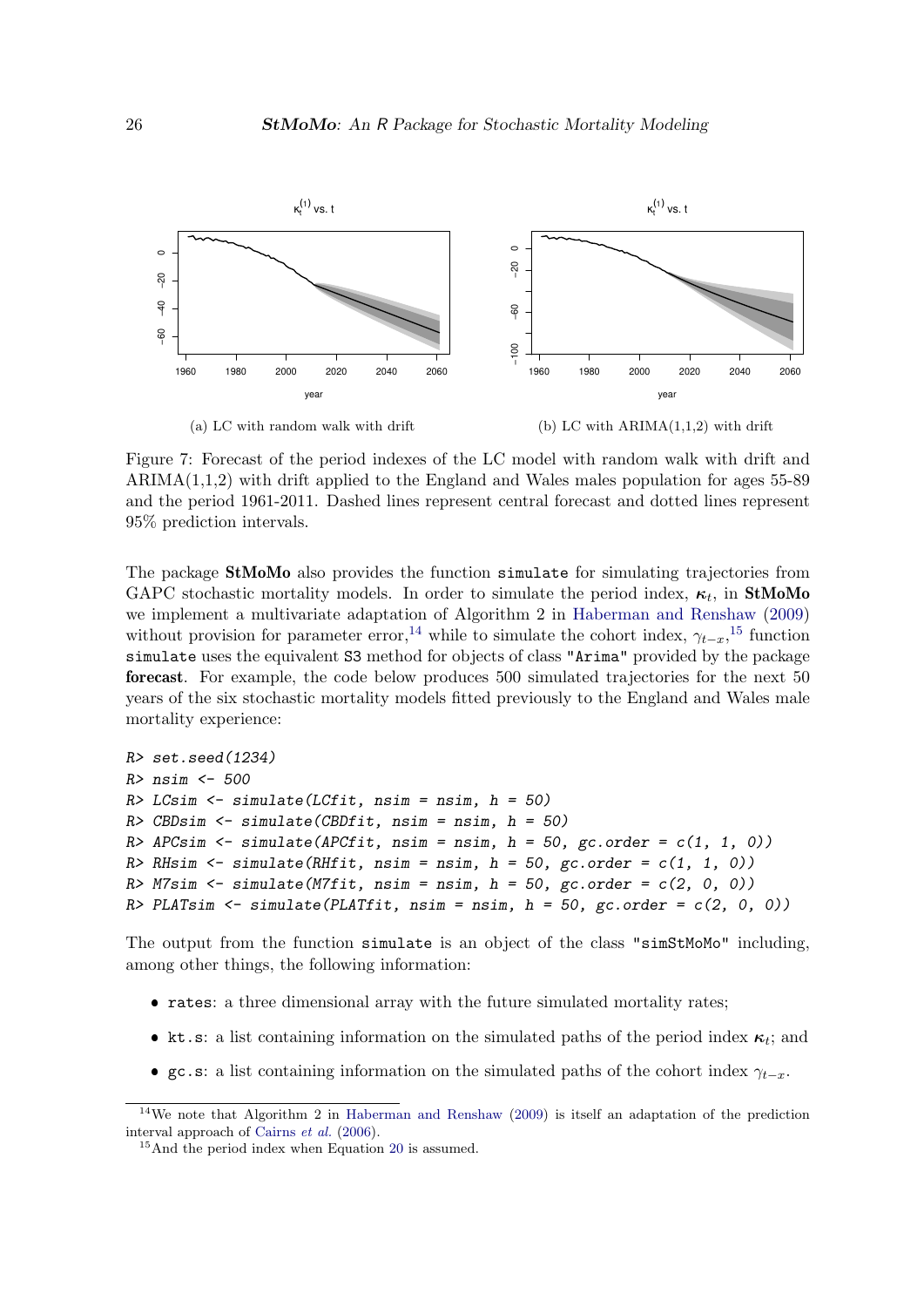

<span id="page-26-1"></span><span id="page-26-0"></span>Figure 8: Forecast of the cohort indexes of the APC, RH, M7 and PLAT models applied to the England and Wales males population for ages 55-89 and the period 1961-2011. Dashed lines represent central forecast and dotted lines represent 95% prediction intervals.

This output can be used to extract sample trajectories from a model. For instance, Figure [9,](#page-27-0) which depicts 20 trajectories of the period index, cohort index and one-year death probabilities at age 65 from model RH, was produced with the code:

```
R> par(mfrow = c(1, 3))
R> plot(RHfit$years, RHfit$kt[1, ], xlim = range(RHfit$years,
+ RHsim$kt.s$years), ylim = range(RHfit$kt, RHsim$kt.s$sim[1, , 1:20]),
+ type = "l", xlab = "year", ylab = "kt", main = "Period index")
R> matlines(RHsim$kt.s$years, RHsim$kt.s$sim[1, , 1:20], type = "l", lty = 1)
R> plot(RHfit$cohorts, RHfit$gc, xlim = range(RHfit$cohorts,
+ RHsim$gc.s$cohorts), ylim = range(RHfit$gc, RHsim$gc.s$sim[, 1:20],
    + na.rm = TRUE), type = "l", xlab = "year", ylab = "kt",
+ main = "Cohort index (ARIMA(1,1,0) with drift)")
R> matlines(RHsim$gc.s$cohorts, RHsim$gc.s$sim[, 1:20], type = "l", lty = 1)
R> qxt <- Dxt / Ext
R> plot(RHfit$years, qxt["65", ], xlim = range(RHfit$years, RHsim$years),
    + ylim = range(qxt["65", ], RHsim$rates["65", , 1:20]), type = "l",
```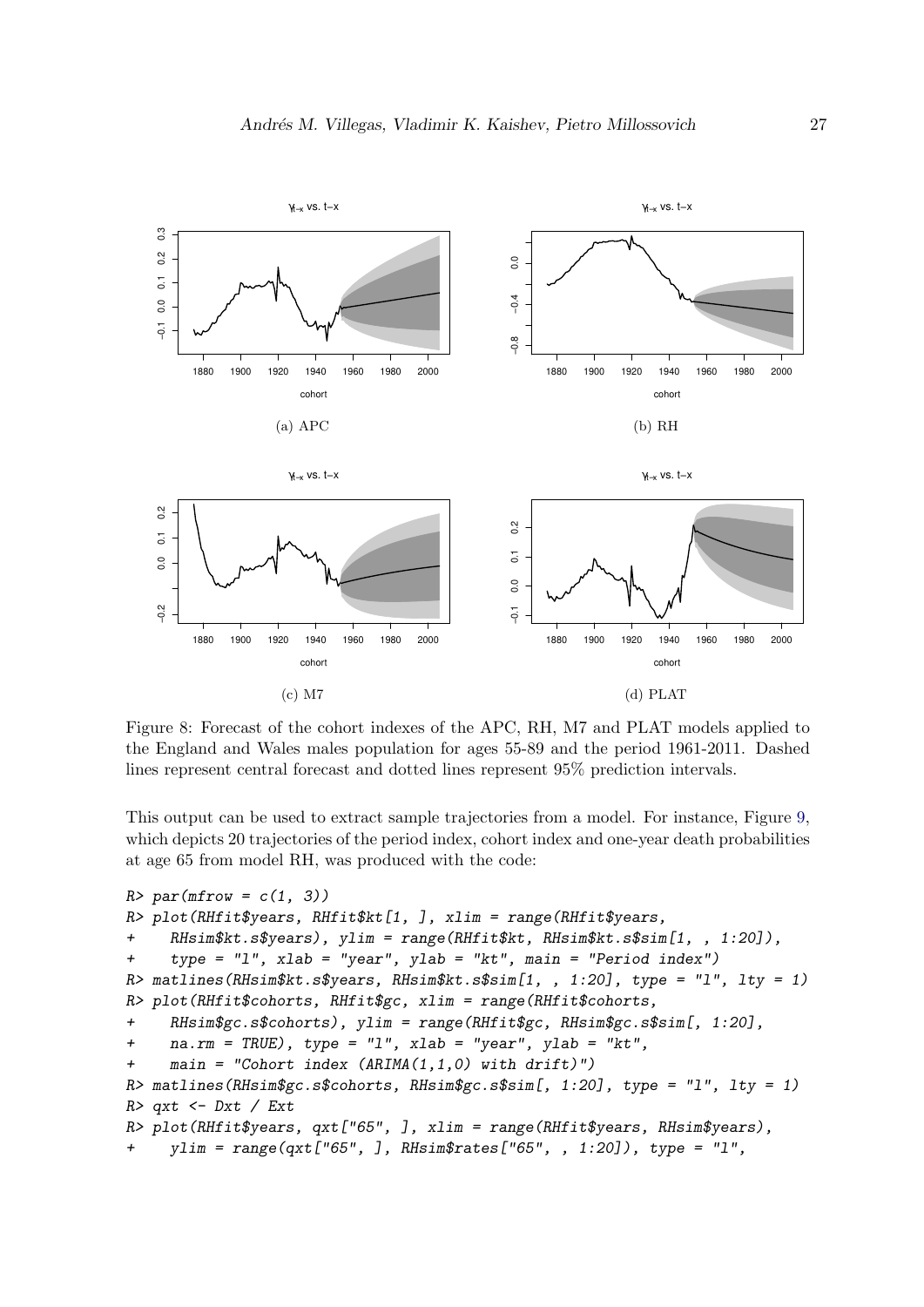

<span id="page-27-0"></span>Figure 9: 20 simulated trajectories of the period index  $\kappa_t^{(1)}$  $t_t^{(1)}$ , cohort index  $\gamma_{t-x}$  and oneyear death probabilities at age 65  $q_{xt}$  for model RH fitted to the England and Wales males population for ages 55-89 and the period 1961-2011.

```
+ xlab = "year", ylab = "rate", main = "Mortality rates at age 65")
R> matlines(RHsim$years, RHsim$rates["65", , 1:20], type = "l", lty = 1)
```
We can also use the output from function simulate to produce fan charts depicting the uncertainty associated with a model forecast. According to [Cairns](#page-35-6) *et al.* [\(2011\)](#page-35-6), such plots are central to the analysis of the plausibility of the forecast from a model, and can be used as a criterion when deciding upon what is the most appropriate model among a group of possible stochastic mortality models. Figure [10](#page-28-0) shows fan charts depicting 50%, 80% and 95% prediction intervals for mortality rates at ages 65, 75 and 85 for each of the six models fitted to the England and Wales experience. Such fan charts can be produced using the package fanplot [\(Abel 2015b](#page-35-13)[,a\)](#page-34-0). For instance, the fan chart for the Lee-Carter model shown in Figure [10a](#page-28-1) was produced with the code:

```
R> library("fanplot")
R> probs = c(2.5, 10, 25, 50, 75, 90, 97.5)
R> qxt <- Dxt / Ext
R> matplot(LCfit$years, t(qxt[c("65", "75", "85"), ]),
+ xlim = c(1960, 2061), ylim = c(0.0025, 0.2), pch = 20, col = "black",
+ log = "y", xlab = "year", ylab = "mortality rate (log scale)")
R> fan(t(LCsim$rates["65", , ]), start = 2012, probs = probs, n.fan = 4,
    + fan.col = colorRampPalette(c("black", "white")), ln = NULL)
R> fan(t(LCsim$rates["75", , ]), start = 2012, probs = probs, n.fan = 4,
+ fan.col = colorRampPalette(c("red", "white")), ln = NULL)
R> fan(t(LCsim$rates["85", , ]), start = 2012, probs = probs, n.fan = 4,
+ fan.col = colorRampPalette(c("blue", "white")), ln = NULL)
R> text(1965, qxt[c("65", "75", "85"), "1990"],
+ labels = c("x = 65", "x = 75", "x = 85"))
```
From Figure [10](#page-28-0) we note the following:

❼ Whilst for models CBD, RH, M7 and PLAT the fans at age 85 are wider than at age 65 in accordance with historical evidence (see [Cairns](#page-35-6) *et al.* [\(2011,](#page-35-6) Appendix B)), for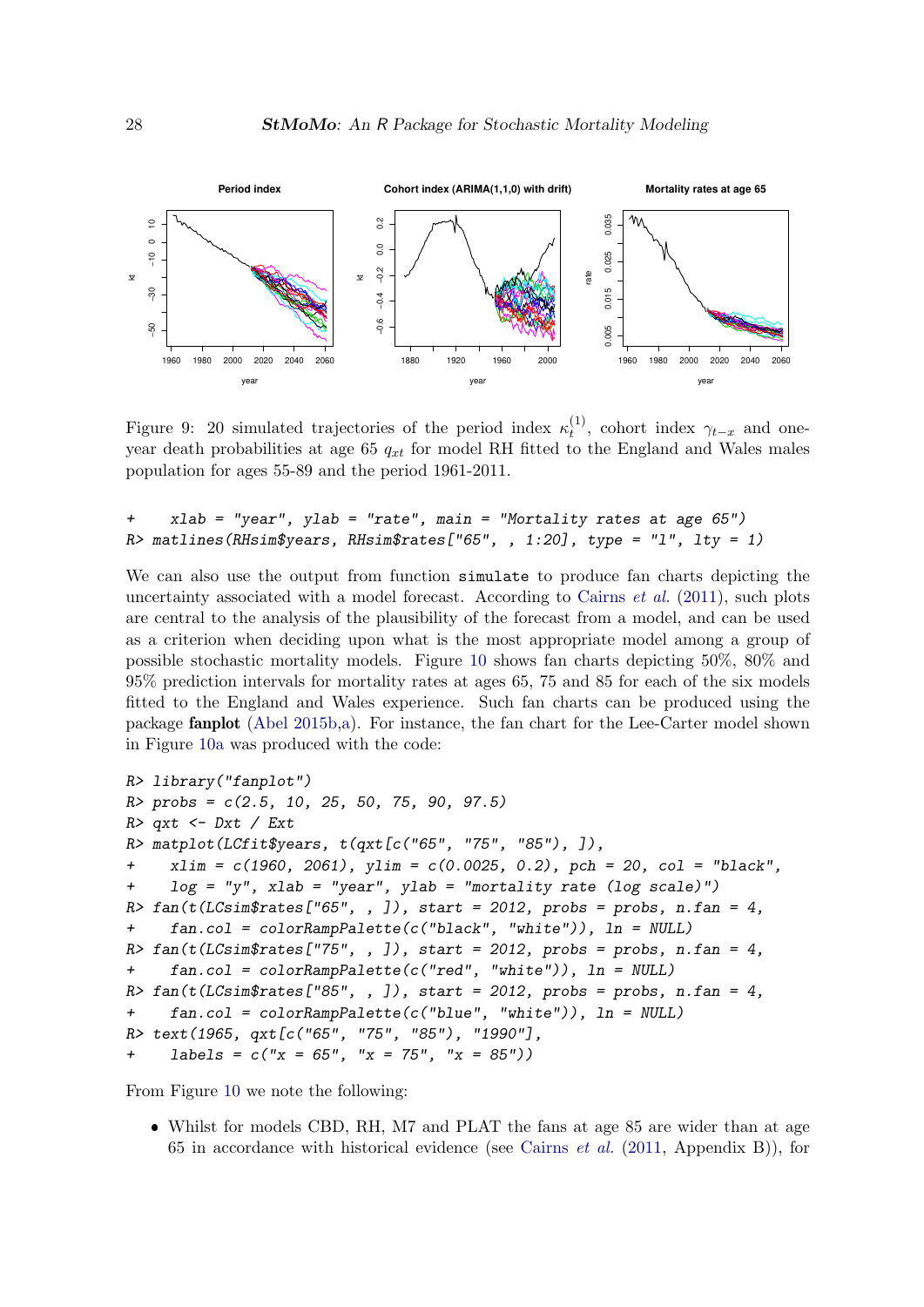<span id="page-28-1"></span>

<span id="page-28-0"></span>Figure 10: Fan charts for mortality rates  $q_{xt}$  at ages  $x = 65$  (bottom fan),  $x = 75$  (middle fan) and  $x = 85$  (top fan) from the six models fitted to the England and Wales males population for ages 55-89 and the period 1961-2011. The dots show historical mortality rates for 1961-2011. Shades in the fan represent prediction intervals at the 50%, 80% and 95% level.

models LC and APC the fans at age 85 are narrower than at age 65. This suggests that forecasts from models LC and APC are not plausible for the dataset used in this paper.

- ❼ Forecasts for the PLAT model show an implausible increase of mortality rates. This is because the central trend is linked to the estimated cohort effect  $\gamma_{t-x}$  for the PLAT model (see Figure [8d\)](#page-26-1) which shows a steep upward trend between 1935 and 1955.
- ❼ The central trend and uncertainty levels produced by the each of the models have noticeably differences. This highlights the importance of recognizing model risk as a significant issue when modeling mortality [\(Cairns](#page-35-6) *et al.* [2011\)](#page-35-6).

Finally, with the aid of StMoMo's utility function extractCohort, one can use the output of forecast and simulate to extract the projected death probabilities for specific cohorts. For example, a plot of the mortality rates projected by the Lee-Carter method for the 1950 cohort (see Figure [11\)](#page-29-1) can be produced as follow: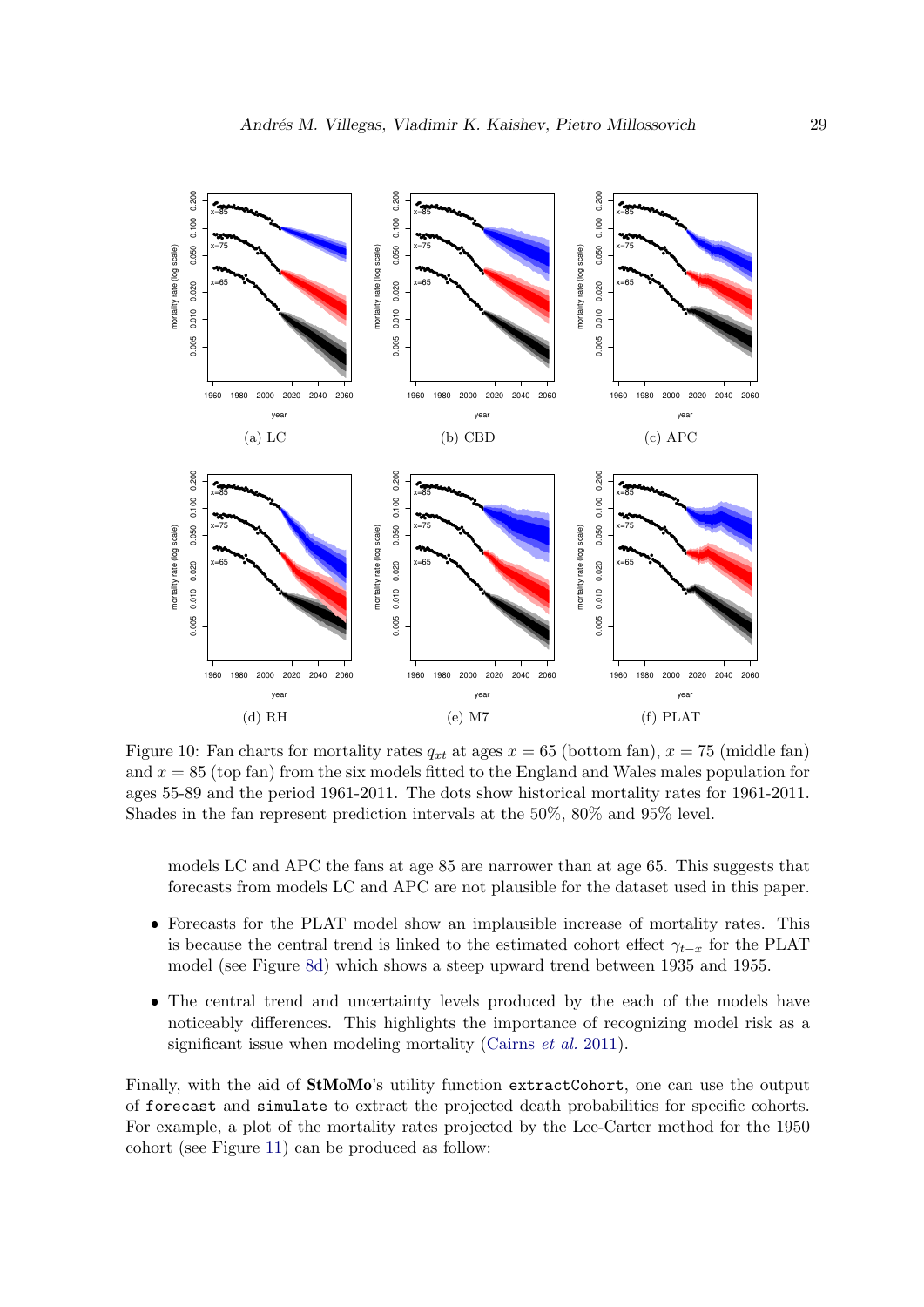

<span id="page-29-1"></span>Figure 11: Mortality rates for the 1950 generation obtained with the Lee-Carter model. The solid line corresponds to fitted values while the dash line corresponds to projected values.

```
R> plot(55:61, extractCohort(fitted(LCfit, type = "rates"), cohort = 1950),
     type = "1", log = "y", xlab = "age", ylab = "q(x)",+ main = "Mortality rates for the 1950 cohort",
    + xlim = c(55,89), ylim = c(0.005, 0.12))
R> lines(62:89, extractCohort(LCfor$rates, cohort = 1950), lty = 2)
```
These cohort mortality rates can then be employed to build a life table to perform demographic or actuarial calculations using, for instance, the lifecontingencies package [\(Spedicato 2013\)](#page-37-13).

## 8. Parameter uncertainty and bootstrapping

<span id="page-29-0"></span>When analyzing the uncertainty in mortality projections in an actuarial context it is important to consider all sources of risk. However, the prediction intervals (fan charts) obtained in the previous section only account for the uncertainty arising from the error in the forecast of the period and cohort indexes and ignore the uncertainty arising from the estimation of the parameters of the GAPC model.

Due to the analytical intractability of many stochastic mortality models, parameter uncertainty is typically accounted for using the bootstrap procedure. This procedure yields B samples  $\alpha_x^{b}, \beta_x^{(1),b}, \ldots, \beta_x^{(N),b}, \kappa_t^{(1),b}$  $\kappa_t^{(1),b},\ldots,\kappa_t^{(N),b}$  $t^{(N),b}_{t}, \beta_x^{(0),b}, \gamma_{t-x}^b, b = 1, \ldots, B$ , of the parameters of the GAPC model which can then be used to produce confidence and prediction intervals of demographic and actuarial quantities. To sample the parameters of GAPC models we consider the semiparametric bootstrap proposed by [Brouhns](#page-35-14) *et al.* [\(2005\)](#page-35-14) and the residual bootstrap first considered in [Koissi](#page-37-14) *et al.* [\(2006\)](#page-37-14):

❼ Semiparametric bootstrap. [Brouhns](#page-35-14) *et al.* [\(2005\)](#page-35-14) propose a semiparametric boot-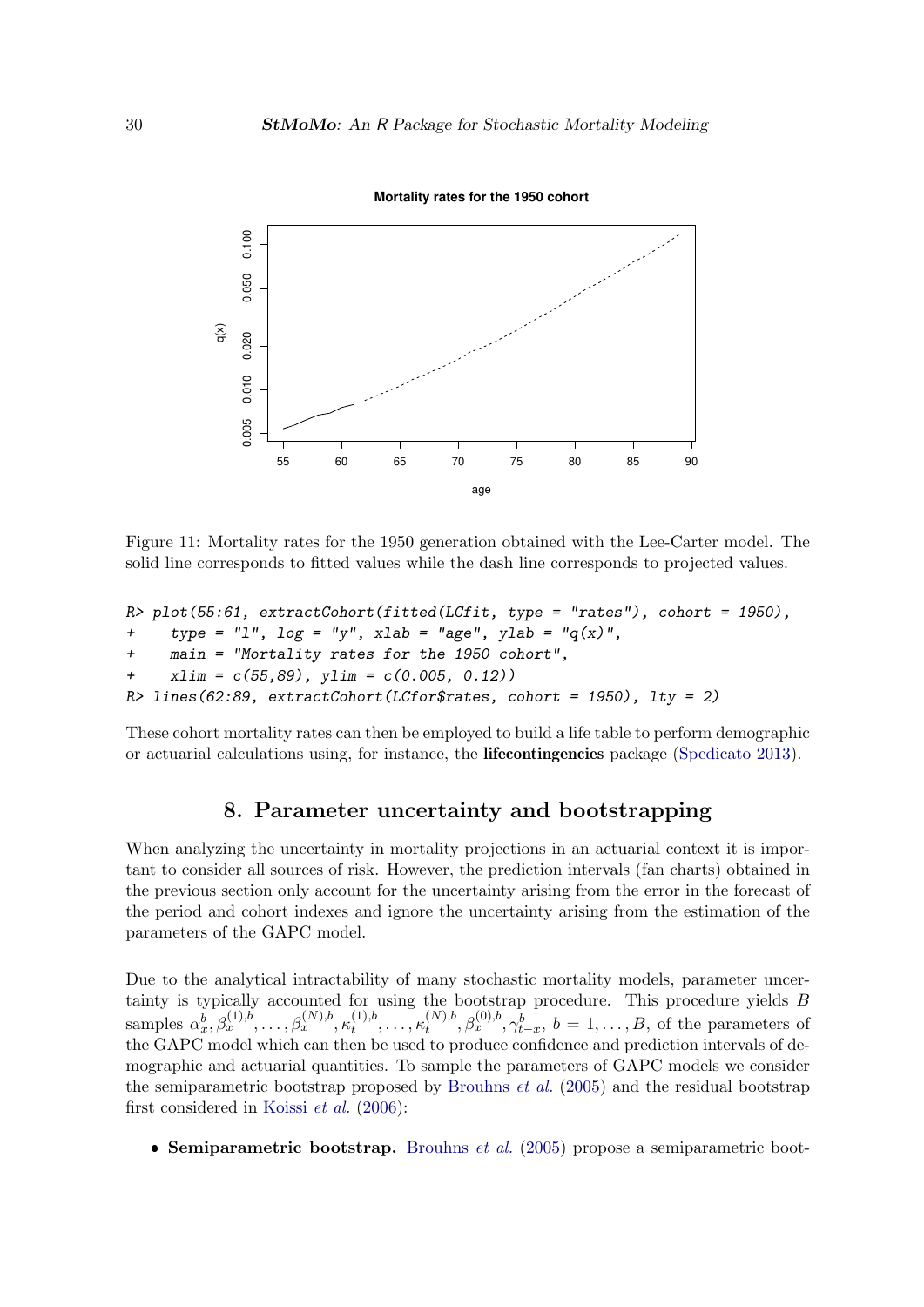strap where first B samples of the number of deaths  $d_{xt}^b$ ,  $b = 1, \ldots, B$ , are generated by sampling from the Poisson Distribution with mean  $d_{xt}$ . Each bootstrapped sample  $d_{xt}^b$ ,  $b = 1, \ldots, B$ , is then used to re-estimate the model to obtain B bootstrapped parameter  $\text{estimates}~\alpha_x^b,\beta_x^{(1),b},\ldots,\beta_x^{(N),b},\kappa_t^{(1),b}$  $\kappa_t^{(1),b},\ldots,\kappa_t^{(N),b}$  $t^{(N),b}_{t}, \beta_{x}^{(0),b}, \gamma_{t-x}^{b}, b = 1, \ldots, B$ . [Renshaw and](#page-37-15) [Haberman](#page-37-15) [\(2008\)](#page-37-15) use the fitted number of death  $\hat{d}_{xt}$  (instead of the observed deaths  $d_{xt}$ ) to perform the sampling from the Poisson distribution. [Wang and Lu](#page-38-5) [\(2005\)](#page-38-5) consider a similar semiparametric approach using a Binomial distribution of deaths.

❼ Residual bootstrap. Another possibility is to bootstrap the residuals of the model as suggested by [Koissi](#page-37-14)  $et \ al.$  [\(2006\)](#page-37-14). Under this approach the deviance residuals  $r_{xt}$ are resampled with replacement to generate B replications  $r_{xt}^b$ ,  $b = 1, \ldots, B$ , which are mapped to the corresponding resampled death counts  $d_{xt}^b$ ,  $b = 1, \ldots, B$ , using the inverse formula. The model is then re-fitted using these resampled number of deaths to produce B sets of estimated parameters  $\alpha_x^b, \beta_x^{(1),b}, \ldots, \beta_x^{(N),b}, \kappa_t^{(1),b}$  $\kappa_t^{(1),b},\ldots,\kappa_t^{(N),b}$  $\hat{\gamma}^{(N),b}_{t},\beta^{(0),b}_{x},\gamma^{b}_{t-x},\ b=$ 1, . . . , B. We refer to [Koissi](#page-37-14) *et al.* [\(2006\)](#page-37-14) and [Renshaw and Haberman](#page-37-15) [\(2008\)](#page-37-15) for details on the inverse formula under a Poisson distribution of deaths and to Debon *et al.* [\(2010\)](#page-36-8) for the inverse formula under a Binomial framework. Finally, we note that in implementing the residual bootstrap we follow [Renshaw and Haberman](#page-37-15) [\(2008\)](#page-37-15) and apply the inverse formula to produce samples of the observed number of deaths rather than samples of the fitted number of deaths as originally done by [Koissi](#page-37-14) *et al.* [\(2006\)](#page-37-14).

In what follows we illustrate the assessment of the parameter uncertainty using the package StMoMo. In doing so we deviate from the England and Wales example we have used so far and use instead New Zealand mortality data for males. This new example follows closely the work of [Li](#page-37-16) [\(2014\)](#page-37-16) who uses New Zealand mortality data to compare several simulation strategies for assessing the risk in mortality projections with a Poisson Lee-Carter model. The main rationale for the change of dataset is that parameter uncertainty is particularly important when analyzing the mortality of smaller populations such as smaller countries or pension plans.[16](#page-30-0) This new example also serves as a means for illustrating the use of the StMoMo package with other datasets.

Mortality data for New Zealand can be extracted from the [Human Mortality Database](#page-36-7) [\(2014\)](#page-36-7) using function hmd.mx of the demography package with the code:

```
R> library("demography")
R> NZdata <- hmd.mx(country = "NZL_NP", username = username,
+ password = password, label = "New Zealand")
```
We note that the username and password above are for the Human Mortality Database and should be replaced appropriately. We can then transform the Human Mortality Database data for Kiwi males into StMoMo's format using function StMoMoData:

*R> NZStMoMo <- StMoMoData(NZdata, series = "male")*

<span id="page-30-0"></span><sup>16</sup>While the population of England and Wales in 2008 was 54.8 million, the population of New Zealand in 2008 was 4.3 million.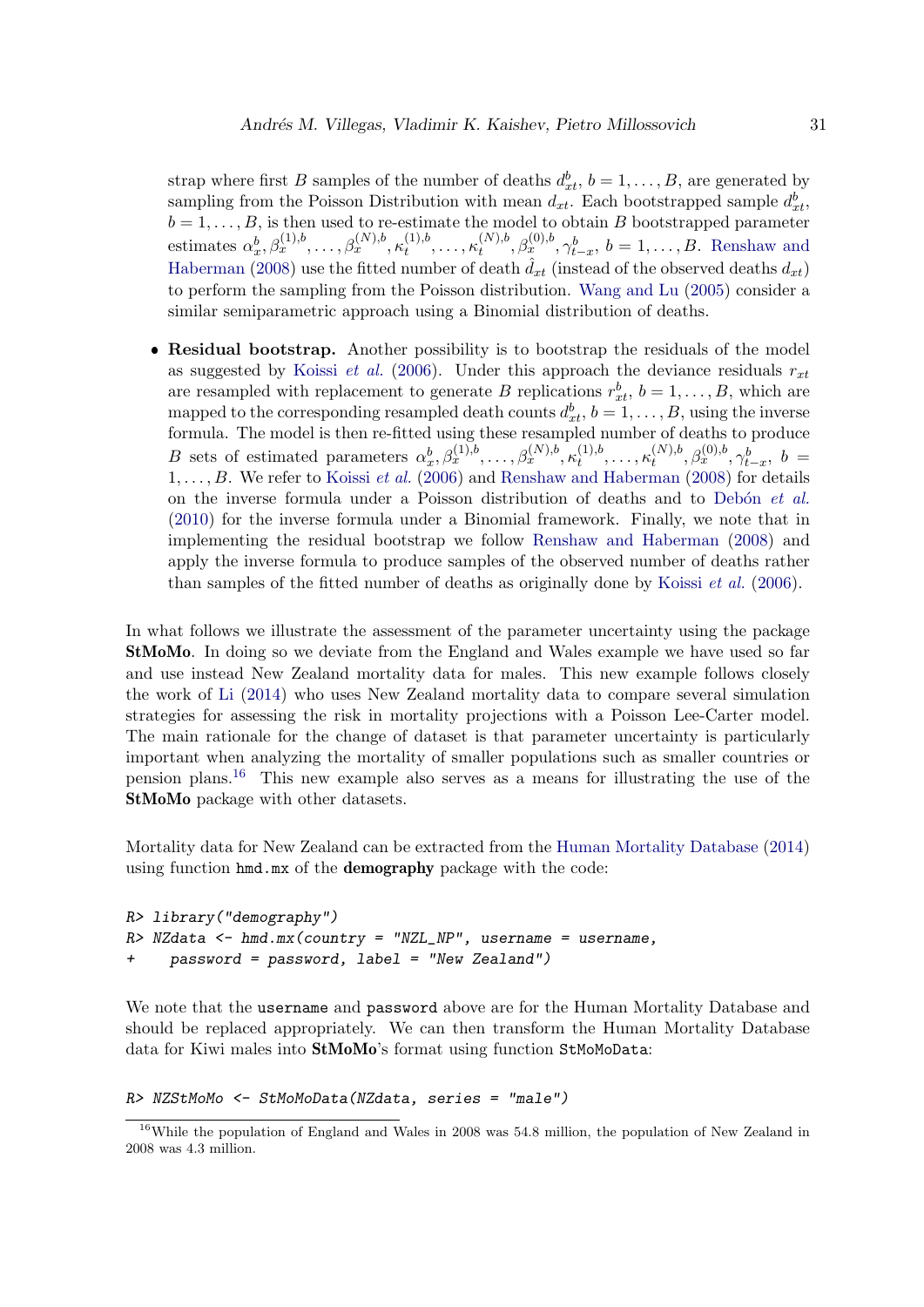Following [Li](#page-37-16) [\(2014\)](#page-37-16), we fit a Poisson Lee-Carter model to New Zealand male data for ages 0 to 89 and for the period 1985 to 2008. This can be carried out with the commands:<sup>[17](#page-31-0)</sup>

```
R> LCfit_NZ <- fit(lc(), data = NZStMoMo, ages.fit = 0:89,
+ years.fit = 1985:2008)
```
In the StMoMo package the bootstrap of GAPC stochastic mortality models is implemented with the generic function bootstrap. This functions supports both the semiparametric bootstrap and the residual bootstrap. For instance, 5000 semiparametric bootstrap samples of the Lee-Carter model can be obtained with the code:

```
R> LCboot_NZ <- bootstrap(LCfit_NZ, nBoot = 5000, type = "semiparametric")
```
We note that the bootstrap is a computationally intensive procedure. In particular, the 5000 semiparametric bootstrap samples of the Lee-Carter model took about two hours to run.<sup>[18](#page-31-1)</sup>

The output from function bootstrap is an object of the class "bootStMoMo" in which the component bootParameters contains the nBoot replications of the bootstrap parameters. A fan chart depicting the 50%, 80% and 95% confidence intervals of the bootstrapped Lee-Carter model (Figure [12\)](#page-32-0) can be obtained with the command:

```
R> plot(LCboot_NZ, nCol = 3)
```
From Figure [12](#page-32-0) we note that whilst the parameter uncertainty in the static age function  $\alpha_x$ and the period index  $\kappa_t^{(1)}$ <sup>(1)</sup> is modest, the uncertainty in the age-modulating parameters  $\beta_x^{(1)}$ is more significant.

Once a stochastic mortality model has been bootstrapped we can simulate it forward to obtain simulated trajectories which account for both the forecast error in the period and cohort indexes and the error in the model fitting. In StMoMo we can accomplish this using the function simulate applied to an object of class "bootStMoMo". Thus, to obtain 5000 simulated trajectories of the Lee-Carter model for the next 24 years taking into account parameter uncertainty we use the instruction:

```
R> LCsimPU_NZ <- simulate(LCboot_NZ, h = 24)
```
To highlight the impact of parameter risk on mortality rate projections it is instructive to compare prediction intervals with and without the allowance of parameter uncertainty. 24 year ahead central forecast together with 5000 trajectories of the Lee-Carter model allowing only for forecast error in the random walk with drift and ignoring the model fitting error can be obtained with the code:

<span id="page-31-0"></span><sup>&</sup>lt;sup>17</sup>We note that fitting a Poisson Lee-Carter model can also be done using function  $lca$  in demography by setting argument adjust="dxt". Similarly, we can a fit a Poisson Lee-Carter model using function lca.rh in package ilc.

<span id="page-31-1"></span><sup>&</sup>lt;sup>18</sup>In running this code, we used a computer with an Intel Core i5-3320m processor running at 2.60 GHz under Windows 7 Home Premium Edition (64 bits) with 8 GB of RAM.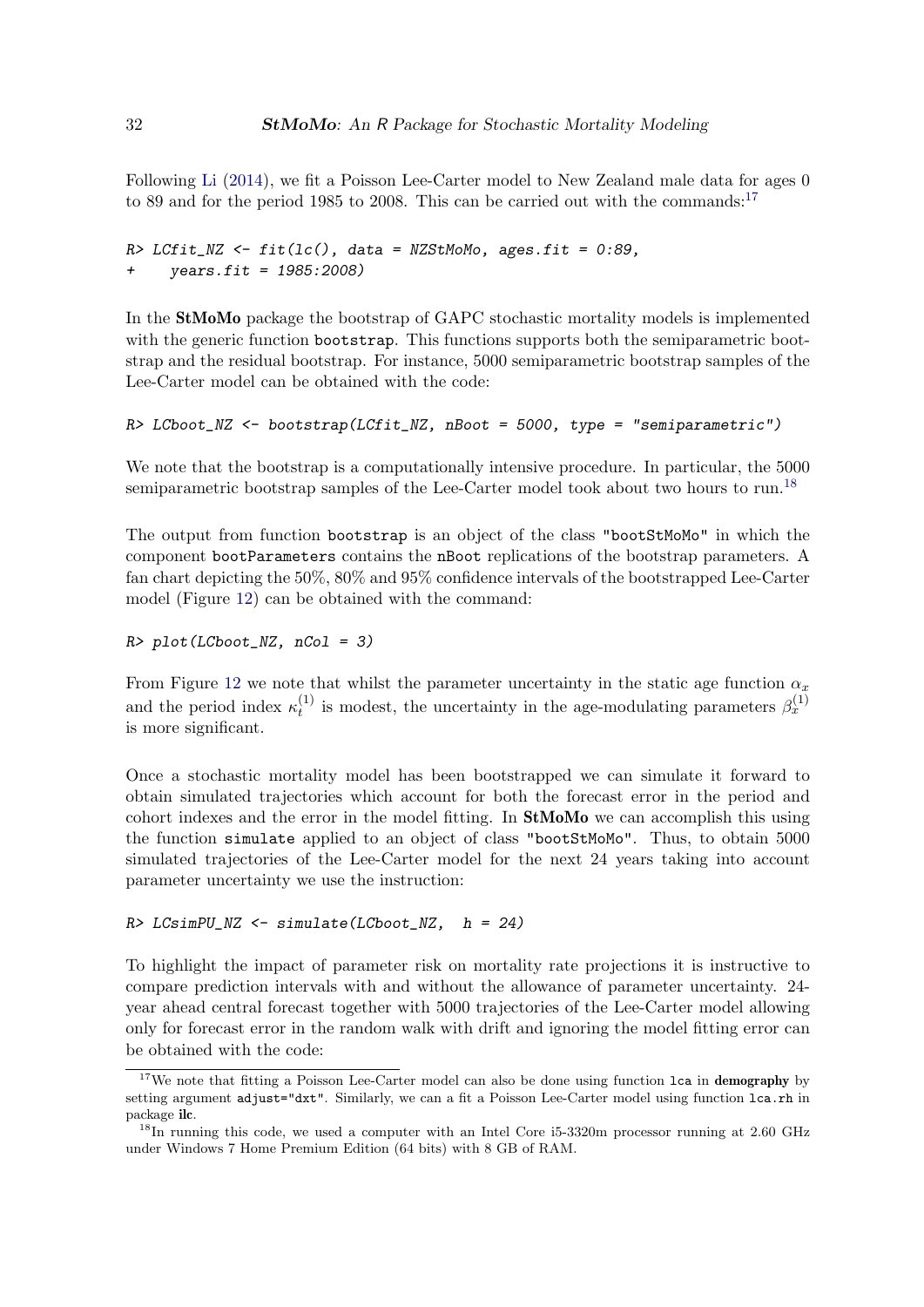

<span id="page-32-0"></span>Figure 12: Bootstrapped parameters for the Poisson Lee-Carter model fitted to the New Zealand male population for ages 0-89 and the period 1985-2008. Shades in the fan represent confidence intervals at the 50%, 80% and 95% level.

```
R> LCfor_NZ <- forecast(LCfit_NZ, h = 24)
R> LCsim_NZ <- simulate(LCfit_NZ, nsim = 5000, h = 24)
```
Figure [13](#page-33-1) depicts 95% prediction intervals for mortality rates at age 40, 60 and 80 with and without allowance for parameter uncertainty. This graph was produced with the code:

```
R> mxt <- LCfit_NZ$Dxt / LCfit_NZ$Ext
R> mxtHat <- fitted(LCfit_NZ, type = "rates")
R> mxtCentral <- LCfor_NZ$rates
R> mxtPred2.5 <- apply(LCsim_NZ$rates, c(1, 2), quantile, probs = 0.025)
R> mxtPred97.5 <- apply(LCsim_NZ$rates, c(1, 2), quantile, probs = 0.975)
R> mxtHatPU2.5 <- apply(LCsimPU_NZ$fitted, c(1, 2), quantile, probs = 0.025)
R> mxtHatPU97.5 <- apply(LCsimPU_NZ$fitted, c(1, 2), quantile, probs = 0.975)
R> mxtPredPU2.5 <- apply(LCsimPU_NZ$rates, c(1, 2), quantile, probs = 0.025)
R> mxtPredPU97.5 <- apply(LCsimPU_NZ$rates, c(1, 2), quantile, probs = 0.975)
R> x <- c("40", "60", "80")
R> matplot(LCfit_NZ$years, t(mxt[x, ]), xlim = range(LCfit_NZ$years,
+ LCfor_NZ$years), ylim = range(mxtHatPU97.5[x, ], mxtPredPU2.5[x, ],
+ mxt[x, ]), type = "p", xlab = "years",
+ ylab = "mortality rates (log scale)", log = "y", pch = 20,
+ col = "black")
R> matlines(LCfit_NZ$years, t(mxtHat[x, ]), lty = 1, col = "black")
R> matlines(LCfit_NZ$years, t(mxtHatPU2.5[x, ]), lty = 5, col = "red")
R> matlines(LCfit_NZ$years, t(mxtHatPU97.5[x, ]), lty = 5, col = "red")
R> matlines(LCfor_NZ$years, t(mxtCentral[x, ]), lty = 4, col = "black")
R> matlines(LCsim_NZ$years, t(mxtPred2.5[x, ]), lty = 3, col = "black")
R> matlines(LCsim_NZ$years, t(mxtPred97.5[x, ]), lty = 3, col = "black")
R> matlines(LCsimPU_NZ$years, t(mxtPredPU2.5[x, ]), lty = 5, col = "red")
R> matlines(LCsimPU_NZ$years, t(mxtPredPU97.5[x, ]), lty = 5, col = "red")
R> text(1986, mxtHatPU2.5[x, "1995"], labels = c("x=40", "x=60", "x=80"))
```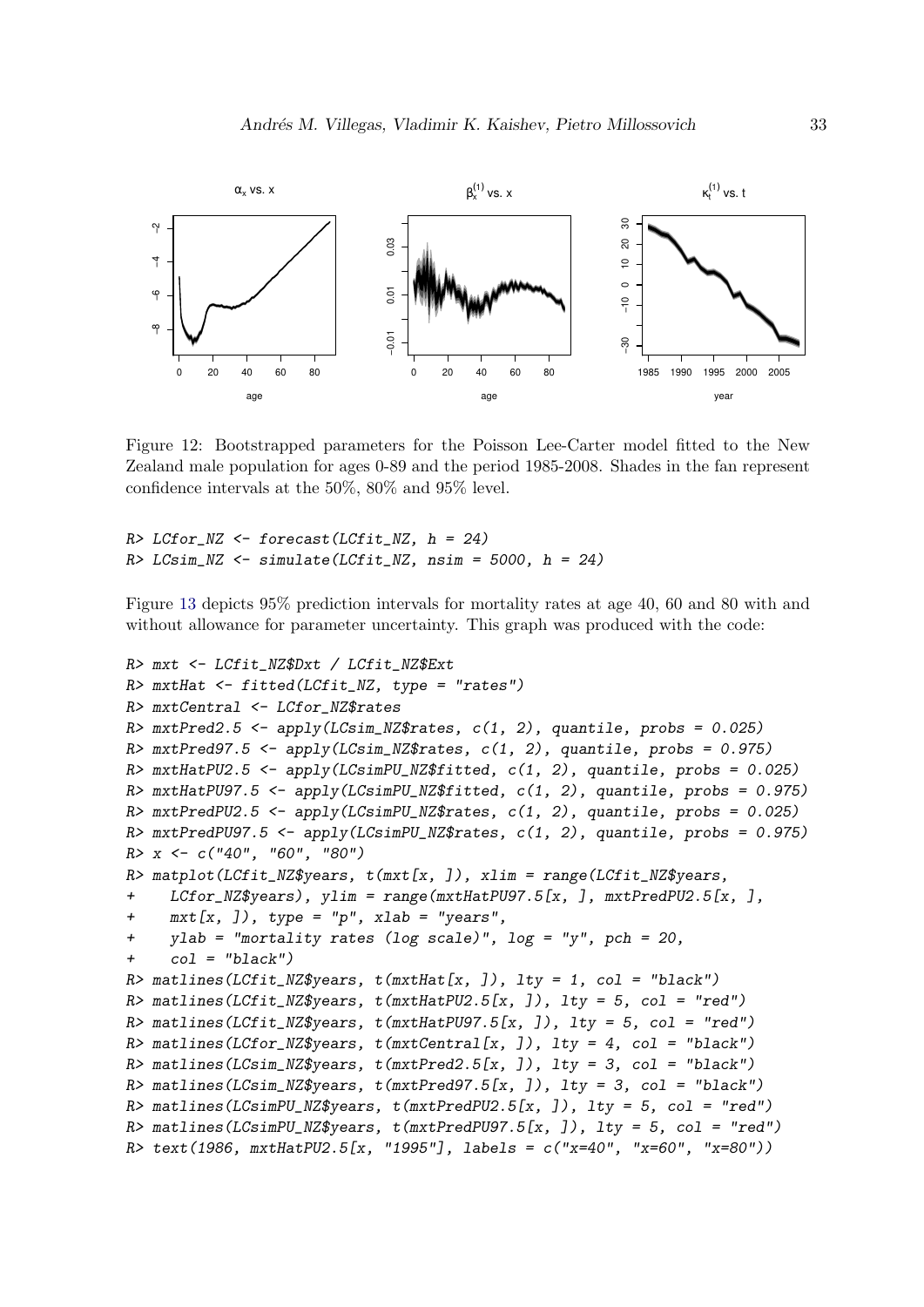

<span id="page-33-1"></span>Figure 13: 95% Prediction intervals for mortality rates  $q_{xt}$  at ages  $x = 40$  (bottom lines),  $x = 60$  (middle lines) and  $x = 80$  (top lines) for the Poisson Lee-Carter model fitted to the New Zealand male population for ages 0-89 and the period 1985-2008. Dots show historical mortality rates for 1985-2008 and solid black lines show the corresponding fitted rates. Dashed lines represent central forecast, black dotted lines represent 95% prediction intervals excluding parameter uncertainty and dot-dashed red lines depict 95% confidence and prediction intervals including parameter uncertainty.

In Figure [13](#page-33-1) we can clearly see that parameter uncertainty has an important impact on the prediction intervals. This is particularly noticeable at age 40 where in year 2030, for instance, the width of the prediction interval with parameter uncertainty is around 3 times bigger than that without parameter uncertainty. These results are in line with those obtained by [Li](#page-37-16) [\(2014\)](#page-37-16) using the same dataset.<sup>[19](#page-33-2)</sup>

# 9. Conclusion

<span id="page-33-0"></span>In this paper we have introduced the family of generalized age-period-cohort stochastic mortality models by paralleling the standard framework of generalized linear models. In addition, we have presented the R package **StMoMo** which takes advantage of the unifying framework of the GAPC family to provide tools for fitting a diverse number of stochastic mortality models, assessing their goodness of fit and also performing mortality projections. A key feature of the GAPC family and of **StMoMo** is that they not only encompass models from the Lee-Carter and CBD families, but can also accommodate possible new models. Furthermore, model risk is a prevalent issue when forecasting mortality and we therefore believe that the possibility of easily implementing and comparing a wide range of models makes StMoMo a valuable addition to the toolkit for measuring and managing longevity risk.

<span id="page-33-2"></span> $19$ We note that our prediction intervals without and with parameter uncertainty correspond to methods  $(I)$ and (IVa) in [Li](#page-37-16) [\(2014\)](#page-37-16), respectively.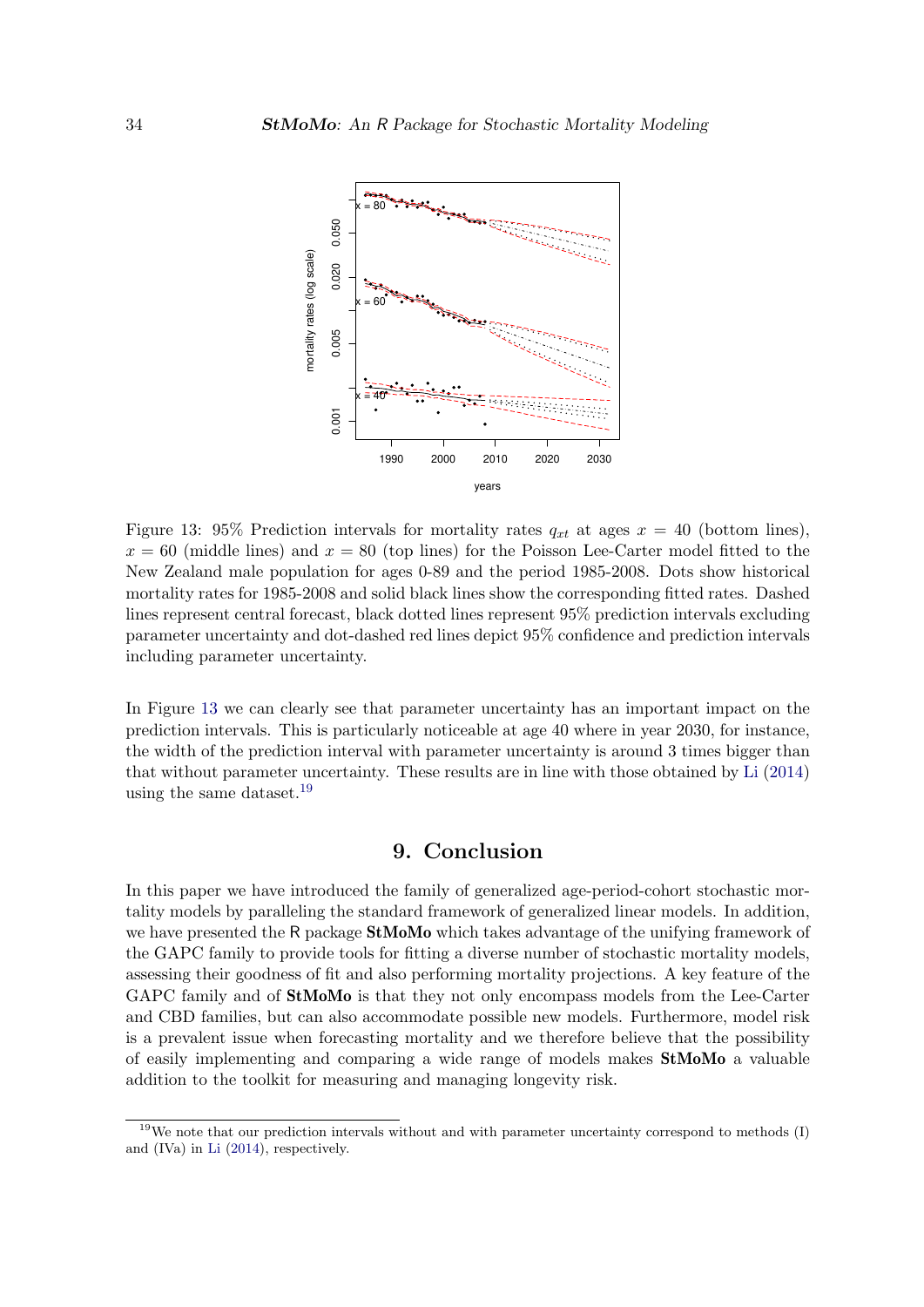Our package can be expanded in several directions. The current version of StMoMo only allows the use of a log link with a Poisson distribution of deaths or a logit link with a Binomial distribution of deaths. However, we plan to expand the possible combinations of error distribution and link function to include, for instance, Binomial errors with a complementary log-log link as suggested by [Currie](#page-36-1) [\(2016\)](#page-36-1).

In the GAPC family it is assumed that the age-modulating terms  $\beta_x^{(i)}$ ,  $i = 0, \ldots, N$ , are either non-parametric functions of age which need to be estimated or parametric functions of age with a pre-specified functional form  $f^{(i)}(x)$ . This latter case could be extended to include the more general case of a pre-specified functional form with a set of parameters that need to be estimated, that is,  $\beta_x^{(i)} = f^{(i)}(x; \theta_i)$  with  $\theta_i$  being some model parameters. This generalization would allow the implementation of the family of models considered in [Hunt](#page-36-13) [and Blake](#page-36-13) [\(2014\)](#page-36-13) and the inclusion of models where age terms are given by smooth parametric functions such as polynomial splines. Smoothness of the parameters in a stochastic mortality model is a topic that has received attention in the literature and offers a potential route for further extensions of StMoMo, see for instance [Delwarde](#page-36-14) *et al.* [\(2007\)](#page-36-14); [Currie](#page-35-15) [\(2013\)](#page-35-15).

Finally, the increasing attention that multiple population mortality models are receiving in the mortality forecasting literature provides an avenue for a wealth of extensions of our package. In particular, we are considering the development of a two-population version of **StMoMo** that implements the class of relative two-population models considered in [Villegas](#page-38-6) *et al.* [\(2015\)](#page-38-6).

## Acknowledgements

This work stems from research funded by the Institute & Faculty of Actuaries and the Life  $&$  Longevity Markets Association. Andrés M. Villegas acknowledges support by the Australian Research Council Centre of Excellence in Population Ageing Research (project number CE110001029). We thank Sveinn Gunnlaugsson and Mario Sison for their assistance in the development and testing of the preliminary code underlying StMoMo. We are indebted to Steven Haberman for his encouragement in developing this project and for commenting on a previous version of this paper. We also thank Anastasios Bardoutsos for his suggestions on the structure of the package and Andrew Hunt for many useful discussions which have helped improved this work. Andrés Villegas thanks Ana Debón for first showing him the great things that can be done with the R package gnm and selflessly sharing her code and knowledge. This paper has been presented at the 19th congress on Insurance: Mathematics and Economics in Liverpool, the R in Insurance 2015 conference in Amsterdam, the Longevity 11 conference in Lyon, the 7th Australasian Actuarial Education and Research Symposium in the Gold Coast, and the Polytechnic University of Valencia. We thank conference participants for their comments and suggestions.

# References

<span id="page-34-0"></span>Abel GJ (2015a). "fanplot: An R Package for Visualising Sequential Distributions." *The R Journal*, 7(2), 15–23. URL <http://journal.r-project.org/archive/2015-1/abel.pdf>.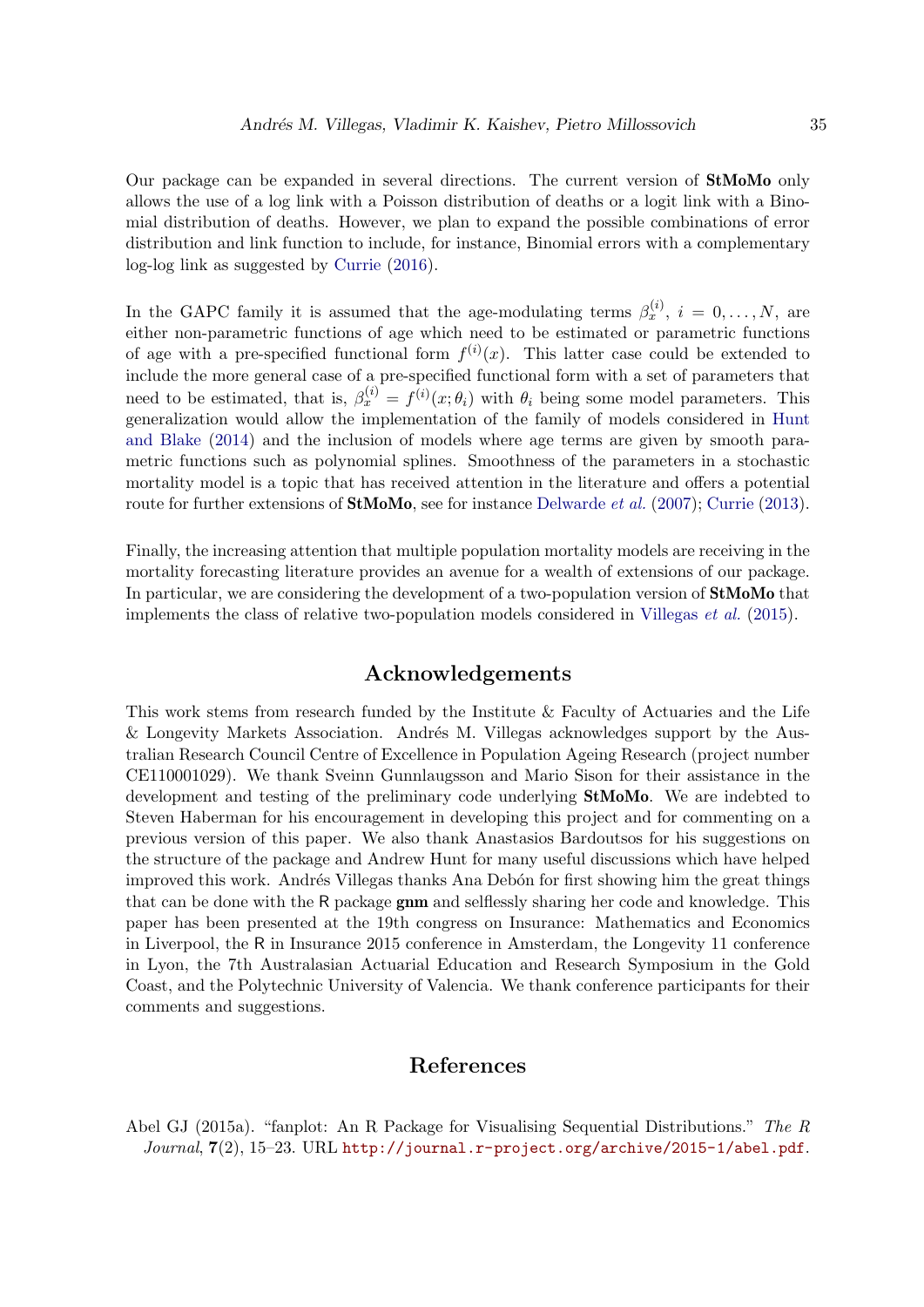- <span id="page-35-13"></span>Abel GJ (2015b). fanplot*: Visualisation of Sequential Probability Distributions Using Fan Charts*. R package version 3.4.0, URL <http://CRAN.R-project.org/package=fanplot>.
- <span id="page-35-9"></span>Alai DH, Sherris M (2014). "Rethinking Age-Period-Cohort Mortality Trend Models." *Scandinavian Actuarial Journal*, (3), 208–227.
- <span id="page-35-7"></span>Aro H, Pennanen T (2011). "A User-Friendly Approach to Stochastic Mortality Modelling." *European Actuarial Journal*, 1, 151–167.
- <span id="page-35-4"></span>Booth H, Hyndman RJ, Tickle L (2014). "Prospective Life Tables." In A Charpentier (ed.), *Computational Actuarial Science with* R, pp. 319–344. CRC Press, Boca Raton, FL.
- <span id="page-35-0"></span>Booth H, Maindonald J, Smith L (2002). "Applying Lee-Carter under Conditions of Variable Mortality Decline." *Population Studies*, 56(3), 325–336.
- <span id="page-35-8"></span>Börger M, Fleischer D, Kuksin N (2013). "Modeling the Mortality Trend under Modern Solvency Regimes." *ASTIN Bulletin*, 44(1), 1–38.
- <span id="page-35-14"></span>Brouhns N, Denuit M, Van Keilegom I (2005). "Bootstrapping the Poisson Log-Bilinear Model for Mortality Forecasting." *Scandinavian Actuarial Journal*, (3), 212–224.
- <span id="page-35-1"></span>Brouhns N, Denuit M, Vermunt J (2002). "A Poisson Log-Bilinear Regression Approach to the Construction of Projected Lifetables." *Insurance: Mathematics and Economics*, 31(3), 373–393.
- <span id="page-35-5"></span>Butt Z, Haberman S, Shang HL (2014). ilc*: Lee-Carter Mortality Models Using Iterative Fitting Algorithms*. R package version 1.0, URL [http://CRAN.R-project.org/package=](http://CRAN.R-project.org/package=ilc) [ilc](http://CRAN.R-project.org/package=ilc).
- <span id="page-35-2"></span>Cairns AJG, Blake D, Dowd K (2006). "A Two-Factor Model for Stochastic Mortality with Parameter Uncertainty: Theory and Calibration." *Journal of Risk and Insurance*, 73(4), 687–718.
- <span id="page-35-6"></span>Cairns AJG, Blake D, Dowd K, Coughlan GD, Epstein D, Khalaf-Allah M (2011). "Mortality Density Forecasts: An Analysis of Six Stochastic Mortality Models." *Insurance: Mathematics and Economics*, 48(3), 355–367.
- <span id="page-35-3"></span>Cairns AJG, Blake D, Dowd K, Coughlan GD, Epstein D, Ong A, Balevich I (2009). "A Quantitative Comparison of Stochastic Mortality Models Using Data from England and Wales and the United States." *North American Actuarial Journal*, 13(1), 1–35.
- <span id="page-35-10"></span>Camarda CG (2012). "MortalitySmooth: An R Package for Smoothing Poisson Counts with P-Splines." *Journal of Statistical Software*, 50(1), 1–24.
- <span id="page-35-11"></span>Clayton D, Schifflers E (1987). "Models for Temporal Variation in Cancer Rates. II: Age-Period-Cohort Models." *Statistics in Medicine*, 6(4), 469–481.
- <span id="page-35-12"></span>Currie ID (2006). "Smoothing and Forecasting Mortality Rates with P-Splines." URL [http:](http://www.macs.hw.ac.uk/{~}iain/research/talks/Mortality.pdf) [//www.macs.hw.ac.uk/{~}iain/research/talks/Mortality.pdf](http://www.macs.hw.ac.uk/{~}iain/research/talks/Mortality.pdf).
- <span id="page-35-15"></span>Currie ID (2013). "Smoothing constrained generalized linear models with an application to the Lee-Carter model." *Statistical Modelling*, 13(1), 69–93.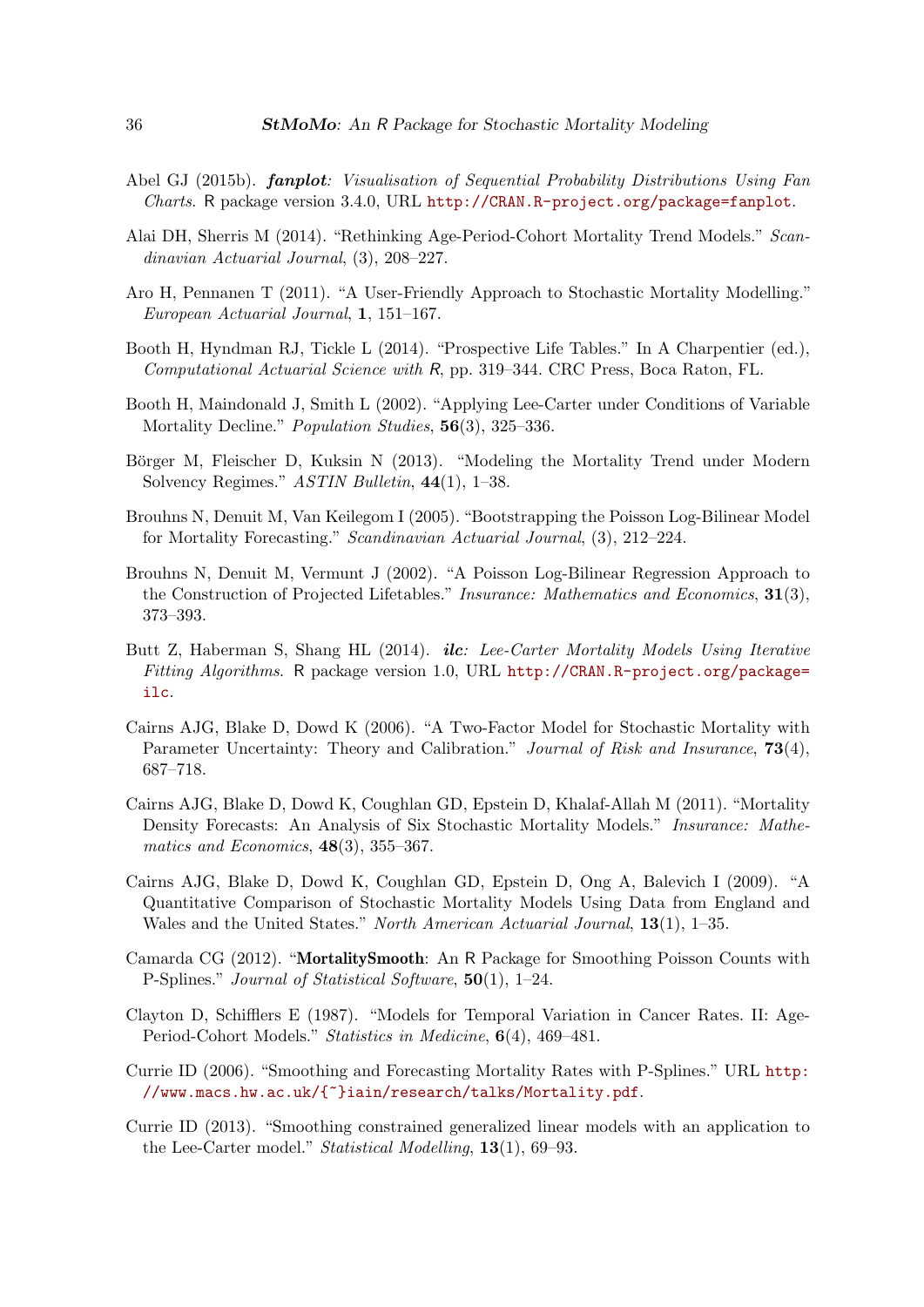- <span id="page-36-1"></span>Currie ID (2016). "On Fitting Generalized Linear and non-linear Models of Mortality." *Scandinavian Actuarial Journal*, (4), 356–383.
- <span id="page-36-5"></span>Currie ID, Durban M, Eilers PHC (2006). "Generalized linear array models with applications to multidimensional smoothing." *Journal of the Royal Statistical Society. Series B: Statistical Methodology*, 68(2), 259–280.
- <span id="page-36-8"></span>Debón A, Martínez-Ruiz F, Montes F (2010). "A Geostatistical Approach for Dynamic Life Tables: The Effect of Mortality on Remaining Lifetime and Annuities." *Insurance: Mathematics and Economics*, 47(3), 327–336.
- <span id="page-36-14"></span>Delwarde A, Denuit M, Eilers P (2007). "Smoothing the Lee-Carter and Poisson log-bilinear models for mortality forecasting: a penalized log-likelihood approach." *Statistical Modelling*,  $7(1), 29-48.$
- <span id="page-36-3"></span>Haberman S, Kaishev VK, Millossovich P, Villegas AM, Baxter S, Gaches A, Gunnlaugsson S, Sison M (2014). "Longevity Basis Risk: A Methodology for Assessing Basis Risk." *Institute and Faculty of Actuaries Sessional Research Paper*. URL [http://www.actuaries.org.uk/](http://www.actuaries.org.uk/sites/all/files/documents/pdf/ifoa-llma-longevity-basis-risk-report.pdf) [sites/all/files/documents/pdf/ifoa-llma-longevity-basis-risk-report.pdf](http://www.actuaries.org.uk/sites/all/files/documents/pdf/ifoa-llma-longevity-basis-risk-report.pdf).
- <span id="page-36-12"></span>Haberman S, Renshaw A (2009). "On Age-Period-Cohort Parametric Mortality Rate Projections." *Insurance: Mathematics and Economics*, 45(2), 255–270.
- <span id="page-36-4"></span>Haberman S, Renshaw A (2011). "A Comparative Study of Parametric Mortality Projection Models." *Insurance: Mathematics and Economics*, 48(1), 35–55.
- <span id="page-36-6"></span>Hobcraft J, Menken J, Preston S (1982). "Age, Period, and Cohort Effects in Demography: A Review." *Population Index*, 48(1), 4–43.
- <span id="page-36-7"></span>Human Mortality Database (2014). "University of California, Berkeley (USA), and Max Planck Institute for Demographic Research (Germany)." URL <www.mortality.org>.
- <span id="page-36-13"></span>Hunt A, Blake D (2014). "A General Procedure for Constructing Mortality Models." *North American Actuarial Journal*, 18(1), 116–138.
- <span id="page-36-0"></span>Hunt A, Blake D (2015). "On the Structure and Classification of Mortality Models Mortality Models." *Pension Institute Working Paper*. URL [http://www.pensions-institute.org/](http://www.pensions-institute.org/workingpapers/wp1506.pdf) [workingpapers/wp1506.pdf](http://www.pensions-institute.org/workingpapers/wp1506.pdf).
- <span id="page-36-9"></span>Hunt A, Villegas AM (2015). "Robustness and Convergence in the Lee-Carter Model with Cohorts." *Insurance: Mathematics and Economics*, 64, 186–202.
- <span id="page-36-11"></span>Hyndman RJ (2017). forecast*: Forecasting Functions for Time Series and Linear Models*. R package version 8.0, URL <http://github.com/robjhyndman/forecast>.
- <span id="page-36-2"></span>Hyndman RJ, Booth H, Tickle L, Maindonald J (2014). demography*: Forecasting Mortality, Fertility, Migration and Population Data*. R package version 1.18, URL [http://CRAN.](http://CRAN.R-project.org/package=demography) [R-project.org/package=demography](http://CRAN.R-project.org/package=demography).
- <span id="page-36-10"></span>Hyndman RJ, Khandakar Y (2008). "Automatic Time Series Forecasting: The forecast Package for R." *Journal of Statistical Software*, 27(3), 1–22. URL [http://www.jstatsoft.](http://www.jstatsoft.org/v27/i03/) [org/v27/i03/](http://www.jstatsoft.org/v27/i03/).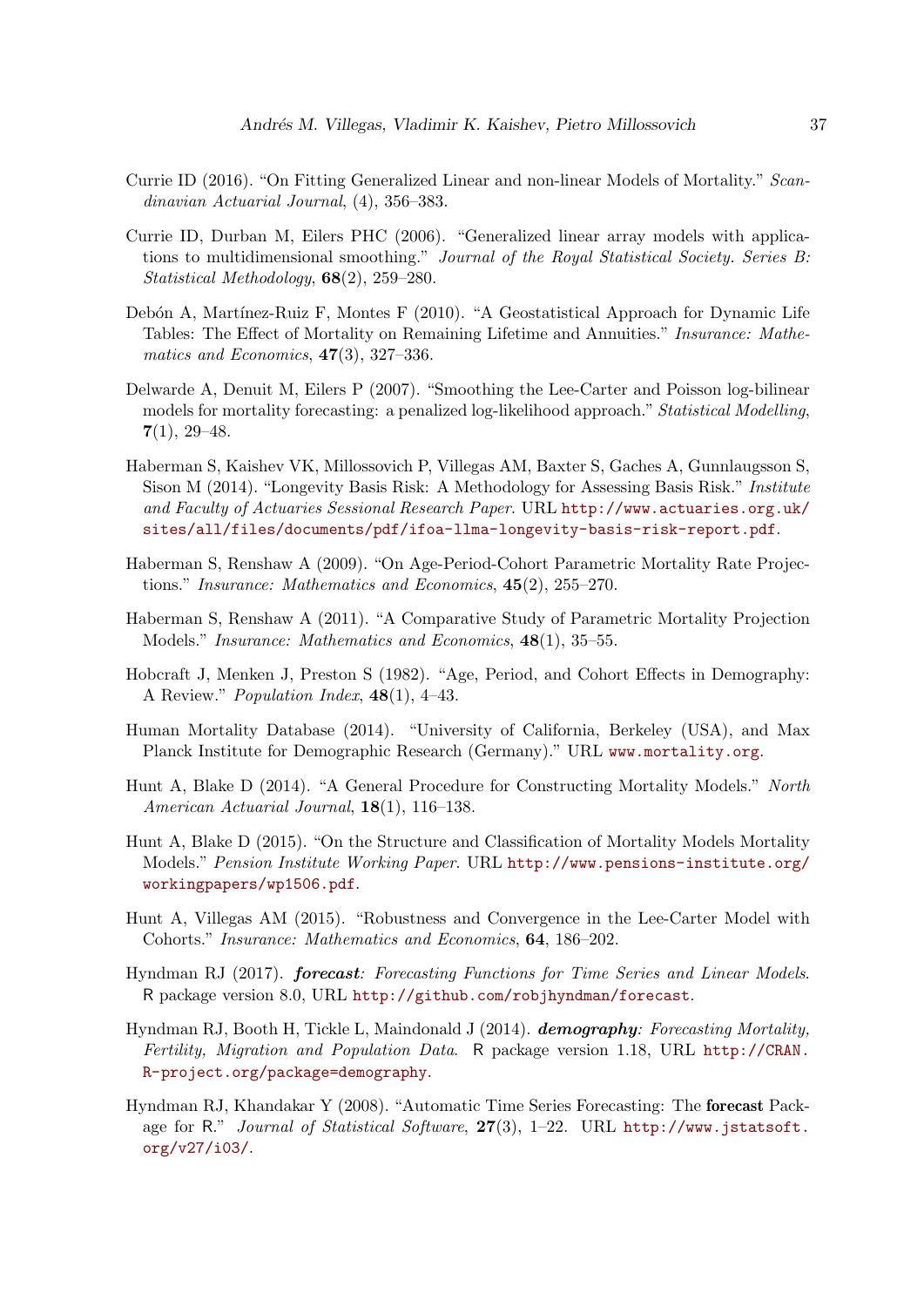- <span id="page-37-4"></span>Hyndman RJ, Ullah S (2007). "Robust Forecasting of Mortality and Fertility Rates: A Functional Data Approach." *Computational Statistics & Data Analysis*, 51(10), 4942–4956.
- <span id="page-37-14"></span>Koissi M, Shapiro A, Hognas G (2006). "Evaluating and Extending the Lee-Carter Model for Mortality Forecasting: Bootstrap Confidence Interval." *Insurance: Mathematics and Economics*, 38(1), 1–20.
- <span id="page-37-2"></span>Lee R, Miller T (2001). "Evaluating the Performance of the Lee-Carter Method for Forecasting Mortality." *Demography*, 38(4), 537–549.
- <span id="page-37-1"></span>Lee RD, Carter LR (1992). "Modeling and Forecasting U.S. Mortality." *Journal of the American Statistical Association*, 87(419), 659–671.
- <span id="page-37-16"></span>Li J (2014). "A Quantitative Comparison of Simulation Strategies for Mortality Projection." *Annals of Actuarial Science*, 8(2), 281–297.
- <span id="page-37-9"></span>Lovász E (2011). "Analysis of Finnish and Swedish Mortality Data with Stochastic Mortality Models." *European Actuarial Journal*, 1(2), 259–289.
- <span id="page-37-10"></span>McCullagh P, Nelder J (1989). *Generalized Linear Models*. second edition. Chapman & Hal, London.
- <span id="page-37-0"></span>Oeppen J, Vaupel JW (2002). "Broken Limits to Life Expectancy." *Science*, 296(5570), 1029–1031.
- <span id="page-37-11"></span>O'Hare C, Li Y (2012). "Explaining Young Mortality." *Insurance: Mathematics and Economics*, 50(1), 12–25.
- <span id="page-37-8"></span>Osmond C (1985). "Using age, period and cohort models to estimate future mortality rates." *International Journal of Epidemiology*, 14(1), 124–129. ISSN 03005771. [doi:10.1093/](http://dx.doi.org/10.1093/ije/14.1.124) [ije/14.1.124](http://dx.doi.org/10.1093/ije/14.1.124).
- <span id="page-37-6"></span>Plat R (2009). "On Stochastic Mortality Modeling." *Insurance: Mathematics and Economics*, 45(3), 393–404.
- <span id="page-37-7"></span>R Core Team (2016). R*: A Language and Environment for Statistical Computing*. R Foundation for Statistical Computing, Vienna, Austria. URL <https://www.R-project.org/>.
- <span id="page-37-3"></span>Renshaw A, Haberman S (2003). "Lee-Carter Mortality Forecasting with Age-specific Enhancement." *Insurance: Mathematics and Economics*, 33(2), 255–272.
- <span id="page-37-5"></span>Renshaw A, Haberman S (2006). "A Cohort-Based Extension to the Lee-Carter Model for Mortality Reduction Factors." *Insurance: Mathematics and Economics*, 38(3), 556–570.
- <span id="page-37-15"></span>Renshaw A, Haberman S (2008). "On Simulation-Based Approaches to Risk Measurement in Mortality with Specific Reference to Poisson Lee-Carter Modelling." *Insurance: Mathematics and Economics*, 42(2), 797–816.
- <span id="page-37-12"></span>Renshaw A, Haberman S, Hatzopoulos P (1996). "The Modelling of Recent Mortality Trends in United Kingdom Male Assured Lives." *British Actuarial Journal*, 2(2), 449–477.
- <span id="page-37-13"></span>Spedicato GA (2013). "The lifecontingencies Package : Performing Financial and Actuarial Mathematics Calculations in R." *Journal of Statistical Software*, 55(10).